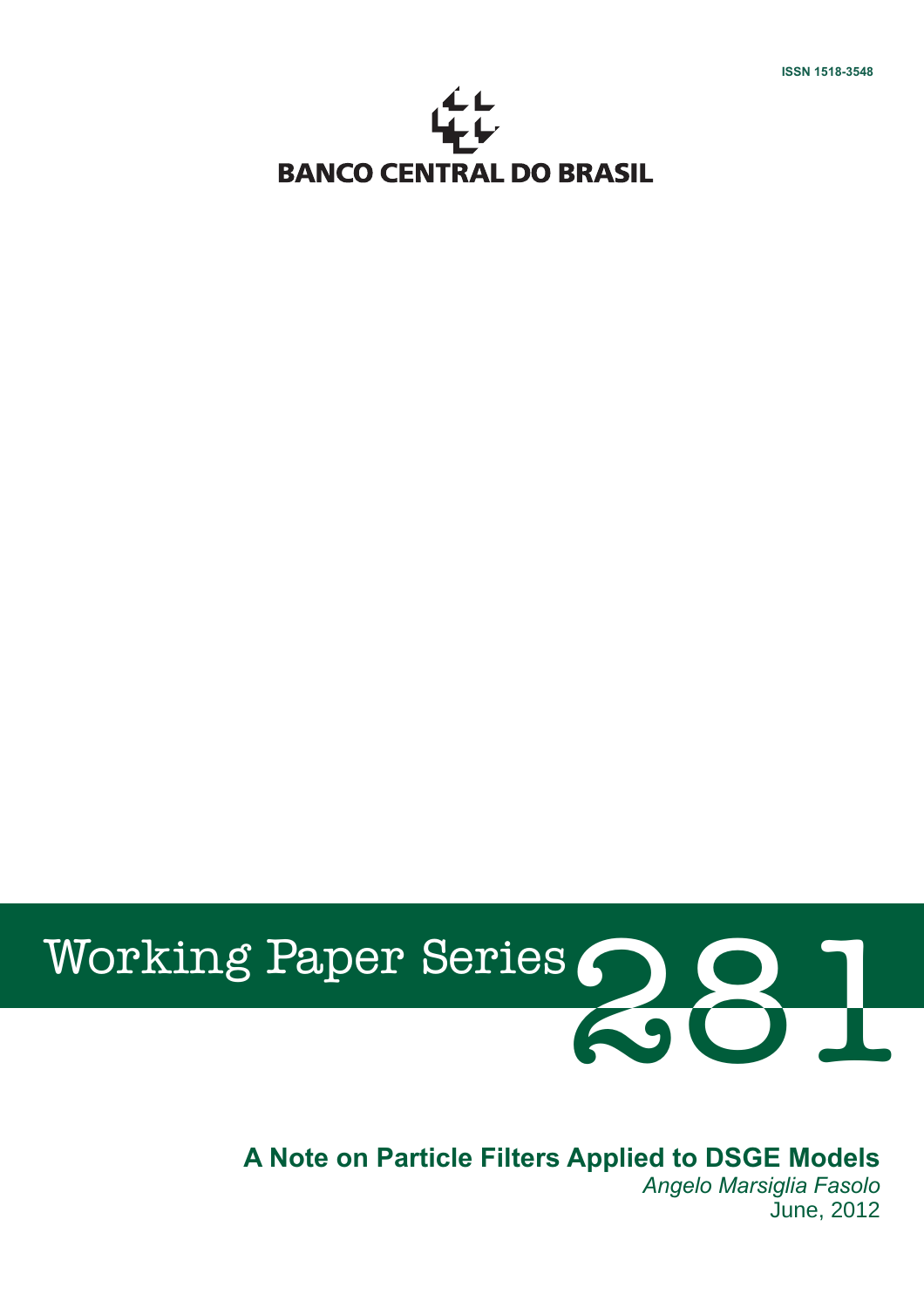|                             |                 |        |      |      | <b>UGU 00.038.100/0001-03</b> |
|-----------------------------|-----------------|--------|------|------|-------------------------------|
| <b>Working Paper Series</b> | <b>Brasília</b> | n. 281 | Jun. | 2012 | $1 - 36$                      |

CGC 00.038.166/0001-05

ISSN 1518-3548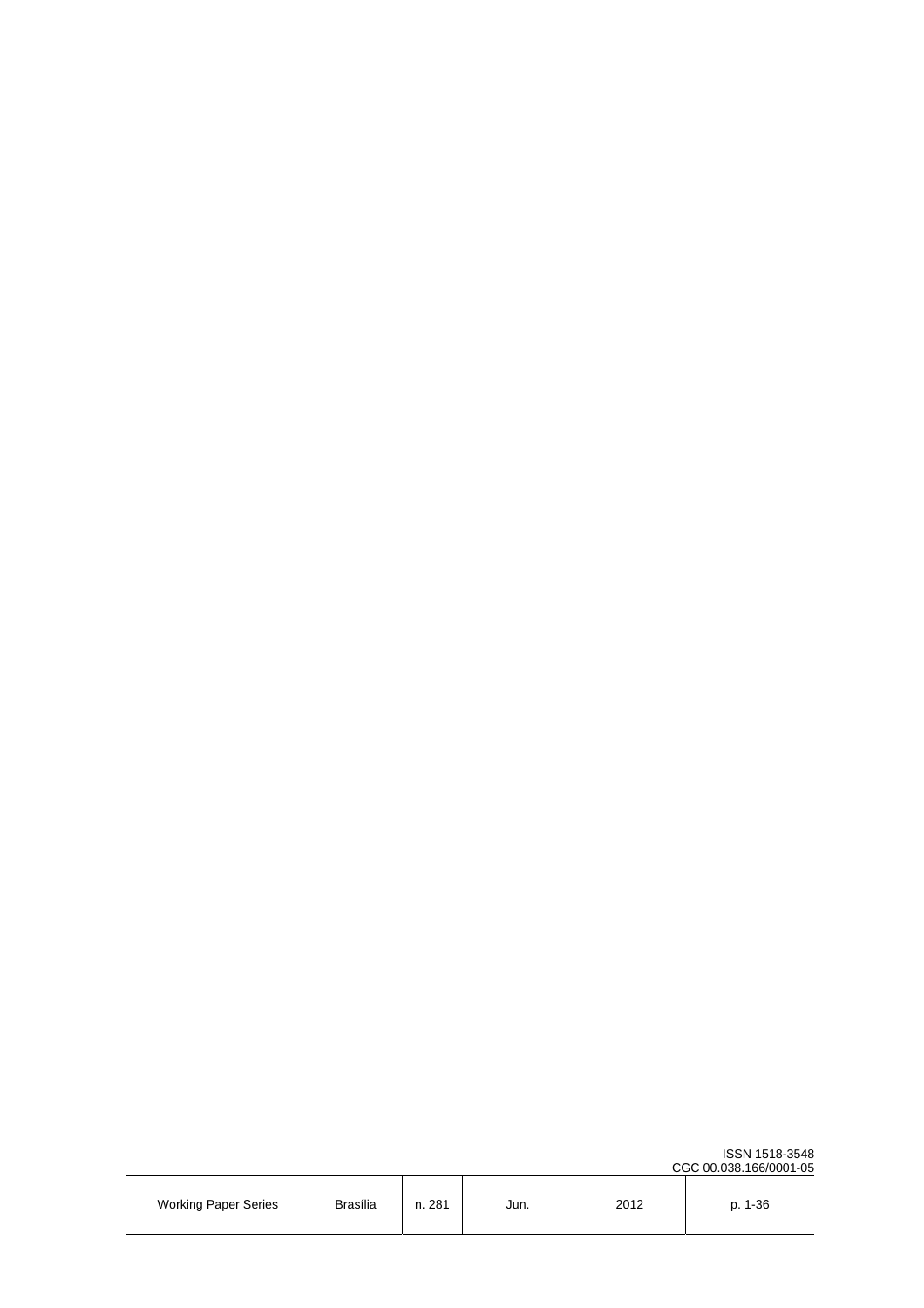# *Working Paper Series*

Edited by Research Department (Depep) – E-mail: workingpaper@bcb.gov.br

Editor: Benjamin Miranda Tabak – E-mail: benjamin.tabak@bcb.gov.br Editorial Assistant: Jane Sofia Moita – E-mail: jane.sofia@bcb.gov.br Head of Research Department: Adriana Soares Sales – E-mail: adriana.sales@bcb.gov.br

The Banco Central do Brasil Working Papers are all evaluated in double blind referee process.

Reproduction is permitted only if source is stated as follows: Working Paper n. 281.

Authorized by Carlos Hamilton Vasconcelos Araújo, Deputy Governor for Economic Policy.

#### **General Control of Publications**

Banco Central do Brasil Secre/Comun/Cogiv SBS – Quadra 3 – Bloco B – Edifício-Sede – 1º andar Caixa Postal 8.670 70074-900 Brasília – DF – Brazil Phones: +55 (61) 3414-3710 and 3414-3565 Fax: +55 (61) 3414-3626 E-mail: editor@bcb.gov.br

The views expressed in this work are those of the authors and do not necessarily reflect those of the Banco Central or its members.

Although these Working Papers often represent preliminary work, citation of source is required when used or reproduced.

*As opiniões expressas neste trabalho são exclusivamente do(s) autor(es) e não refletem, necessariamente, a visão do Banco Central do Brasil.* 

*Ainda que este artigo represente trabalho preliminar, é requerida a citação da fonte, mesmo quando reproduzido parcialmente.* 

#### **Consumer Complaints and Public Enquiries Center**

Banco Central do Brasil Secre/Surel/Diate SBS – Quadra 3 – Bloco B – Edifício-Sede – 2º subsolo 70074-900 Brasília – DF – Brazil Fax: +55 (61) 3414-2553 Internet: <http://www.bcb.gov.br/?english>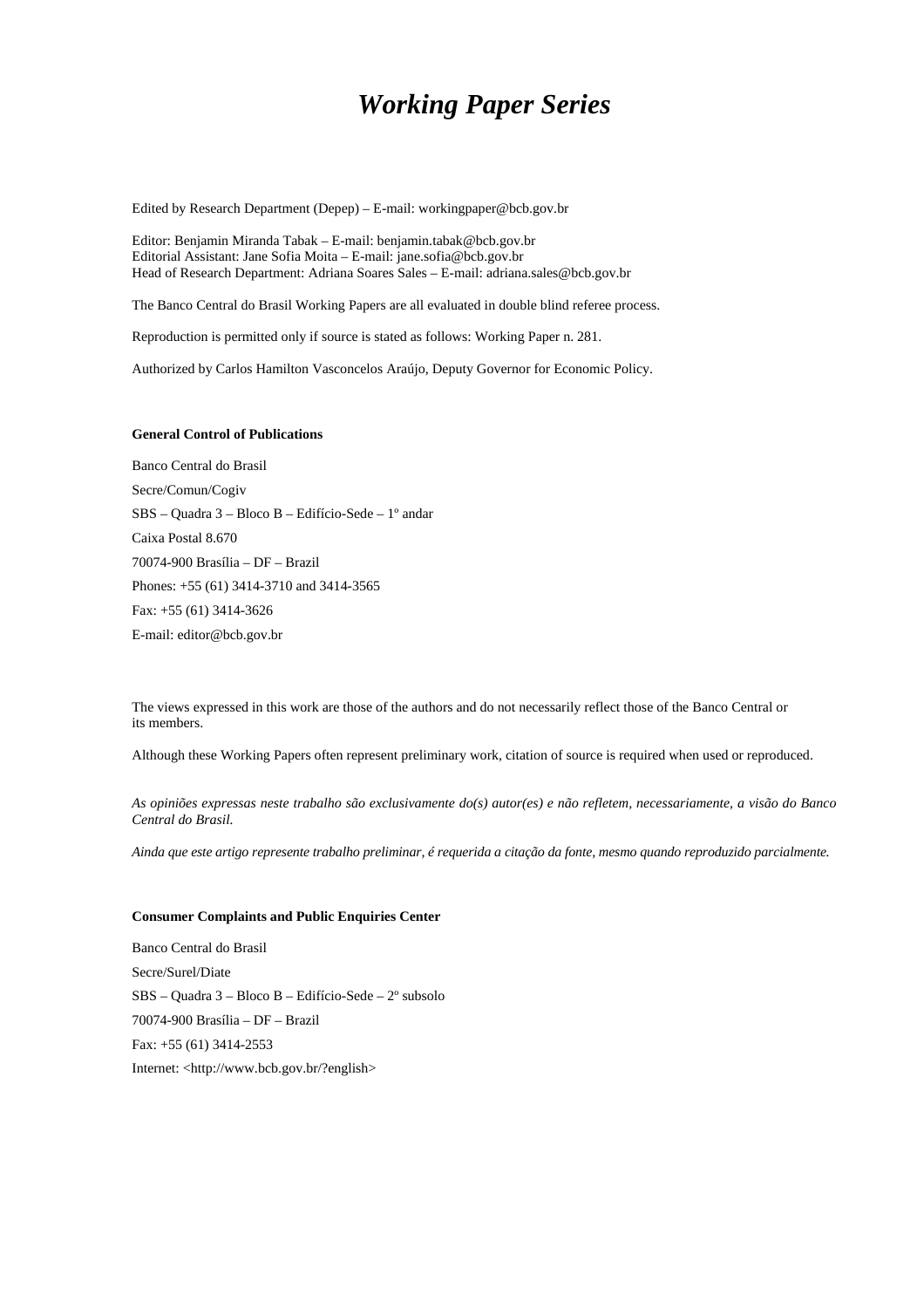# A Note on Particle Filters Applied to DSGE Models

Angelo Marsiglia Fasolo

The Working Papers should not be reported as representing the views of the Banco Central do Brasil. The views expressed in the papers are those of the author and do not necessarily reflect those of the Banco Central do Brasil.

#### Abstract

This paper compares the properties of two particle filters  $-$  the Bootstrap Filter and the Auxiliary Particle Filter  $\overline{\phantom{a}}$  applied to the computation of the likelihood of artificial data simulated from a basic DSGE model with nominal and real rigidities. Particle filters are compared in terms of speed, quality of the approximation of the probability density function of data and tracking of state variables. Results show that there is a case for the use of the Auxiliary Particle Filter only when the researcher uses a large number of observable variables and the number of particles used to characterize the likelihood is relatively low. Simulations also show that the largest gains in tracking state variables in the model are found when the number of particles is between 20,000 and 30,000, suggesting a boundary for this number.

JEL Codes: C63, C68, E30, E37

Keywords: Particle filters; Bootstrap filter; Auxiliary particle filter; Non-linear methods; DSGE models

<sup>\*</sup>Research Department, Banco Central do Brasil. The author is thankful for the comments of Juan Rubio-Ramírez and Pablo Guerrón-Quintana on the implementation of the particle filter. The author would also like to thank comments of Hernán D. Seoane and the participants of seminar at UFRGS and Central Bank of Brazil. Remaining errors, however, are entirely due to author's fault. E-mail: angelo.fasolo@bcb.gov.br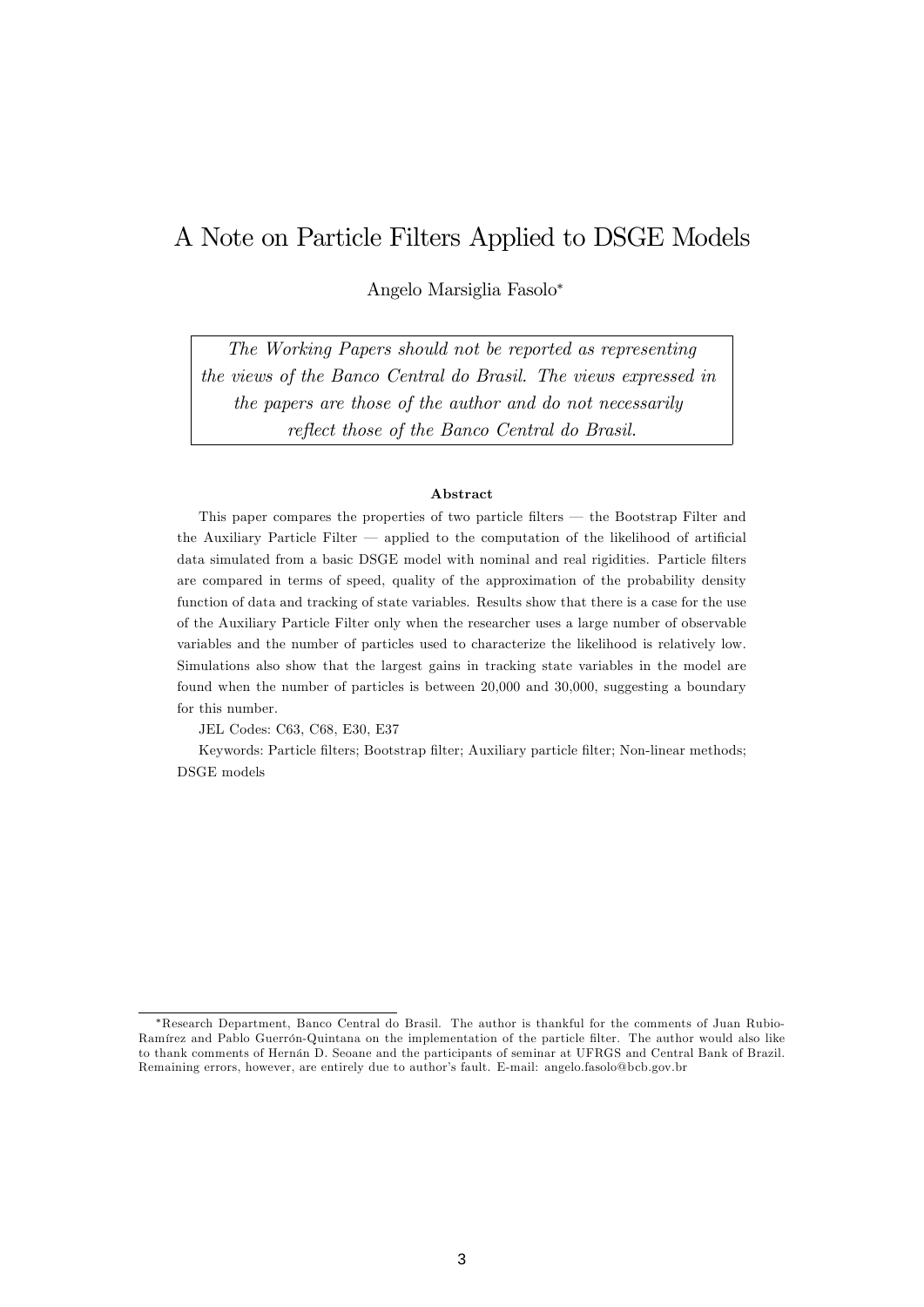## 1 Introduction

Models in state-space representation constitute a benchmark in today's economic analysis. The widespread use of linearized representation of equilibrium conditions made the Kalman Filter an important tool for simulation of non-observed variables, helping on the estimation of economic models. Particularly in the analysis of Dynamic Stochastic General Equilibrium (DSGE) Models, the seminal contribution of Smets and Wouters (2003)[\[28\]](#page-33-0) quickly became a standard methodology for estimating medium and large scale DSGE models, with several applications in current literature. The authors rely on the Kalman Filter to obtain the likelihood of a model characterizing the European economy and estimate it using Bayesian techniques. The Kalman Filter, however, assumes a structure sometimes very restrictive if the researcher is interested in non-linear phenomena usually observed in data<sup>[1](#page-4-0)</sup>. Additionally, Fernández-Villaverde, Rubio-Ramírez and Santos (2006)[\[15\]](#page-32-0) show that the errors in the approximation of equilibrium conditions of a model accumulate over the sample. As a consequence, second-order errors of approximated pol-icy functions still generate first-order changes in the approximation of the likelihood of a model<sup>[2](#page-4-1)</sup>. In order to overcome these problems, Fernández-Villaverde and Rubio-Ramírez  $(2005, 2007)$ [\[13\]](#page-32-1) [\[14\]](#page-32-2) propose the use of a particle Ölter to compute the likelihood of DSGE models, generalizing the methodology described in Smets and Wouters (2003)[\[28\]](#page-33-0). This paper characterizes two particle filters applied on a standard DSGE model in terms of speed, the quality of the likelihood approximation and the ability to track the modelís state variables. For all those features, the number of particles characterizing the distribution of state variables plays a significant role.

Particle Ölters, also called Sequential Importance Sampling methods or Sequential Monte Carlo methods, constitute an important set of procedures used in a large variety of applications in different fields of science. In economics, however, only recently the Bootstrap Filter  $-$  a particular implementation of particle filters  $-$ , proposed by Gordon, Salmond and Smith (1993)[\[18\]](#page-32-3), got some attention as a statistical tool to evaluate the likelihood function in complex, non-linear models. As an example, Kim, Shephard and Chib (1998) and Pitt and Shephard (1999)[\[25\]](#page-32-4) study simple models with stochastic volatility. The large number of state variables in standard models, combined with the large computational burden associated with frequent calls to the filter in simulation procedures, resulted in prohibitive costs for a practical implementation. With the increased use of parallel distribution of tasks in personal computers with multiple CPU cores and GPU processing, the time constraints on procedures based on particle filtering are vastly reduced.

<span id="page-4-0"></span>The consistency of the particle filter is based on the number of particles used to approximate

 $1$ Among others, monetary and fiscal policy shifts of regime, the "fat-tails" usually verified in economic shocks, the influence of risk aversion and precautionary savings on aggregates like consumption and investment are all phenomena not well characterized in a linear framework. The combination of a linear state-space representation with Gaussian disturbances  $-$  the basic framework underlying the Kalman Filter  $-$  is not appropriate to handle these features.

<span id="page-4-1"></span> $2$ Alves (2011)[\[1\]](#page-31-0) simulates a very long artificial dataset from a non-linear solution of the New-Keynesian model and estimates the structural parameters using log-linear approximations of the equilibrium conditions. He finds significant bias in the estimation of the labor supply elasticity and the price rigidity (Calvo) parameters.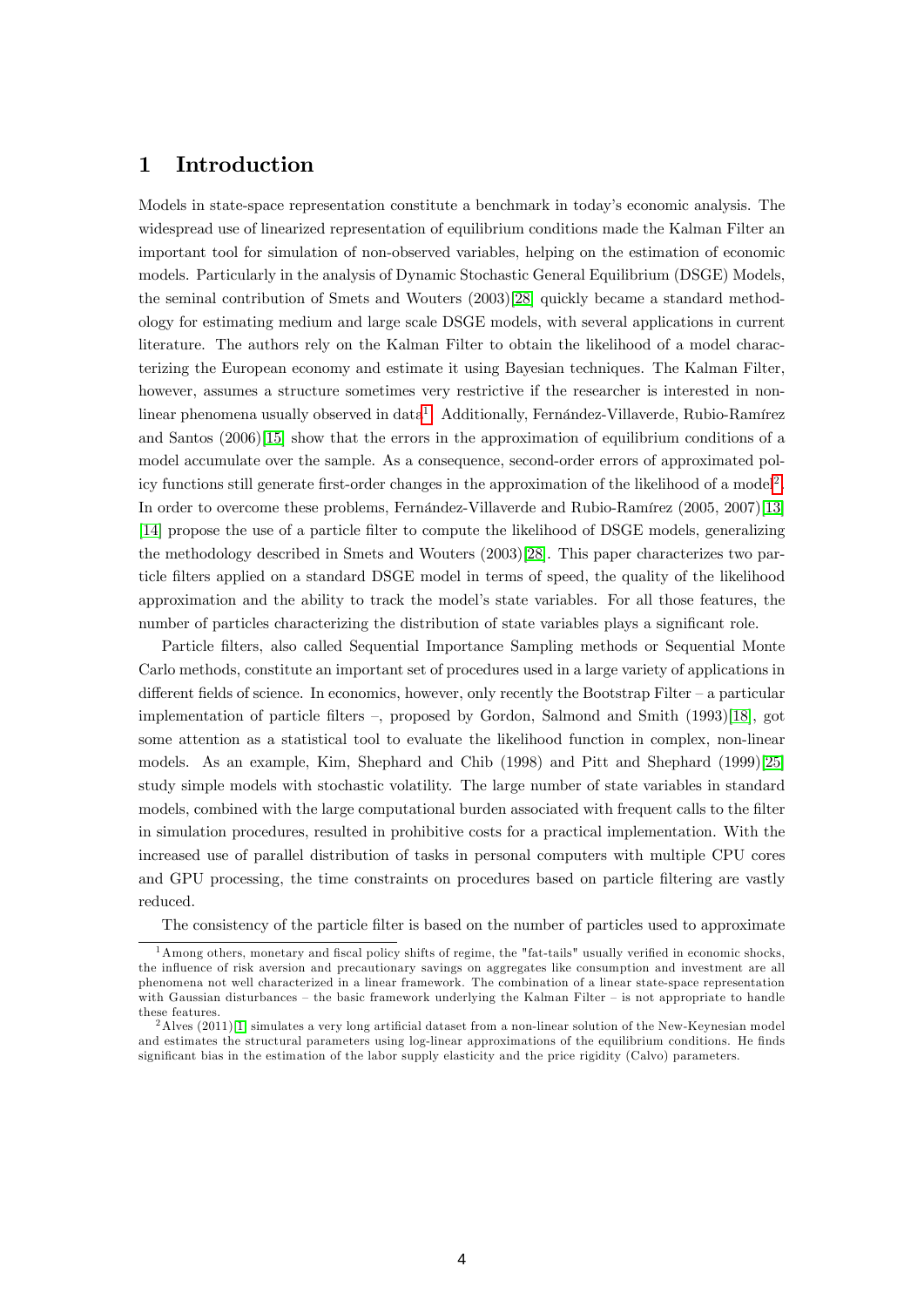the probability density function of state variables in each point in time, at the expense of additional time spent in computations. The trade-off between accuracy of the filter and the time necessary to execute the procedure can be summarized by results in figure [1.](#page-5-0) In order to build the results presented in the figure, the model in Christiano, Eichenbaum and Evans (2005)[\[9\]](#page-31-1) was simulated to generate an artificial data with 100 observations. Using the artificial data and the true parameter set generating data, the Bootstrap Filter simulated the log-likelihood of the model 1000 times for different sizes of the particle swarm. The only source of uncertainty in the simulations is the random draw generating states.



<span id="page-5-0"></span>Figure 1: Bootstrap Filter: Standard-Deviation of Log-Likelihood and Time per Simulation

In figure [1,](#page-5-0) the horizontal axis shows the number of particles used to generate the simulations. The vertical axis on the left shows the standard deviation of the 1000 draws of the log-likelihood, while the axis on the right shows the average time per simulation measured in seconds. The figure shows the importance of selecting an appropriate number of particles on the set up of particle Ölters: simulated values of the log-likelihood become more precise as the number of particles increase. However, as the gains in precision declines with the increase in the number of particles, the average time per simulation, and the computational burden associated, increases over an almost linear trend.

It is interesting, though, that there is not a clear setup on how to determine the appropriate number of particles to use for likelihood inference. Indeed, there is a large discrepancy in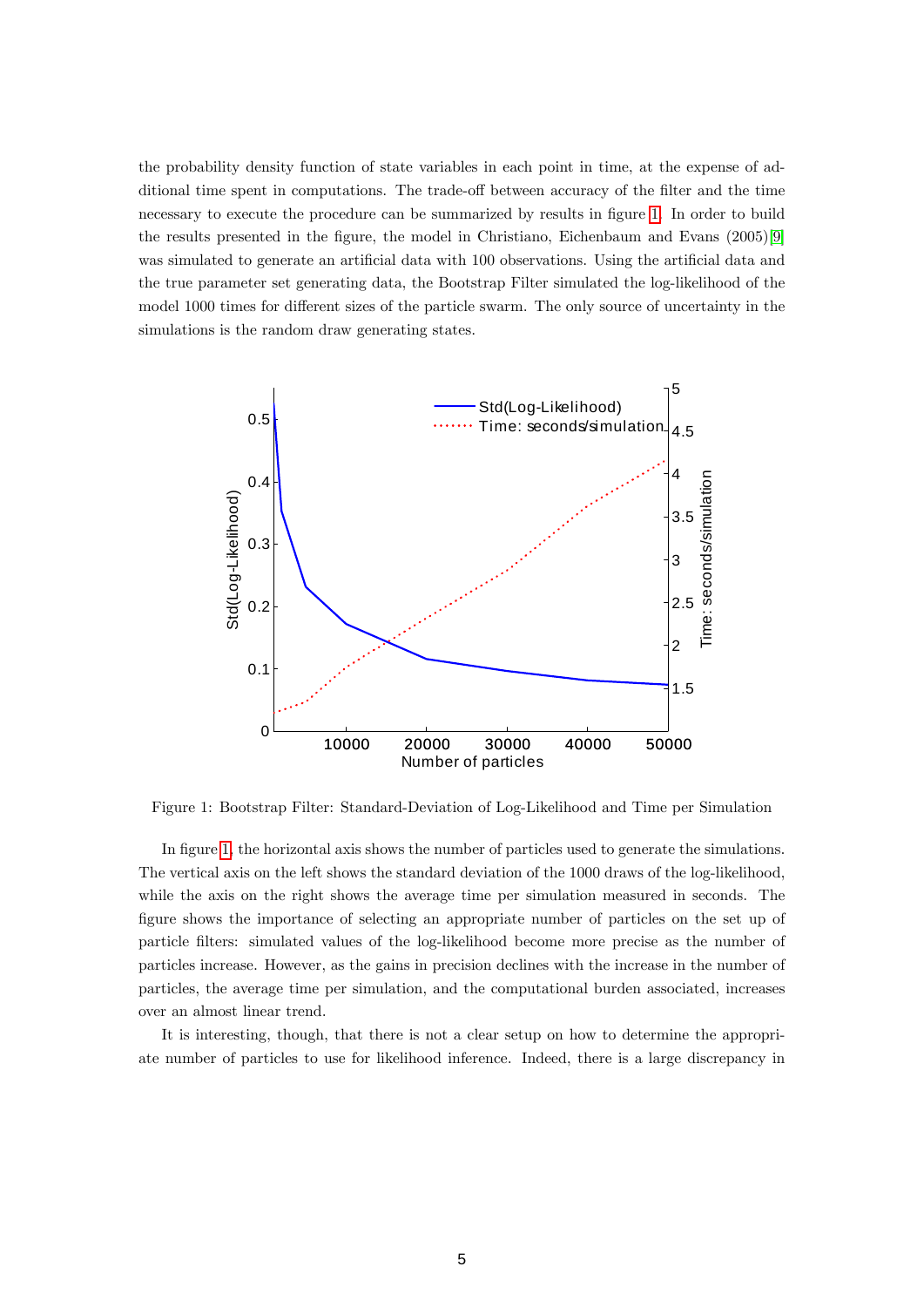literature regarding the relation between the size of the model  $-$  measured in terms of number of state variables  $-$  and the number of particles used for simulation purposes. There are very few papers specifically addressing this problem. One is presented in Fernández-Villaverde and Rubio-Ramírez  $(2004)[12]$  $(2004)[12]$ , where the authors simulate 50 times the log-likelihood of a model under alternative calibrations. Using 40,000 particles, the standard-deviation of the simulated log-likelihood is less than half-percentage point of the mean value of the log-likelihood. Andreasen  $(2011)[4]$  $(2011)[4]$  proposes a new distribution for the importance sampling based on the Central Difference Kalman Filter and tests his version of the particle Ölter against the basic Ölter described in Fernández-Villaverde and Rubio-Ramírez  $(2004)[12]$  $(2004)[12]$  and two alternative versions. The author shows that his filter outperforms the basic particle filter in terms of standard-deviation of the simulated log-likelihood for models with a small number of shocks and a low number of particles. In a New Keynesian model with 3 and 4 shocks and with 50,000 particles, the standard-deviation of simulations become very similar across Ölters.

In empirical applications, Fernandez-Villaverde and Rubio-Ramírez  $(2005)[13]$  $(2005)[13]$  simulate the likelihood function of Neoclassical Growth Model using 60,000 particles. Fernández-Villaverde and Rubio-RamÌrez (2007)[\[14\]](#page-32-2) estimate an extended version of the Neoclassical Growth Model with investment-specific technological change, preference shocks and stochastic volatility in shocks. The extended version contains eight state variables against only two from the basic model. The estimation used 80,000 particles in the setup of the particle filter. An and Schorfheide (2007)[\[3\]](#page-31-3) and An (2008)[\[2\]](#page-31-4) estimate the basic New-Keynesian model with quadratic adjustment costs for prices using US data. The Bootstrap Filter is set with 40,000 particles. Lombardi and Sgherri (2007)[\[24\]](#page-32-6) set a simple DSGE model without capital and use the particle filter to estimate the model and track the path of the natural interest rate. The filter is set with only 10,000 particles. Fernández-Villaverde, Guerrón-Quintana and Rubio-Ramírez (2010)[\[11\]](#page-32-7) estimate a fully-fledged DSGE model with sticky prices and wages, plus parameter drifts and stochastic volatility to shocks, for a total of 19 state variables. For this large model, the likelihood is computed using only 10,000 particles, mainly due to speed concerns when running the code. Flury and Shephard (2011)[\[16\]](#page-32-8) apply the particle filter for the estimation of several types of economic models. They set the particle filter with 60,000 particles when simulating the likelihood of a very simple DSGE model without nominal frictions.

This paper addresses the problem of selecting an appropriate number of particles while comparing two specific particle filters applied to DSGE models: the Bootstrap Filter, proposed by Gordon, Salmond and Smith (1993)[\[18\]](#page-32-3), and the extension known as the Auxiliary Particle Filter, proposed by Pitt and Shephard (1999)[\[25\]](#page-32-4). The problem of selecting the size of the particle swarm is relevant not only in terms of properly characterizing the density of state variables, but also due to the problem of sample depletion in common settings adopted in the estimation of DSGE models. As will be shown, the problem of sample depletion manifests not only as a consequence of an insufficient number of particles, but also when independent measurement errors of observable variables  $-$  a priori unknown to the researcher  $-$  converges to zero. Most exercises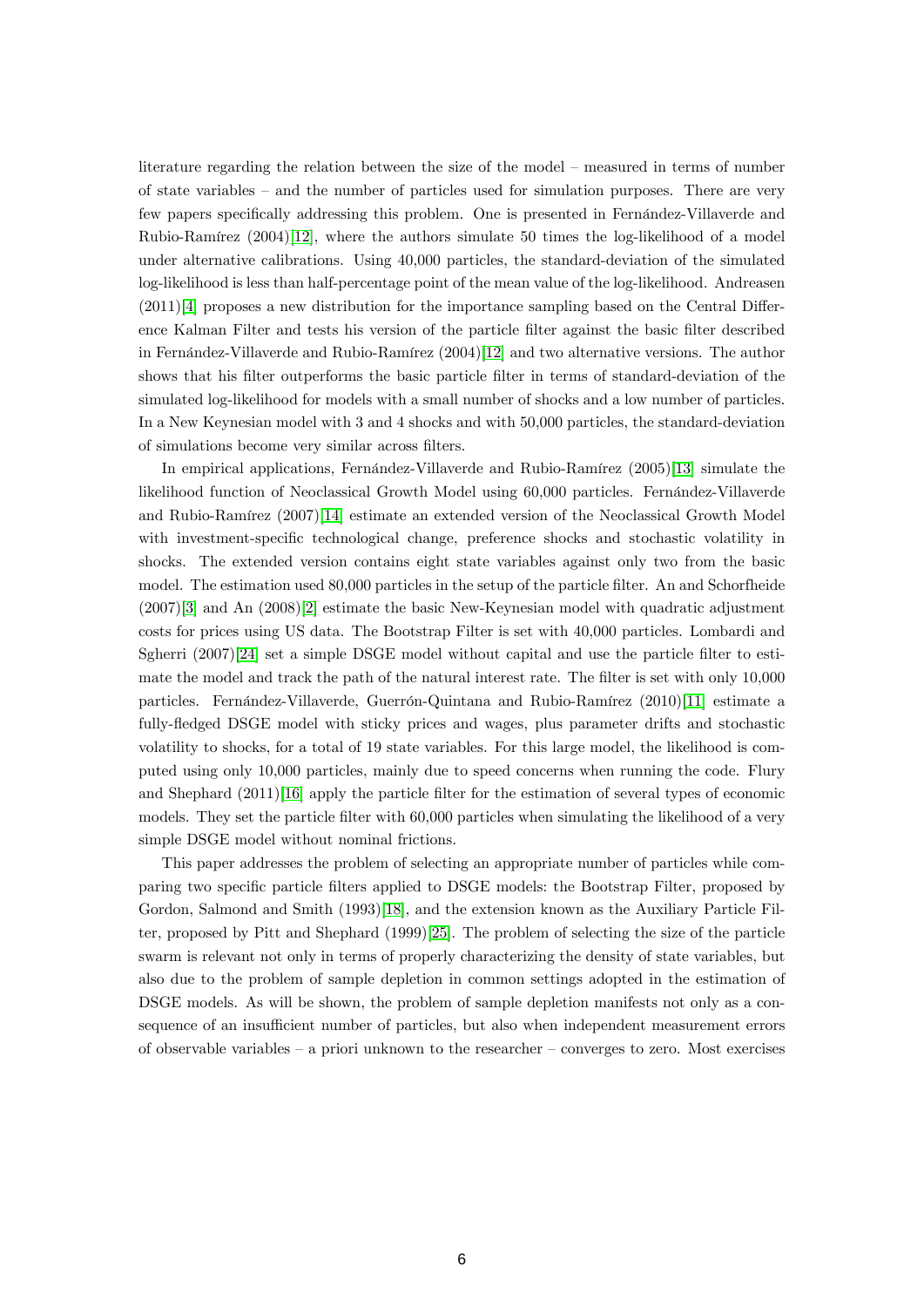are based on the computation of the number of effective particles proposed in Liu and Chen (1995)[\[23\]](#page-32-9), combined with the time necessary to compute the likelihood function. Additionally, the ability of each filter to correctly track the path of state variables, emphasized by Boers (1999)[\[7\]](#page-31-5), is evaluated in each simulation. Robustness is checked changing the model for number of observable and state variables. The Christiano, Eichenbaum and Evans (2005)[\[9\]](#page-31-1) model was selected because it is a well-known benchmark in terms of DSGE models. It has a relatively large number of state variables and provides enough flexibility to alter the number of state and observable variables with small changes in the baseline calibration. This flexibility is extensively explored during robustness tests.

Note that, when discussing about an "appropriate number of particles", this paper is not presenting a procedure to optimaly determine the size of the particle swarm. Instead, the approach here consists in evaluating the ability of each filter in correctly tracking state variables of the model. As shown in Boers (1999)[\[7\]](#page-31-5), statistics related to the prediction error of state variables stabilize after a given particle swarm size. Given the linear expansion of computational time as the swarm gets larger, it is natural to not spend additional resources when gains become limited. As a consequence, the appropriate number of particles can also be interpreted as the minimum size of the particle swarm required to properly work with the particle filter.

In terms of results, this paper shows that the Auxiliary Particle Filter provides better results over the Bootstrap Filter when the size of the particle swarm is small or the number of observable variables is relatively large. The gains of the Auxiliary Particle Filter are mostly concentrated at the tails of the distribution of the probability density function. However, as the size of the swarm increases, the signal-to-noise ratio of the model is reduced or the number of observable variables is reduced, there is not a clear advantage in using the Auxiliary Particle Filter, as the computational burden offsets gains in accuracy of the filter. As a basic setup of both filters, results suggest that a swarm between 20,000 and 30,000 particles has an adequate size to properly track the state variables of the model. This result is not conditional on the number of state variables or the size of measurement errors characterizing the model. The paper does not deal with complex proposals of particle filters, as in Andreasen  $(2011)[4]$  $(2011)[4]$ , but instead shows that, based on the quality of the approximation of state variables, a large number of particles might not be necessary to properly characterize the density of states. Results also stress the role of GPU computing to calculate the likelihood of the model: in the model with 50,000 particles and three shocks, Andreasen  $(2011)[4]$  $(2011)[4]$  spends around 15 seconds in the basic filter for each evaluation of the likelihood for a sample with 200 observations; figure [1](#page-5-0) shows that the average evaluation of the likelihood of a sample of 100 observations takes less than 4.5 seconds.

The paper is organized as follows. Section 2 provides a brief description of both the Bootstrap Filter and the Auxiliary Particle Filter. Section 3 presents the theoretical model, calibration and solution method. Section 4 presents the main results while section 5 concludes.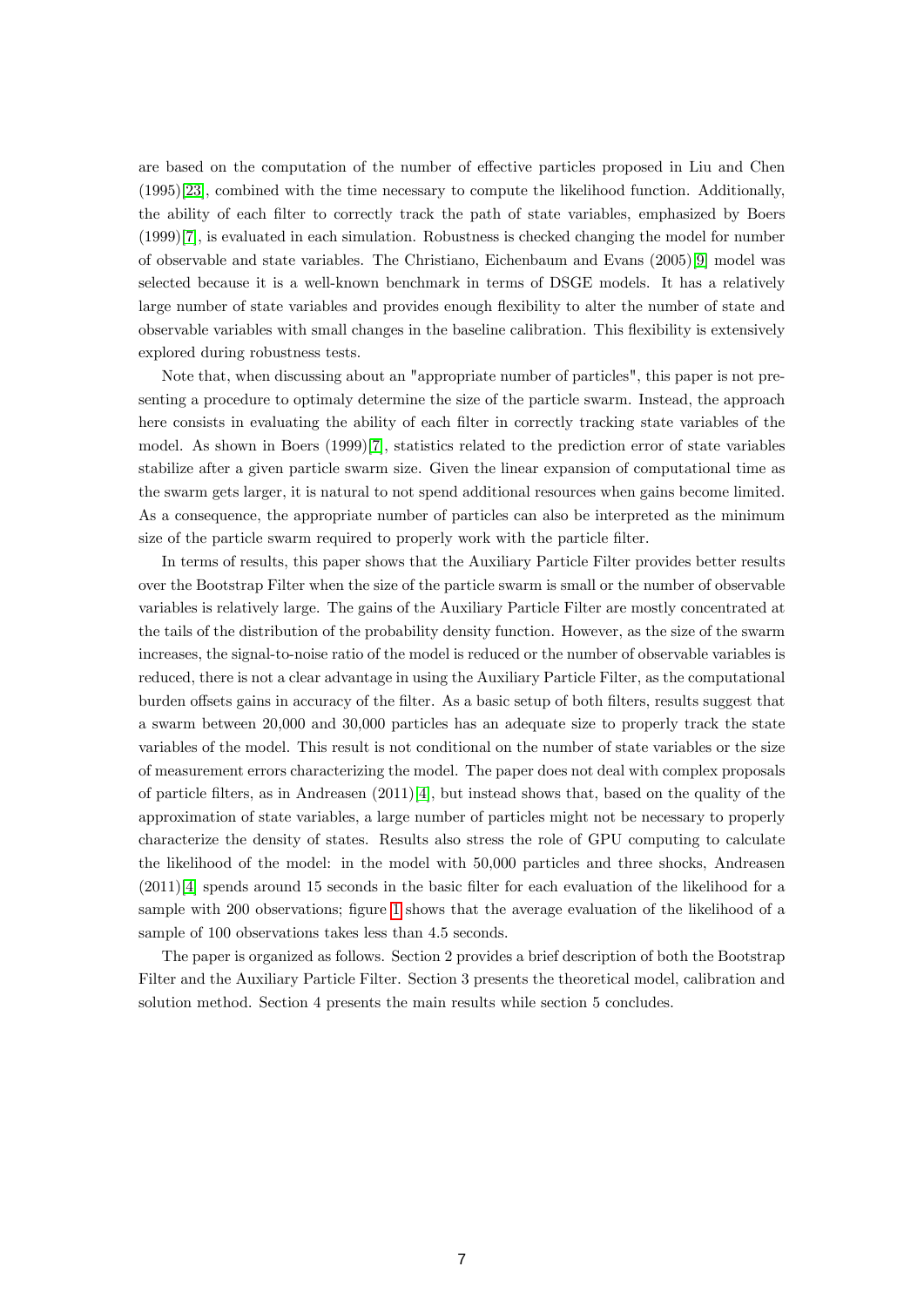## 2 Two Particle Filters

In this section, two versions of the Particle Filter are presented: the Bootstrap Filter, which is a basic filter using a specific function for the importance sampling procedure; and the Auxiliary Particle Filter, an extension that includes more information when approximating the probability density function at the expense of additional computational time. The Bootstrap Filter has been used in the literature applied to DSGE models, notably at Fernandez-Villaverde and Rubio-Ramírez (2005)[\[13\]](#page-32-1), Fernández-Villaverde and Rubio-Ramírez (2007)[\[14\]](#page-32-2) and Fernández-Villaverde, Guerrón-Quintana and Rubio-Ramírez (2010)[\[11\]](#page-32-7). The Auxiliary Particle Filter is an extension proposed by Pitt and Shephard (1999)[\[25\]](#page-32-4) designed to incorporate information about the current period when filtering information. Most of its applications are based on small models due to the additional computational time.

Consider a model where the researcher has access to a vector of  $n$  observable variables<sup>[3](#page-8-0)</sup> in each point in time  $Y^T = \{Y_t\}_{t=1}^T \in \mathbb{R}^{nT}$  with the elements of  $Y^T$  given by  $y^T = \{y_t\}_{t=1}^T$ . There is a set of state variables,  $S_t$ , and parameters  $\gamma \in \Upsilon$  characterizing the model which are not necessarily observed. The researcher would like to obtain a likelihood function given  $Y<sup>T</sup>$  and a proposed parameter set  $\gamma$ :

$$
L(Y^T; \gamma) = p(Y^T; \gamma)
$$

The solution of the dynamic system is composed by two general functions  $q$  and  $f$  describing the evolution of state variables and relating observable and state variables:

<span id="page-8-2"></span><span id="page-8-1"></span>
$$
Y_t = g\left(S_t, V_t; \gamma\right) \tag{1}
$$

$$
S_t = f(S_{t-1}, W_t; \gamma)
$$
\n<sup>(2)</sup>

In the representation,  $\{V_t\}$  and  $\{W_t\}$  are sequences of exogenous, not necessarily independent variables. As a set of sequences, however,  $\{V_t\}$  and  $\{W_t\}$  are independent of each other. More specifically,  ${V_t}$  is interpreted as noise to the set of observations, while  ${W_t}$  is a set of exogenous shocks included in the characterization of the model. Note that, in principle, there are no assumptions regarding the functional forms g and f and the distribution of  $\{V_t\}$  and  $\{W_t\}$ : it is only necessary that the probability density functions  $p(W_t; \gamma)$  and  $p(V_t; \gamma)$  are known and can be evaluated by the researcher. In terms of the size of the sequences, in order to avoid stochastic singularity in the model, it is necessary that  $\dim(W_t) + \dim(V_t) \geq \dim(Y_t)$ . Furthermore, to clarify the exposition, assume that  $\{W_t\}$  can be partitioned in two sequences  $\{W_{1,t}\}$  and  $\{W_{2,t}\}$ such that  $W_t = (W_{1,t}, W_{2,t})$  and dim  $(W_{2,t}) + \dim(V_t) = \dim(V_t)$ . Also, to make notation clear, define  $W_i^T = \{W_{i,t}\}_{t=1}^T$ , for  $i = 1, 2$ ,  $V^T = \{V_t\}_{t=1}^T$  and  $S^T = \{S_t\}_{t=1}^T$ .

In order compute the likelihood, first note that, given the notation above,  $L(Y^T; \gamma)$  can be

<span id="page-8-0"></span><sup>&</sup>lt;sup>3</sup>For the sake of simplicity, notation in this section follows closely Fernández-Villaverde and Rubio-Ramírez  $(2005)$ [\[13\]](#page-32-1) and Fernández-Villaverde and Rubio-Ramírez  $(2007)$ [\[14\]](#page-32-2). The reader is strongly encouraged to refer to Fernández-Villaverde and Rubio-Ramírez (2007)[\[14\]](#page-32-2) for a more technical exposition of the problem.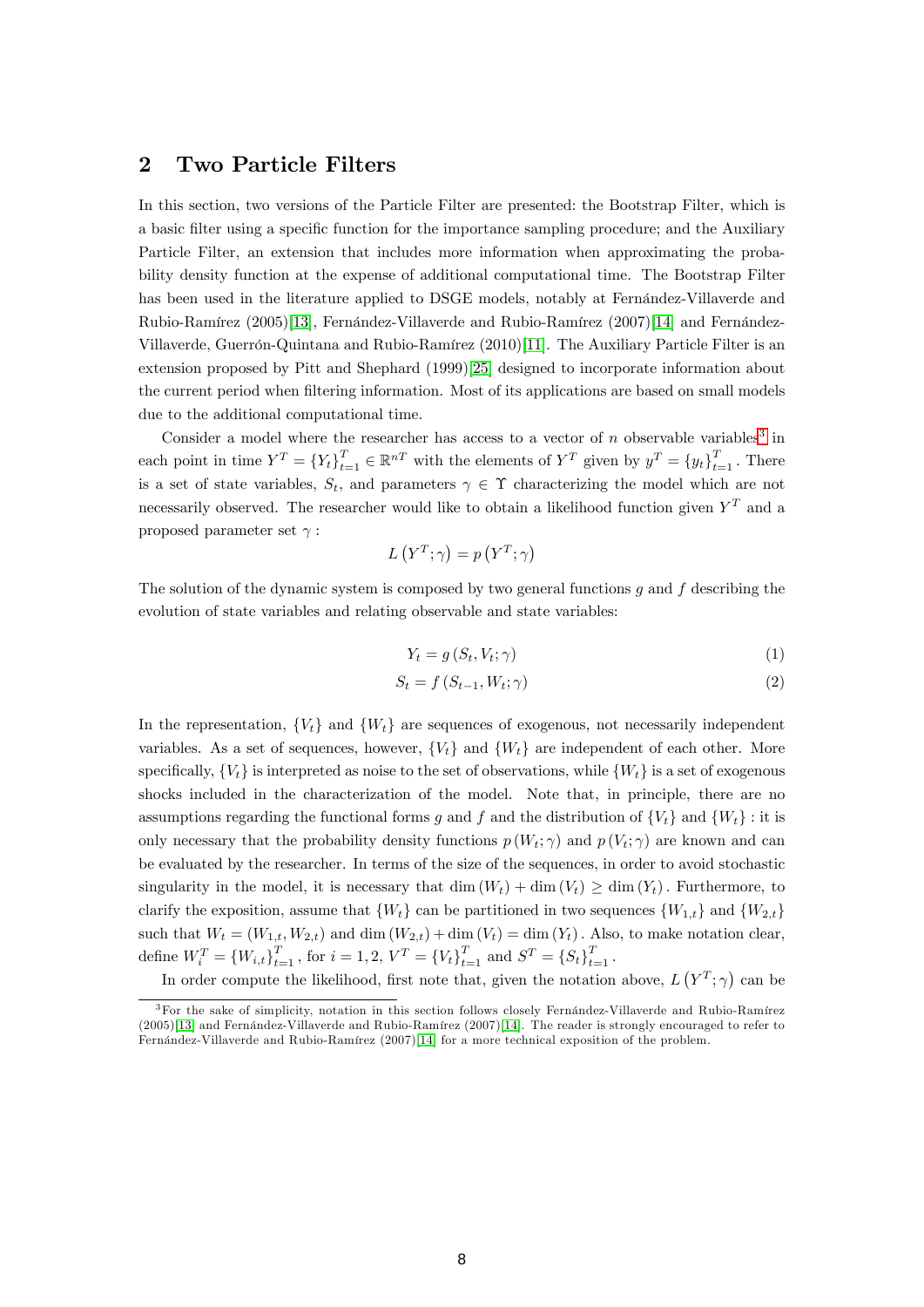factored as:

$$
p(y^T; \gamma) = \prod_{t=1}^T p(y_t | y_{t-1}; \gamma)
$$
  
= 
$$
\prod_{t=1}^T \iint p(y_t | W_1^t, S_0, y^{t-1}; \gamma) p(W_1^t, S_0 | y^{t-1}; \gamma) dW_1^t dS_0
$$

The first step simply defines the likelihood function as the product of densities evaluated in each period of time t, conditional on the information available in the previous period. The integrals in the second step describes the density in each point in time: it decomposes past information in terms of the sequence of exogenous variables and the initial state of the model, jointly integrated over time. Assume, for a moment, that g and f are linear functions of the state  $S_t$ , and  $\{V_t\}$  and  $\{W_t\}$  are both Normally distributed. In this specific case, the Kalman filter and its prediction error decomposition can be easily applied to obtain exact expressions for both integrals in terms of Riccati equations – the value of the likelihood  $L(Y^T; \gamma)$  is exact, not an approximation<sup>[4](#page-9-0)</sup>. In the general case proposed here, where there is not a closed form solution available, alternative methods are employed to obtain an approximation of  $L(Y^T; \gamma)$ .

The Bootstrap Filter allows a proper evaluation of the integrals, given that a sufficient number of simulations are performed. The key step here is the assumption about the knowledge of the distribution of  $p(W_t; \gamma)$ : given a swarm of particles  $\left\{w_1^{t-1,i}, s_0^{t-1,i}\right\}_{i=1}^N$  $\sum_{i=1}$  of size N from the distribution in  $t-1$  of  $p(W_1^{t-1}, S_0 | y^{t-1}; \gamma)$ , the distribution  $p(W_{1,t}; \gamma)$  is used to generate a set of draws characterizing the proposed distribution of  $p\left(W_1^{t|t-1}, S_0|y^{t-1};\gamma\right)$ , since  $p\left(W_1^{t|t-1}, S_0|y^{t-1};\gamma\right) = p\left(W_{1,t};\gamma\right) p\left(W_1^{t-1}, S_0|y^{t-1};\gamma\right)$ . Moving from a proposal to the actual distribution  $p\left(W_1^t, S_0 | y^{t-1}; \gamma\right)$  is an application of Importance Sampling methods (Geweke, 1989[\[17\]](#page-32-10)), using  $p\left(W_1^{t|t-1}, S_0 | y^{t-1}; \gamma\right)$  as the so-called importance sampling distribution. Define the importance weights derived from the importance sampling distribution as the probability that a particle  $\left(w_1^{t|t-1,i}, s_0^{t|t-1,i}\right)$  is chosen from the distribution  $p\left(W_1^{t|t-1}, S_0|y^{t-1}; \gamma\right)$ :

$$
q_t^i = \frac{p\left(y_t|w_1^{t|t-1,i}, s_0^{t|t-1,i}, y^{t-1}; \gamma\right)}{\sum_{i=1}^N p\left(y_t|w_1^{t|t-1,i}, s_0^{t|t-1,i}, y^{t-1}; \gamma\right)}
$$

The final distribution  $p(W_1^t, S_0 | y^{t-1}; \gamma)$  is a result of a resample procedure with replacement of a swarm of size N of  $\left\{w_1^{t,i}, s_0^{t,i}\right\}^N$ being chosen with probability  $q_t^i$  from the proposal distribution  $\inf p\left(W_1^{t|t-1}, S_0|y^{t-1};\gamma\right)$ . The algorithm below summarizes the procedure of the Bootstrap filter:

<span id="page-9-0"></span><sup>&</sup>lt;sup>4</sup> See Hamilton (1989)[\[19\]](#page-32-11) for a detailed description of the Kalman filter and the prediction error decomposition used to calculate  $L(Y^T; \gamma)$ .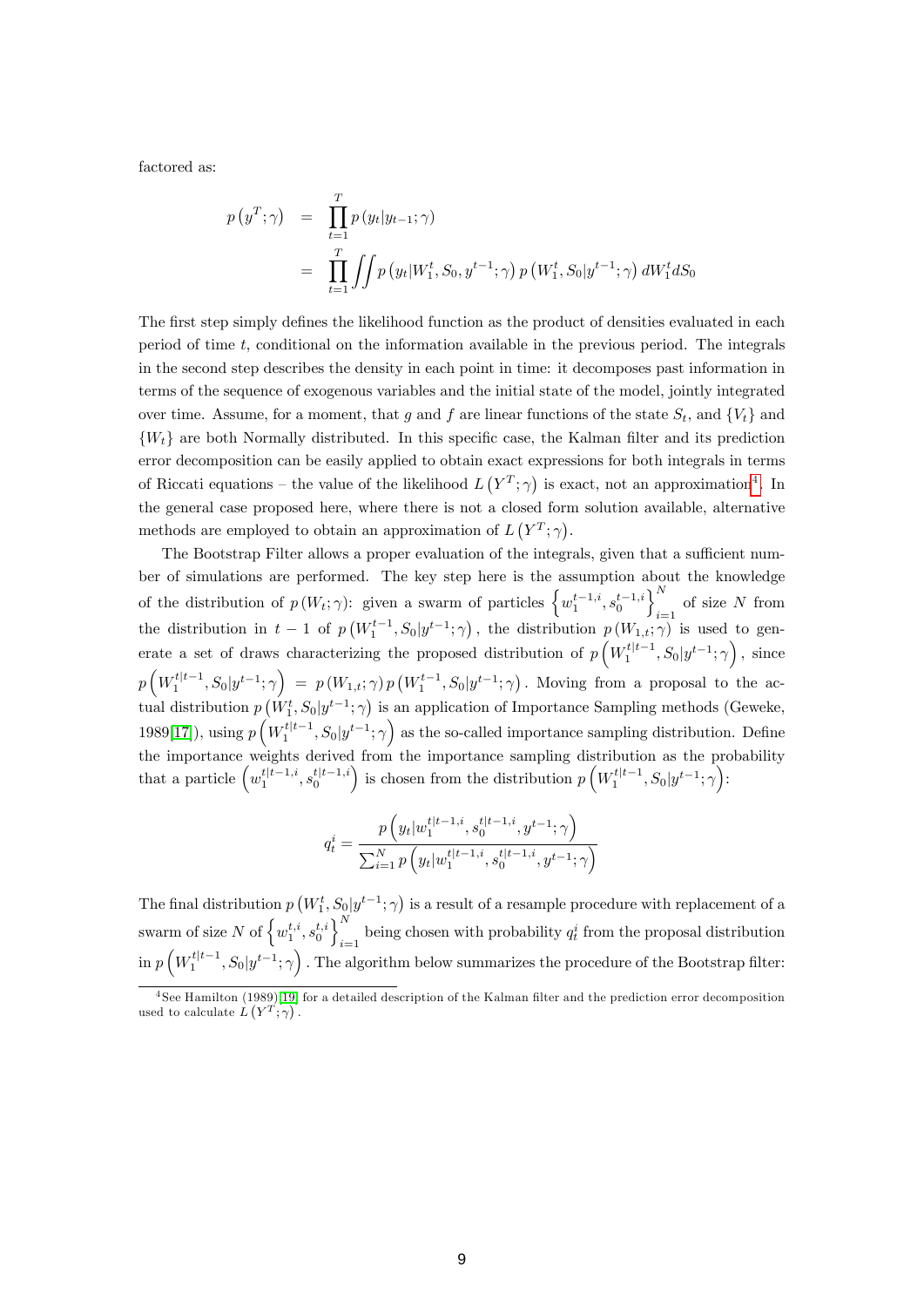Algorithm 1: Bootstrap Filter

1) Initialization:  $t = 0$ . For  $i = 1, ..., N$ , initialize  $p(W_1^{t-1}, S_0 | y^{t-1}; \gamma)$  and set  $t = 1$ .

2) Prediction: Generate N proposals of  $\left\{w_1^{t-1,i}, s_0^{t-1,i}\right\}_{i=1}^N$  $i=1$  from the distribution  $p\left(W_1^{t|t-1}, S_0|y^{t-1}; \gamma\right) = p\left(W_{1,t}; \gamma\right) p\left(W_1^{t-1}, S_0|y^{t-1}; \gamma\right).$ 

3) Filtering: Evaluate importance weights  $q_t^i$ .

4) Sampling: Resample with replacement N draws from  $\left\{w_1^{t|t-1,i}, s_0^{t|t-1,i}\right\}^N$ based on prob-<br> $i=1$ abilities  $q_t^i$ . Call the draws  $\left\{w_1^{t,i}, s_0^{t,i}\right\}$ . . If  $t < T$ , set  $t \leadsto t + 1$  and go to step 2. Stop otherwise.

The use of the model to simulate next period's states, as defined in the prediction step, is the main characteristic of the Bootstrap Filter described in Gordon, Salmond and Smith (1993)[\[18\]](#page-32-3). Note that the move from the particle swarm at a period  $t-1$ ,  $\left\{w_1^{t-1,i}, s_0^{t-1,i}\right\}_{i=1}^N$  $_{i=1}$ <sup> $,$ </sup> to the conditional probabilities describing the likelihood function,  $p(y_t|W_1^t, S_0, y^{t-1}; \gamma)$ , requires the propagation of the states and the matching to observable variables according to equations [1](#page-8-1) and [2.](#page-8-2) The final value of the conditional probability is obtained from the ability to evaluate the probability density function associated to measurement errors,  $p(V_t; \gamma)$ . Figure [2](#page-11-0) shows the evolution of density for one state variable in the theoretical model  $-$  capital  $-$  and a red line with the time series of the observable over the sample simulation<sup>[5](#page-10-0)</sup>.

Another important issue regarding the algorithm is the initialization step. Despite the relevance of the topic, associated with many difficulties to obtain a good guess for the initial values of the swarm, particle Ölters here were initialized using the true set of states in every simulation – thus,  $S_0$  is assumed to be known to the researcher during simulations. This assumption greatly simplifies the procedure and highlights the behavior of the filter excluding additional noise associated to the choice of an initial value.

The basic idea of the Bootstrap Filter is that particles that do not contribute to characterize the state vector in each point in time must be eliminated in favor of those with large weight in the distribution. As a consequence, the filter concentrates particles around the relevant regions of the state space of the model. From this perspective, the Sampling step in the algorithm, based in a small modification from the baseline Importance Sampling method (or, more specifically, the Sequential Importance Sampling method), is the core of the filter: with the basic Importance Sampling, each particle generated in the prediction step would be sampled with equal probabilities. However, it is well known that, for  $t \to \infty$ , there is a degeneracy problem such that, except for one specific particle, all the importance weights converge to zero. Furthermore, even the one particle with mass equal to one does not, necessarily, provide a good characterization of the state  $vector<sup>6</sup>$  $vector<sup>6</sup>$  $vector<sup>6</sup>$ .

<span id="page-10-0"></span><sup>&</sup>lt;sup>5</sup>Density is more concentrated in the initial simulations because the Bootstrap filter was initialized, on purpose, at the true state  $S_0$ .

<span id="page-10-1"></span> $6$  See Robert and Casella  $(2002)[26]$  $(2002)[26]$ , chapter 14.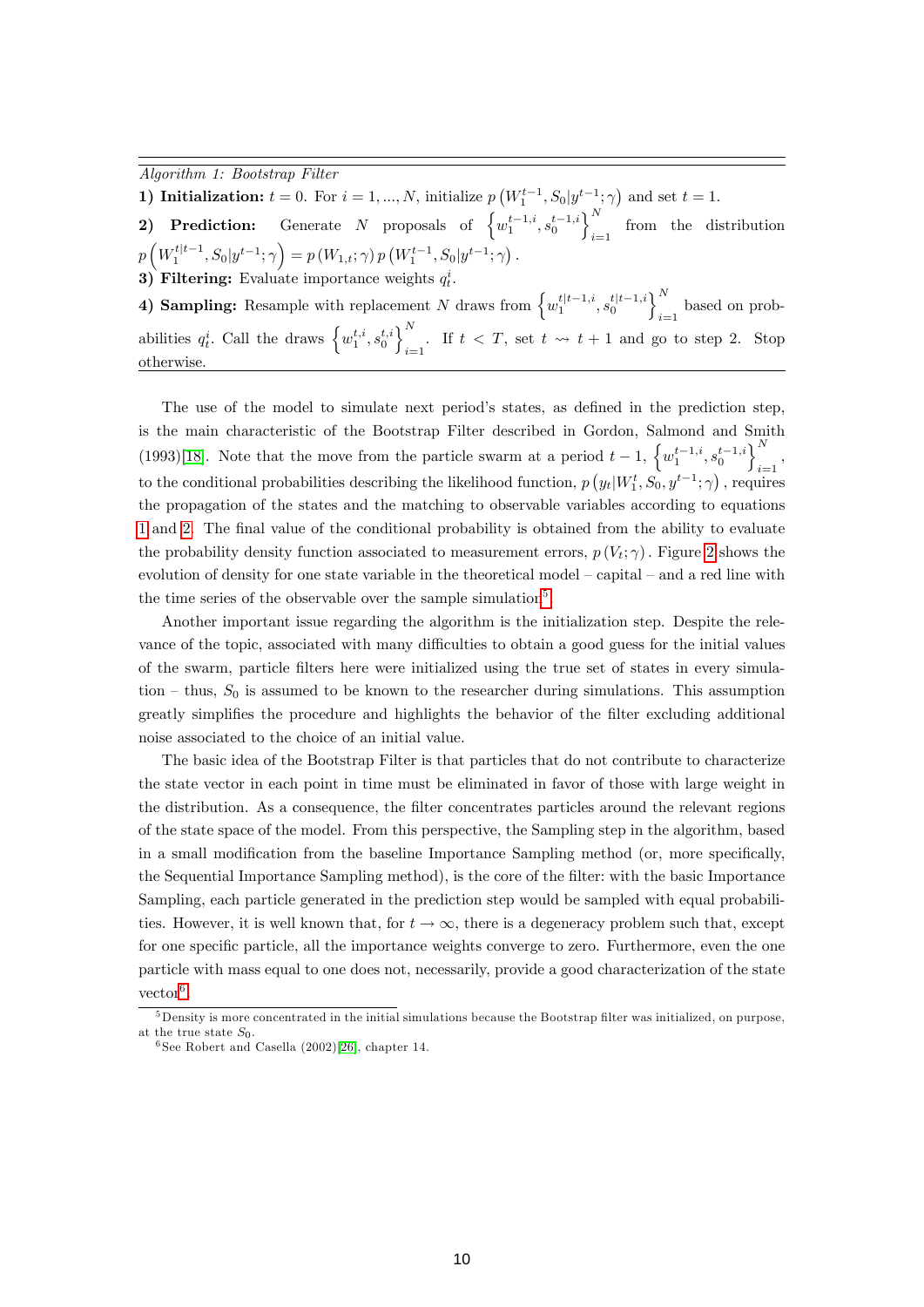

<span id="page-11-0"></span>Figure 2: Probability Density Function of Capital  $-100$  Periods,  $N = 30,000$ 

The degeneracy problem described above imposes, implicitly, a lower bound for the number of particles  $N$  describing the system. It is also worth noting that the main theorems regarding the convergence of the empirical distributions generated by Bootstrap Filter to their true values are only valid as  $N \to \infty$ . The main reason for that is the nature of the Importance Sampling mechanism, as the estimate of the objective function  $p(W_1^t, S_0 | y^{t-1}; \gamma)$  is based on the ratio of two estimates  $-$  thus, a biased approximation of the true values for a fixed N. An almost-sure convergence based in the Strong Law of Large Numbers holds as N increases. To be more precise, Künsch  $(2005)[22]$  $(2005)[22]$  shows that the number of particles must increase at an exponential rate to ensure convergence in total variation of the filter. Interestingly, the result holds irrespective of the sample size<sup>[7](#page-11-1)</sup>. The result in Künsch  $(2005)[22]$  $(2005)[22]$  is particularly relevant, as it stresses the trade-off between the accuracy (or convergence) of the Bootstrap Filter and the required time to compute a large number of particles  $-$  it is the analytical proof of the argument made at the introduction with figure [1.](#page-5-0)

One method to evaluate the quality of the approximation of the density of states in particle filters is the computation of the so-called effective number of particles of the swarm<sup>[8](#page-11-2)</sup>. The main idea is to use the variance of the importance weights as a tool to evaluate the quality of the distribution. The number of effective particles characterizing the observations in period  $t$  in a

<span id="page-11-1"></span> $^7$ Other results of convergence of particle filters are in Crisan and Doucet (2002)[\[10\]](#page-31-6).

<span id="page-11-2"></span> $8$  See Liu and Chen  $(1995)[23]$  $(1995)[23]$ .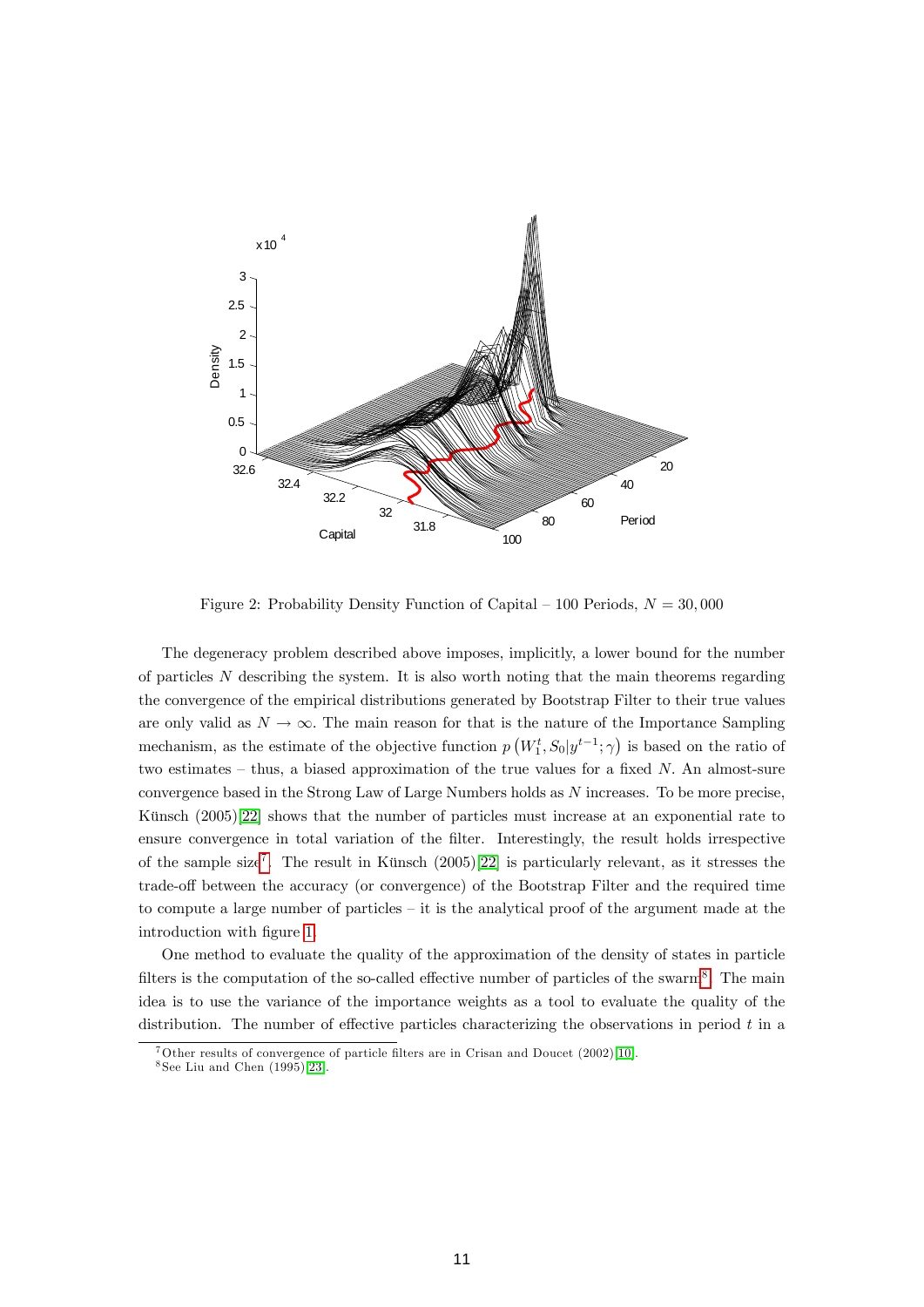particle filter with swarm of size  $N$  is estimated as:

$$
N^{eff} = \frac{1}{\sum_{i=1}^{N} (q_t^i)^2}
$$

There are other methods to generate proposals of the state vector to the next period. Pitt and Shephard (1999)[\[25\]](#page-32-4), in particular, note that the presence of outliers in the data usually requires larger values of  $N$  in the Bootstrap Filter in order to obtain a good approximation of the density in that step, as the importance weights become heavily skewed towards a small number of sample draws. They propose a filter where the importance weights are computed using an auxiliary function including not only past, but also current values of the observable variables,  $Y^T$ , minimizing, thus, the effect of outliers in the distribution of weights.

The algorithm of the Auxiliary Particle Filter closely follows the last steps of the Bootstrap Filter: it adds a preliminary approximation of the state variables before starting the prediction step described in the Bootstrap Filter. The first step consists of a propagation of states and evaluation of densities based on the functional form of the state space representation, except for the distribution of shocks. With the initial step, information about the distribution of the densities at time  $t$  is included in the prediction and filtering steps of the Bootstrap Filter, at the cost of an extra computational time and some Monte Carlo noise from the additional resampling step. The algorithm below summarizes the Auxiliary Particle Filter:

Algorithm 2: Auxiliary Particle Filter

1) Initialization:  $t = 0$ . For  $i = 1, ..., N$ , initialize  $p\left(W_1^{t-1}, S_0 | y^{t-1}; \gamma\right)$  and set  $t = 1$ .

2) Auxiliary variable: Generate N proposals of  $\left\{\widetilde{s}_0^{t-1,i}\right\}_{i=1}^N$  $i=1$  from the distribution  $p(W_1^{t-1}, S_0 | y^{t-1}; \gamma).$ 1

3) Auxiliary filtering/sampling: Evaluate importance weights  $\tilde{q}_t^i$  and resample with replacement N draws from  $\left\{ \tilde{s}_0^{t|t-1,i} \right\}_{i=1}^N$  based on probabilities  $\tilde{q}_t^i$ .

- 4) Prediction: Generate N proposals of  $\left\{w_1^{t-1,i}, \tilde{s}_0^{t|t-1,i}\right\}_{i=1}^N$  $i=1$  from the distribution  $p\left(W_1^{t|t-1}, \widetilde{S}_0|y^{t-1}; \gamma\right) = p\left(W_{1,t}; \gamma\right) p\left(W_1^{t-1}, \widetilde{S}_0|y^{t-1}; \gamma\right).$
- 5) Filtering: Evaluate importance weights  $q_t^i$ .

**6) Sampling:** Resample with replacement N draws from  $\left\{w_1^{t|t-1,i}, \tilde{s}_0^{t|t-1,i}\right\}_{i=1}^N$  $i=1$  based on probabilities  $q_t^i$ . Call the draws  $\left\{w_1^{t,i}, s_0^{t,i}\right\}_{i=1}^N$ . If  $t < T$ , set  $t \leadsto t + 1$  and go to step 2. Stop otherwise.

Note from the description of algorithm 2 that steps 4, 5 and 6 are exactly the same as steps 2, 3 and 4 of the Bootstrap Filter, except for the use of the distribution  $\tilde{S}_0$ , built based on the auxiliary steps, and the definition of  $q_t^i$ , now incorporating information about states in t on prediction. The use of the state equation as the auxiliary variable before the Öltering step has one major problem, associated to the presence of outliers in the state variables: if the volatility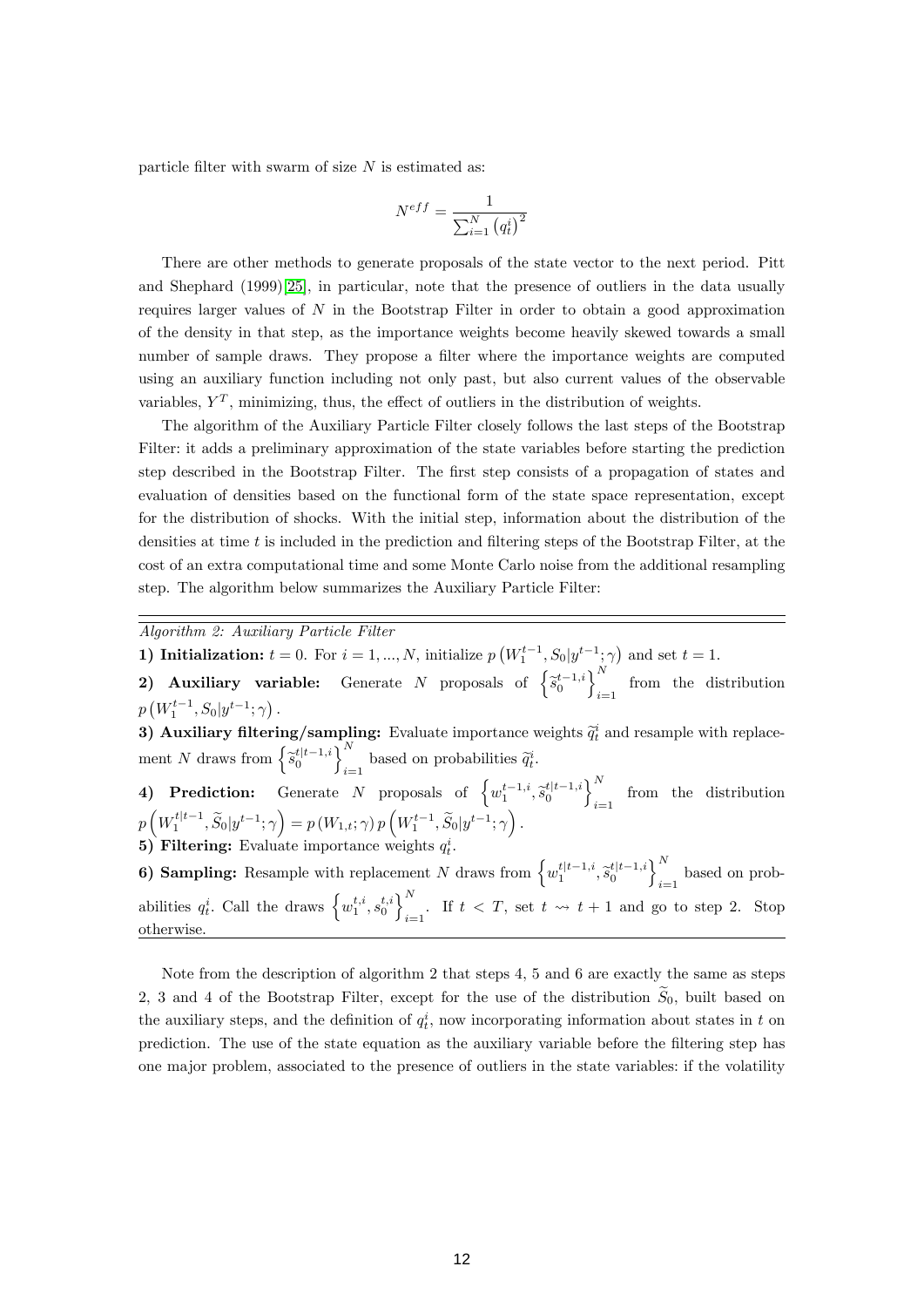of structural shocks – described in matrix  $W_t$  – is too high, the value of  $E [S_t | S_{t-1}]$  is not a good approximation to  $p\left(W_1^{t|t-1}, S_0|y^{t-1}; \gamma\right)$ . As Arulampalam et al. (2002)[\[5\]](#page-31-7) point out, a large variance of structural shocks might even deteriorate the performance of the Auxiliary Particle Filter.

In a note on the computational requirements associated with particle Ölters, all computations were made in a personal computer with Intel Core i7 processor and 8Gb of RAM, with all programs compiled in  $C++$  language. Significant reductions of the computational burden were obtained through the use of a parallel distribution of tasks associated to the prediction step in the algorithm. OpenCL code was written to distribute the tasks to a NVIDIA GeForce GTX 570 graphics processing unit (GPU), easily integrating the parallel tasks to the main  $C++$ code. Even with the use of OpenCL, the prediction step, including the propagation of states and computation of  $p(y_t|w_1^{t|t-1,i}, s_0^{t|t-1,i}, y^{t-1};\gamma)$ , represented between 30 and 72% of the time spent in the evaluation of the likelihood, depending on the number of particles used. The time presented in Ögure [1](#page-5-0) and in the next sections is obviously a simple benchmark for particle Ölters accelerated by GPU computation, as only trivial tasks were moved to parallel computation in GPU and a preprocessed package  $-Dynare++ -$  was used to compute the solution of the model. Other steps of the Ölter, mainly the sampling step, could also be run in parallel, as proposed in Bolic, Djuric and Hong (2005)[\[8\]](#page-31-8). However, the sampling step, even applied at every step of the algorithm with serial processing, represented only 2.2% of the time used to compute the likelihood with 50,000 particles in the Bootstrap Filter

The next section describes the theoretical model used for simulations, its calibration, solution method and a detailed description of the observation equations.

## 3 Theoretical Model

The model used for analysis is based on a version of Christiano, Eichenbaum and Evans'  $(2005)[9]$  $(2005)[9]$ model presented in Schmitt-Grohé and Uribe (2004)[\[27\]](#page-33-2). The model contains the most common features of a DSGE model in terms of real and nominal rigidities: sticky prices and wages, demand for money from households justified by its presence in the utility function, firms' demand for money in the form of a cash-in-advance constraint, investment adjustment costs, variable capacity utilization of capital, internal habit formation in consumption and monopolistic competition in the market of goods and labor. In terms of driving forces, the model is characterized by three shocks: a stationary productivity shock affecting the production function, government spending shocks characterizing exogenous shifts in demand and a monetary policy shock. Relative to the original Christiano, Eichenbaum and Evans (2005)[\[9\]](#page-31-1) model, Schmitt-GrohÈ and Uribe (2004)[\[27\]](#page-33-2) transformed the monetary policy function to have the monetary authority following a Taylor-type policy rule to set interest rates, instead of a money supply function<sup>[9](#page-13-0)</sup>. The authors also

<span id="page-13-0"></span><sup>&</sup>lt;sup>9</sup> The Taylor-type policy rule was used in Christiano, Eichenbaum and Evans (2005)[\[9\]](#page-31-1) as a robustness test. The estimation procedure, however, was conducted on the model with the money supply function.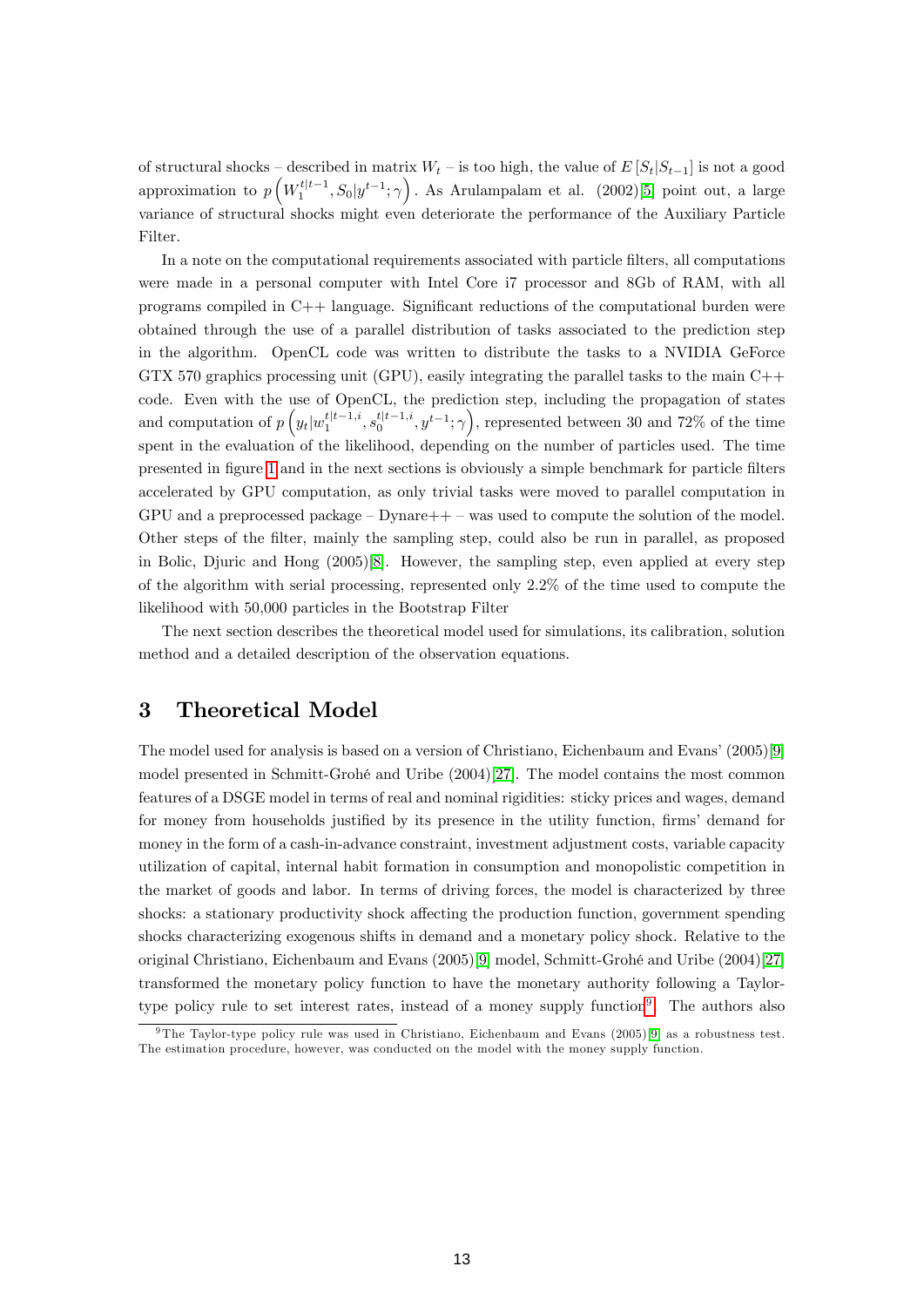included the approach of Yun (1996)[\[30\]](#page-33-3) to characterize the distortions in allocations generated from sticky wages and prices in the economy, well suited for the use of non-linear methods to solve the model in a steady state where inflation is not zero.

From a computational perspective, the model not only reflects the current size of most of models used in the literature for empirical work, with a total of 13 state variables including three structural shocks, but it also provides the necessary flexibility to reduce the number of such state variables with small modifications in parameters. A modified version of the model, with different number of state variables and shocks, will be used to evaluate the sensitivity of the number of particles in the filter with respect to the size of the model. In this section, a brief presentation highlights the main equilibrium conditions of the economy and emphasizes the main parameters used to reset the number of state variables of the model. Original sources are highly recommended for further details of the model. Notation is kept as close as possible to Schmitt-Grohé and Uribe  $(2004)[27]$  $(2004)[27]$ .

There is a large population of identical agents with utility function  $U(e_t, h_t, m_t^h)$  characterized by the presence of internal habit persistence in consumption and a demand for real money balances. Agents choose in each period the optimal bundle of consumption from a continuum of differentiated goods indexed by i and aggregated using a Dixit-Stiglitz function. In each period, agents minimize the expenditure in consumption for each of the  $i$  goods, given its prices. Agents also supply labor to a central union able to negotiate wages in each of the  $j$  segments of the labor market in the economy. Given aggregate wages and the overall demand of labor of the economy, the union supplies all labor necessary to satisfy the demand in each market by adjusting nominal wages  $W_t^j$ . In terms of intertemporal decisions, agents choose the expenditure in investment for next period's capital,  $i_t$ , and the utilization of capital in the current period,  $u_t$ . Investment is subject to adjustment costs and agents solve a cost-minimization problem in each period to determine the amount of good  $i$  that is used in investment. Capital is rented to firms at the rate  $r_t^k$ . Still related to the intertemporal decisions of agents, there is a complete set of nominal state-contingent assets in the economy characterized by the stochastic nominal discount factor between period t and period  $t+1$ ,  $r_{t,t+1}$ . The presence of complete markets imply that the nominal interest rate on a one-period bond,  $R_t$ , must be equal to the reciprocal of  $r_{t,t+1}$ . Define  $\lambda_t$  the Lagrange multiplier for the agents' budget constraint and  $\lambda_t q_t$  the Lagrange multiplier for the equation describing capital accumulation. The main equilibrium conditions for households are given by:

$$
U_c(c_t, h_t, m_t^h) - b\beta U_c(c_{t+1}, h_{t+1}, m_{t+1}^h) = \lambda_t
$$
\n(3)

<span id="page-14-0"></span>
$$
\lambda_t r_{t,t+1} = \beta E_t \frac{\lambda_{t+1}}{\pi_{t+1}} \tag{4}
$$

$$
-U_h\left(c_t, h_t, m_t^h\right) = \frac{\lambda_t w_t}{\widetilde{\mu}_t} \tag{5}
$$

$$
\lambda_t q_t = \beta E_t \lambda_{t+1} \left[ r_{t+1}^k u_{t+1} - a(u_{t+1}) + q_{t+1} (1 - \delta) \right]
$$
 (6)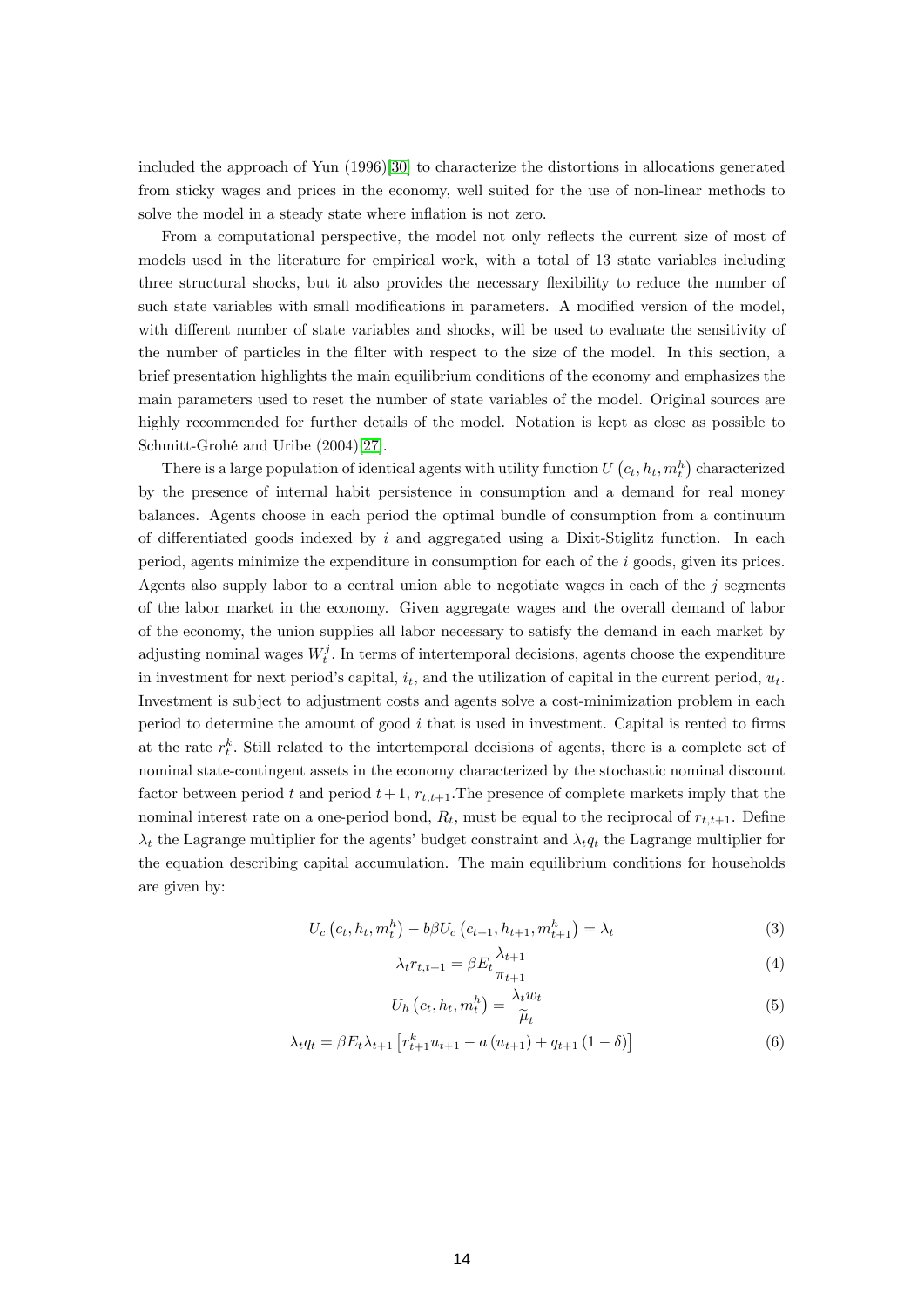$$
\lambda_t = \lambda_t q_t \left[ 1 - S\left(\frac{i_t}{i_{t-1}}\right) - \left(\frac{i_t}{i_{t-1}}\right) S'\left(\frac{i_t}{i_{t-1}}\right) \right] + \beta E_t \lambda_{t+1} q_{t+1} \left(\frac{i_{t+1}}{i_t}\right)^2 S'\left(\frac{i_{t+1}}{i_t}\right) \tag{8}
$$

$$
r_t^k = a'(u_t) \tag{8}
$$

$$
\lambda_t = U_m \left( c_t, h_t, m_t^h \right) + \beta E_t \frac{\lambda_{t+1}}{\pi_{t+1}} \tag{9}
$$

$$
k_{t+1} = (1 - \delta) k_t + i_t \left( 1 - S \left( \frac{i_t}{i_{t-1}} \right) \right)
$$
\n
$$
(10)
$$

$$
r_{t,t+1}R_t = 1\tag{11}
$$

In these equations,  $a(u_t)$  is the cost for changing the utilization of capital in each period,  $S\left(\frac{i_t}{i_{t-1}}\right)$ ) is the adjustment cost of investment,  $\pi_t = \frac{P_t}{P_{t-1}}$  is inflation,  $w_t = \frac{W_t}{P_t}$  is the average real wage across the j sectors of the economy and  $U_c$ ,  $U_h$  and  $U_m$  are the first order derivatives of the utility function in terms of consumption, labor supply and money, respectively. The parameter characterizing the degree of habit persistence in consumption is given by b, while  $\delta$  is the depreciation rate.

The intratemporal condition relating the disutility of labor and real wages shows an extra term given by  $\tilde{\mu}_t$  originated at the Lagrange multiplier of the constraint relating the demand for labor in sector j and the aggregate demand for labor:  $h_t = h_t^d \int_0^1$  $\left(\frac{w_t^j}{w_t}\right)$  $\int_{0}^{-\tilde{\eta}} d\tilde{g}$ . This wedge in the equilibrium condition is a result of sticky wages, as the marginal rate of substitution between consumption and labor is always equal to the real wage only in a world with flexible wages. The sticky wage mechanism takes the form of a Calvo-style function, with a share of  $1 - \tilde{\alpha}$  of the labor market where the union can set wages optimally in period t. The share of labor market not allowed to optimally adjust nominal wages in the current period follows the indexation rule given in market j by  $W_t^j = W_{t-1}^j \tilde{x}_{t-1}^{\tilde{\chi}}$ , for  $\tilde{\chi} \in [0 1]$ . The presence of Calvo stickiness in the model generates the usual equilibrium condition to determine real wages in each period:

$$
E_t \sum_{s=0}^{\infty} \widetilde{\alpha}^s \lambda_t \beta^s \left(\frac{\widetilde{w}_t}{w_{t+s}}\right)^{-\widetilde{\eta}} h^d_{t+s} \prod_{k=1}^s \left(\frac{\pi_{t+k}}{\pi_{t+k-1}^{\widetilde{\chi}}} \right)^{\widetilde{\eta}} \left[ \frac{\widetilde{\eta}-1}{\widetilde{\eta}} \frac{\widetilde{w}_t}{\prod\limits_{k=1}^s \left(\frac{\pi_{t+k}}{\pi_{t+k-1}^{\widetilde{\chi}}} \right)} - \frac{w_{t+s}}{\widetilde{\mu}_{t+s}} \right] = 0
$$

where  $\tilde{w}_t$  is the optimal wage defined in markets that were allowed to do so. At this point, Schmitt-Grohé and Uribe (2004)[\[27\]](#page-33-2) define two auxiliary variables,  $f_t^1$  and  $f_t^2$ , to split the equilibrium condition and rewrite the equation in a recursive form given by:

$$
f_t^1 = \lambda_t \left(\frac{\tilde{w}_t}{w_t}\right)^{-\tilde{\eta}} h_t^d + \tilde{\alpha}\beta E_t \left(\frac{\pi_{t+1}}{\pi_t^{\tilde{\chi}}}\right)^{\tilde{\eta}-1} \left(\frac{\tilde{w}_{t+1}}{\tilde{w}_t}\right)^{\tilde{\eta}} f_{t+1}^1 \tag{12}
$$

$$
f_t^2 = \frac{\lambda_t}{\widetilde{\mu}_t} w_t \left(\frac{\widetilde{w}_t}{w_t}\right)^{-\widetilde{\eta}} h_t^d + \widetilde{\alpha}\beta E_t \left(\frac{\pi_{t+1}}{\pi_t^{\widetilde{\chi}}}\right)^{\widetilde{\eta}} \left(\frac{\widetilde{w}_{t+1}}{\widetilde{w}_t}\right)^{\widetilde{\eta}} f_{t+1}^2 \tag{13}
$$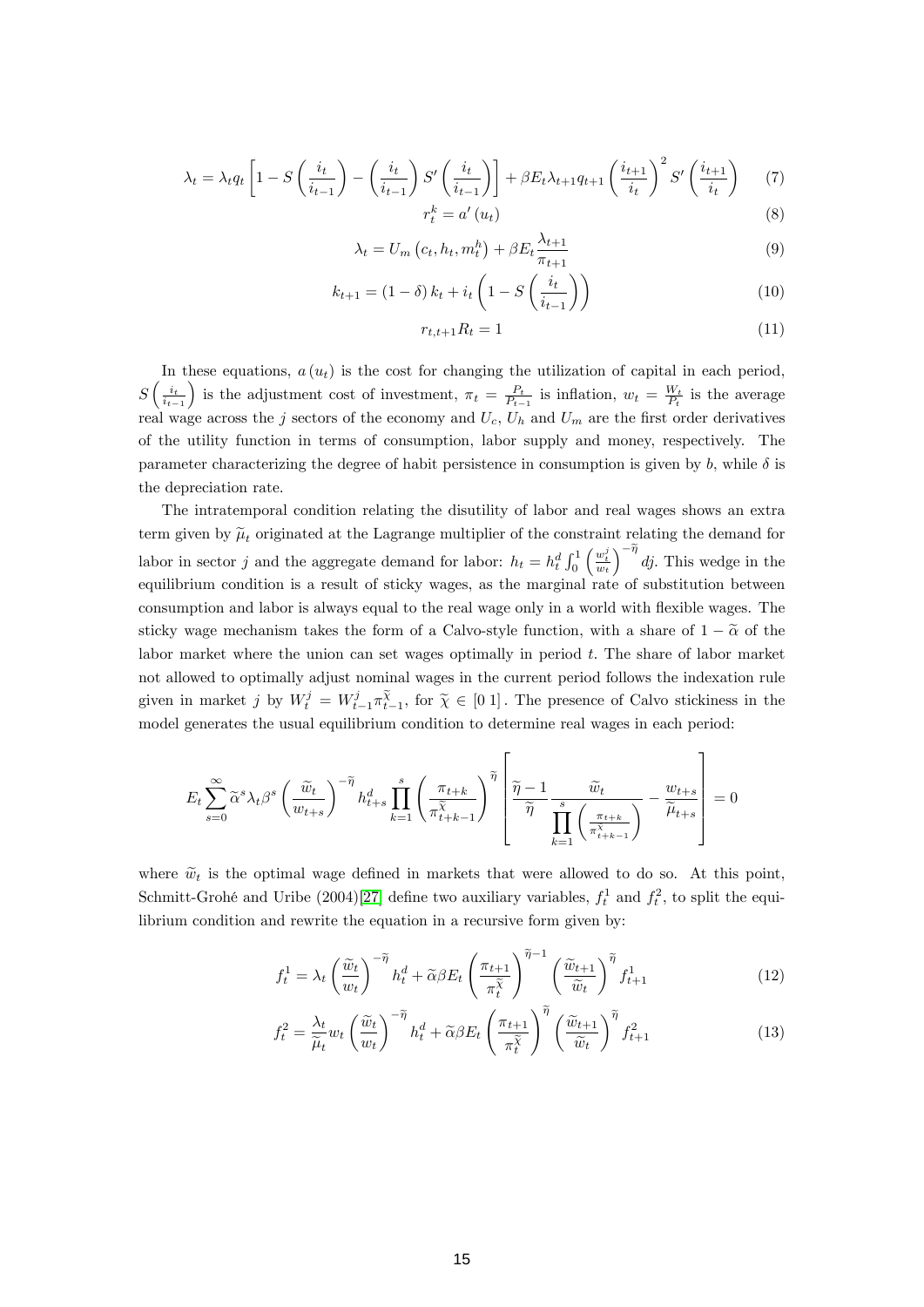$$
\frac{(\tilde{\eta} - 1)}{\tilde{\eta}} \tilde{w}_t f_t^1 = f_t^2 \tag{14}
$$

Firms use capital and labor to produce a differentiated good  $i$  in order to satisfy the demand of consumption and investment from households and the government spending. Firms must finance a share  $\nu$  of the labor costs in order to produce, characterizing the cash-in-advance constraint of the firm. The first order conditions of the cost minimization problem in each period of the firm, the firms's demand and the cash-in-advance constraint of the firm are given by:

$$
w_t \left[ 1 + \nu \frac{R_t - 1}{R_t} \right] = mc_{it} z_t F_h \left( k_{it}, h_{it} \right) \tag{15}
$$

$$
r_t^k = mc_{it}z_t F_k(k_{it}, h_{it})
$$
\n<sup>(16)</sup>

$$
z_t F\left(k_{it}, h_{it}\right) - \psi = \left(\frac{P_{it}}{P_t}\right)^{-\eta} \left(c_t + i_t + g_t + a\left(u_t\right)k_t\right) \tag{17}
$$

<span id="page-16-1"></span><span id="page-16-0"></span>
$$
n_{it}^f \ge \nu w_t h_{it} \tag{18}
$$

$$
\log(z_t) = \alpha_z \log(z_{t-1}) + \varepsilon_t^z \qquad \varepsilon_t^z \sim N(0, \sigma_z)
$$
\n(19)

In the equations above,  $F(k_{it}, h_{it})$  is the production function,  $z_t$  is a technological shock,  $mc_{it}$  is the inverse of the markup over prices, derived from the Lagrange multiplier of the firms problem with respect to the equation describing the demand for goods and  $m_{it}^f$  is the money demand of firm  $i$ . The technology for production is non-convex because of the presence of a fixed cost measured by  $\psi$ . The first term next to real wages in equation [15](#page-16-0) characterizes the effect of the cash-in-advance constraint for firms and the extra-cost to obtain money to finance the wage bill.

 $\boldsymbol{\eta}$ 

Prices are set by firms following the basic Calvo model with indexation: a share  $1 - \alpha$  of firms is allowed in each period to optimally set their prices. Firms not allowed to optimally choose prices follow the indexation rule  $P_{it} = P_{it-1} \pi_{t-1}^{\chi}$ , as in the rule applied to the sticky wage process. If a firm is allowed to reoptimize prices, the new price  $P_t$ , which is the same for all firms in the same situation in that period, characterizes the first-order condition of the maximization problem:

$$
E_t \sum_{s=0}^{\infty} r_{t,t+s} P_{t+s} \alpha^s \left(\frac{\widetilde{P}_t}{P_t}\right)^{-\eta} \prod_{k=1}^s \left(\frac{\pi_{t+k-1}^{\chi}}{\pi_{t+k}}\right)^{-\eta} y_{t+s} \left[\frac{\eta-1}{\eta} \left(\frac{\widetilde{P}_t}{P_t}\right) \prod_{k=1}^s \left(\frac{\pi_{t+k-1}^{\chi}}{\pi_{t+k}}\right) - mc_{it+s}\right] = 0
$$

Using the same approach described for wage stickiness, define  $\tilde{p}_t = \tilde{P}_t / P_t$  and rewrite the firstorder condition in recursive terms, after defining two auxiliary variables  $x_t^1$  and  $x_t^2$ .

$$
x_t^1 = y_t m c_t \tilde{p}_t^{-\eta - 1} + \alpha \beta E_t \left(\frac{\lambda_{t+1}}{\lambda_t}\right) \left(\frac{\tilde{p}_t}{\tilde{p}_{t+1}}\right)^{-\eta - 1} \left(\frac{\pi_t^{\chi}}{\pi_{t+1}}\right)^{-\eta} x_{t+1}^1 \tag{20}
$$

$$
x_t^2 = y_t \widetilde{p}_t^{-\eta} + \alpha \beta E_t \left(\frac{\lambda_{t+1}}{\lambda_t}\right) \left(\frac{\widetilde{p}_t}{\widetilde{p}_{t+1}}\right)^{-\eta} \left(\frac{\pi_t^{\chi}}{\pi_{t+1}}\right)^{1-\eta} x_{t+1}^2 \tag{21}
$$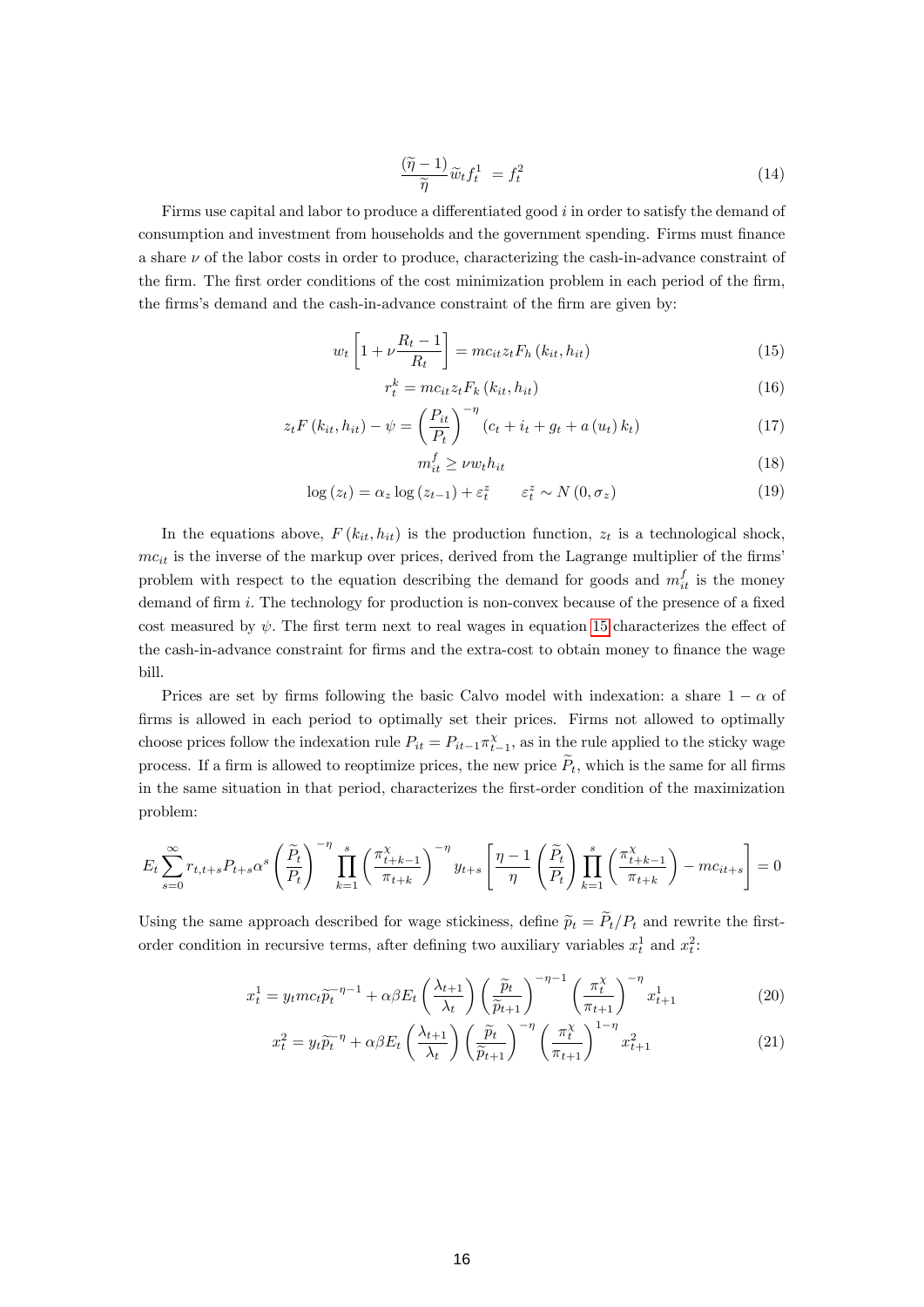$$
x_t^1 = \frac{\eta - 1}{\eta} x_t^2 \tag{22}
$$

In the model, the government collects lump sum taxes and print money in order to finance an exogenous stream of expenditure. Money supply satisfies the demand from firms and households. The budget constraint of the government is given by:

$$
g_t = \tau_t + m_t - \frac{m_{t-1}}{\pi_t} \tag{23}
$$

$$
m_t = m_t^f + m_t^h \qquad m_t^f = \int_0^1 m_{it}^f \, dt \tag{24}
$$

$$
\log\left(\frac{g_t}{g}\right) = \alpha_g \log\left(\frac{g_{t-1}}{g}\right) + \varepsilon_t^g \qquad \varepsilon_t^g \sim N\left(0, \sigma_g\right) \tag{25}
$$

Monetary policy is described by the Taylor rule described in Christiano, Eichenbaum and Evans  $(2005)[9]$  $(2005)[9]$  as an alternative formulation for the process characterizing interest rates:

$$
\log\left(\frac{R_t}{R}\right) = \rho \log\left(\frac{R_{t-1}}{R}\right) + (1-\rho)\left(\alpha_\pi \log\left(\frac{\pi_t}{\pi}\right) + \alpha_y \log\left(\frac{y_t}{y}\right)\right) + \varepsilon_t^r \tag{26}
$$
\n
$$
\varepsilon_t^r \sim N(0, \sigma_r)
$$

In the equation, nominal interest rates  $R_t$  are determined based on deviations of inflation and output from their steady state values, an autoregressive term and an exogenous shock  $\varepsilon_t^r.$ 

Finally, in terms of aggregation, it is important to characterize the evolution of aggregate prices and wages and the effect of Calvo stickiness in terms of price and wage dispersion in the cross-sectional dimension. First, note that the price and wage indexes of the economy change as a result of the share of Örms and workers allowed to optimize prices. With little algebra, prices and wages are expressed by:

$$
1 = \alpha \left(\frac{\pi_{t-1}^{\chi}}{\pi_t}\right)^{1-\eta} + (1-\alpha)\widetilde{p}_t^{1-\eta} \tag{27}
$$

$$
1 = \widetilde{\alpha} \left(\frac{w_{t-1}}{w_t}\right)^{1-\widetilde{\eta}} \left(\frac{\pi_{t-1}^{\widetilde{\chi}}}{\pi_t}\right)^{1-\widetilde{\eta}} + (1-\widetilde{\alpha}) \left(\frac{\widetilde{w}_t}{w_t}\right)^{1-\widetilde{\eta}} \tag{28}
$$

In order to characterize the effects of price dispersion, consider the relation between supply and demand for good  $i$  in equation [17.](#page-16-1) It is possible to prove that the capital-labor ratio is the same across firms. Thus, aggregating both sides of equation [17](#page-16-1) and noting that  $u_t k_t = \int_0^1 k_{it} di$ and  $h_t^d = \int_0^1 h_{it} dt$ , the only term containing variables at the firm level is  $s_t = \int_0^1 h_{it} dt$  $\left(\frac{P_{it}}{P_t}\right)$  $\int_{0}^{-\eta} di.$  It is possible to express  $s_t$  in recursive form as:

$$
s_t = (1 - \alpha) \tilde{p}_t^{-\eta} + \alpha \left(\frac{\pi_t}{\pi_{t-1}^{\chi}}\right)^{\eta} s_{t-1}
$$
\n
$$
(29)
$$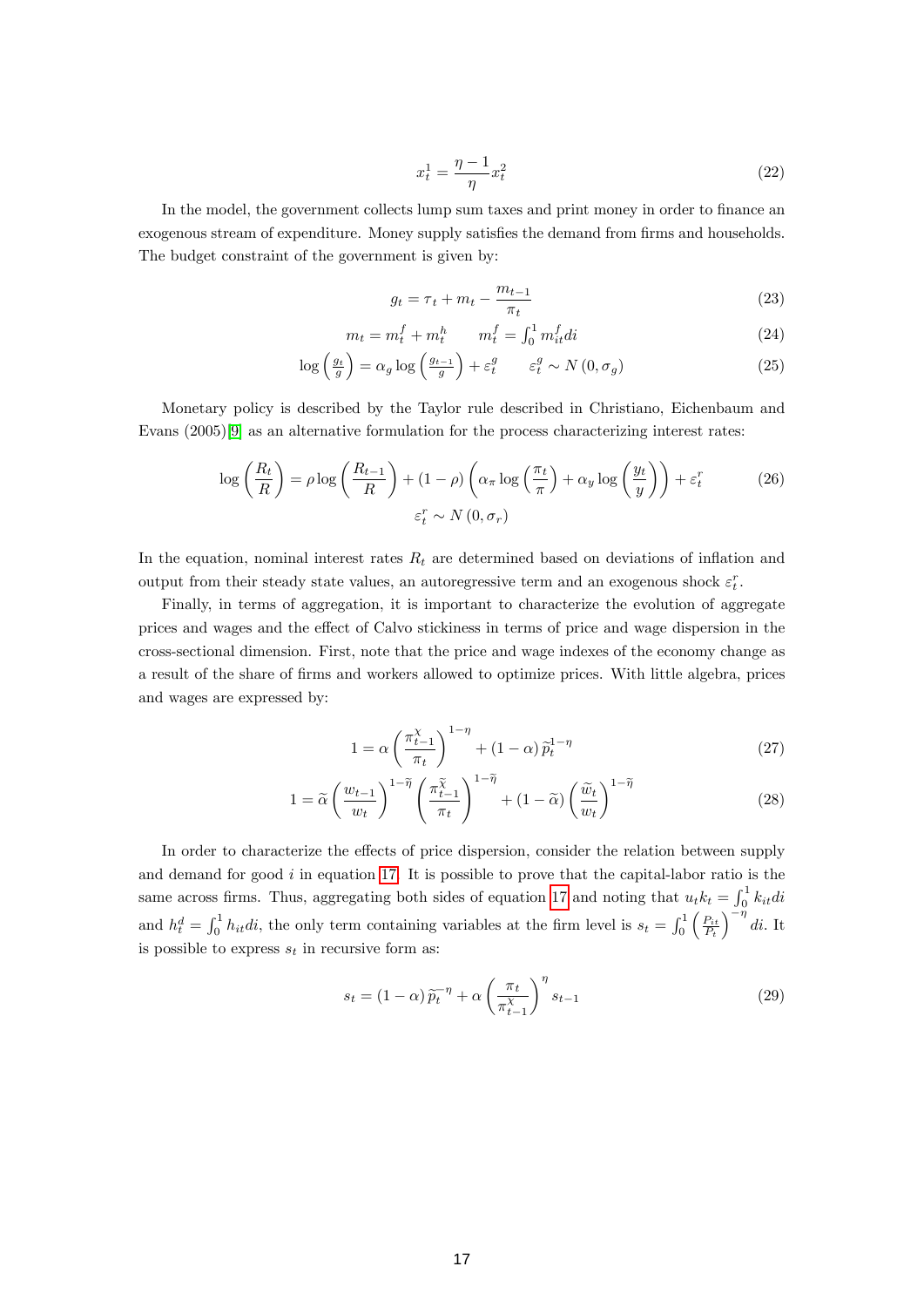Equilibrium in the labor market follows a similar pattern in terms of supply and demand:

$$
h_t = \tilde{s}_t h_t^d
$$
  

$$
\tilde{s}_t = (1 - \tilde{\alpha}) \sum_{s=0}^{\infty} \tilde{\alpha}^s \left( \frac{\widetilde{W}_{t-s}}{W_t} \prod_{k=1}^s \pi_{t+k-s-1}^{\widetilde{\chi}} \right)^{-\widetilde{\eta}}
$$
 (30)

The new variable  $\tilde{s}_t$ , measuring the distortion generated in labor markets due to wage dispersion, can be expressed recursively as:

<span id="page-18-0"></span>
$$
\widetilde{s}_t = (1 - \widetilde{\alpha}) \left(\frac{\widetilde{w}_t}{w_t}\right)^{-\widetilde{\eta}} + \widetilde{\alpha} \left(\frac{w_{t-1}}{w_t}\right)^{-\widetilde{\eta}} \left(\frac{\pi_{t-1}^{\widetilde{\chi}}}{\pi_t}\right)^{\widetilde{\eta}} \widetilde{s}_{t-1}
$$
\n(31)

The model contains three shocks,  $\varepsilon_t^g$ ,  $\varepsilon_t^z$  and  $\varepsilon_t^r$ , two autoregressive processes,  $g_t$  and  $z_t$  and a total of 29 variables:  $y_t, c_t, i_t, g_t, k_t, h_t, h_t^d, mc_t, \pi_t, \widetilde{p}_t, w_t, \widetilde{w}_t, r_t^k, R_t, s_t, \widetilde{s}_t, \tau_t, m_t, m_t^f, m_t^h, \lambda_t, x_t^1, x_t^2,$  $z_t, f_t^1, f_t^2, \tilde{\mu}_t, r_{t,t+1}, q_t$  and  $u_t$ . The system characterizing the economy is given by the set of equations [3](#page-14-0) to [31.](#page-18-0) The characterization of a stationary equilibrium of the economy requires initial conditions for  $c_{-1}, i_{-1}, g_{-1}, k_0, \pi_{-1}, w_{-1}, R_{-1}, s_{-1}, \tilde{s}_{-1}, z_{-1}$ , and exogenous processes for  $\{\varepsilon_t^g, \varepsilon_t^z, \varepsilon_t^r\}_{t=0}^\infty$  .

#### 3.1 Functional forms and calibration

In order to close the model, it is necessary to specify functional forms for the utility function, the production function, the investment adjustment cost and the rate of capital utilization. Sticking to the literature, functional forms are the same as in Christiano, Eichenbaum and Evans (2005)[\[9\]](#page-31-1):

$$
U = \log (c_t - bc_{t-1}) - \frac{\phi_0}{2} h_t^2 + \phi_1 \frac{(m_t^h)^{1-\sigma_m}}{1-\sigma_m}
$$

$$
F(k, h) = k^{\theta} h^{1-\theta}
$$

$$
S\left(\frac{i_t}{i_{t-1}}\right) = \frac{\kappa}{2} \left(\frac{i_t}{i_{t-1}} - 1\right)^2
$$

$$
a(u) = \gamma_1 (u - 1) + \frac{\gamma_2}{2} (u - 1)^2
$$

The baseline calibration is composed by the same parameters describing the structural model in Christiano, Eichenbaum and Evans (2005)[\[9\]](#page-31-1). It assumes quarterly frequency of data, an annual real interest rate of 3% per year, capital share of 36% of value added and an annual depreciation rate of  $10\%$ . There is full indexation of prices and wages to the past inflation and long run inflation is set at  $4.2\%$  per year. It also assumes that households hold  $44\%$  of real money holdings and firms must finance  $100\%$  of the wage bill. The Taylor rule is characterized by values given in Christiano, Eichenbaum and Evans (2005)[\[9\]](#page-31-1) for the US. The calibration of shocks assumes the same first-order serial correlation for government spending and productivity used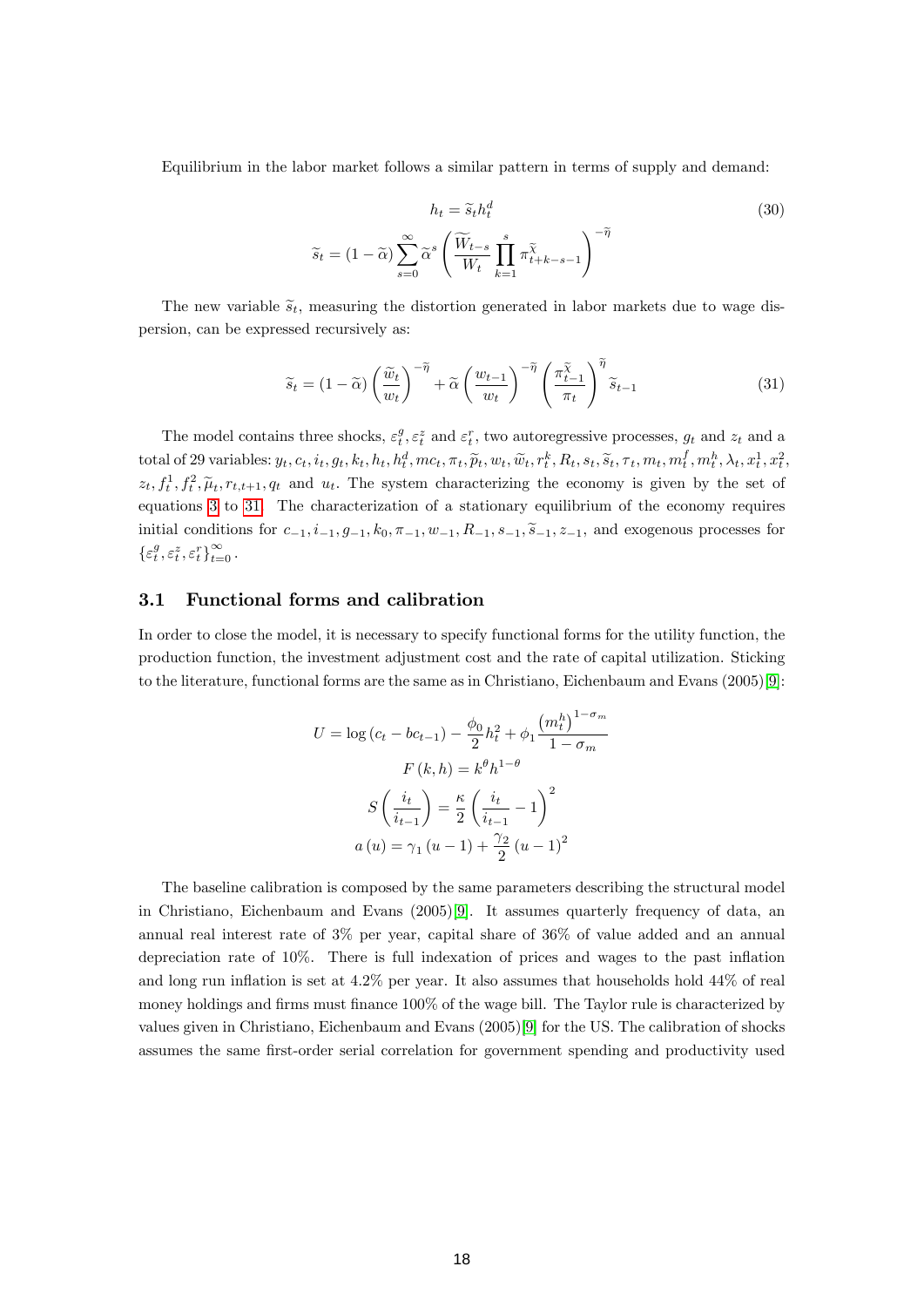in Schmitt-Grohé and Uribe (2004)[\[27\]](#page-33-2). Parameters describing the volatility of shocks,  $\sigma_z$  and  $\sigma_g$ , also follows Schmitt-Grohé and Uribe (2004)[\[27\]](#page-33-2), matching moments estimated for the Solow residual and the government purchases estimated in the literature. In order to match output volatility in the model, a scale parameter is used to adjust these two values, thus preserving the ratio of the volatilities. The volatility of the monetary policy shock,  $\sigma_r$ , is calibrated to match the share of output's variance explained by the shock 20 quarters ahead, as estimated in Christiano, Eichenbaum and Evans (2005)[\[9\]](#page-31-1) for the US. Table [1](#page-19-0) shows the calibrated values.

<span id="page-19-0"></span>

|                      |                | тарк т. сапрталоп   | $U_{\rm H}$ (2000) |                   |        |
|----------------------|----------------|---------------------|--------------------|-------------------|--------|
| Parameter            |                | Parameter           |                    | Parameter         |        |
|                      | $1.03^{-0.25}$ | $\kappa$            | 2.48               | D                 | 0.8    |
| $\theta$             | 0.36           | b                   | 0.65               | $\alpha_{\pi}$    | 1.5    |
| $\delta$             | 0.025          | $\varphi_1$         | 0.539              | $\alpha_y$        | 0.1    |
| $\alpha$             | 0.60           | $\sigma_m$          | 10.62              | $\alpha_q$        | 0.96   |
| $\widetilde{\alpha}$ | 0.64           | $\gamma_2/\gamma_1$ | 0.01               | $\sigma_g$        | 0.02   |
| $\eta$               | 6              | $\nu$               |                    | $\alpha_{\gamma}$ | 0.979  |
| $\widetilde{\eta}$   | 21             |                     |                    | $\sigma_z$        | 0.0072 |
| $\pi$                | $1.042^{0.25}$ | $\widetilde{\chi}$  |                    | $\sigma_r$        | 0.0024 |
|                      |                | "Big Ratios"        |                    |                   |        |
| $\boldsymbol{u}$     |                | Profits share       | 0                  | g/y               | 0.18   |
|                      |                |                     |                    |                   |        |

Table 1: Calibration  $-CEF(2005)$ 

As discussed in the introduction, the model is flexible enough to accommodate simpler formulations using small changes in the baseline calibration. The alternative model used for testing robustness of results has flexible wages ( $\tilde{\alpha} = 0$ ), no habit persistence in consumption ( $b = 0$ ), no adjustment cost in investment ( $\kappa = 0$ ), no inflation indexation ( $\chi = 0$ ) and the Taylor rule does not have an autoregressive component  $(\rho = 0)$ . In terms of the definition of a competitive equilibrium, these modifications result in a requirement of initial conditions for only four state variables:  $g_{-1}, k_0, s_{-1}, z_{-1}.$ 

#### 3.2 Solution method, state vector and observable variables

The non-linear nature of the model imposes the use of a solution method capable of numerically approximating the policy functions. Here, the model is solved using a second-order perturbation<sup>[10](#page-19-1)</sup> due to the good properties in terms of accuracy reported in Aruoba, Fernandez-Villaverde and Rubio-RamÌrez (2006)[\[6\]](#page-31-9). Perturbation approximates the policy functions of the model in terms of Taylor expansions around the deterministic steady state of the state variables,  $S_t$  and the vector of shocks  $W_t$  defined in equations [1](#page-8-1) and [2.](#page-8-2) Set a vector stacking both vectors of states and structural shocks  $Z_t = [(S_t - S); W_t]$ . For a given variable  $Y_t$ , the second-order perturbation

<span id="page-19-1"></span><sup>&</sup>lt;sup>10</sup> See Judd (1998)[\[20\]](#page-32-13) for an introduction to perturbation methods. Solutions of the models were obtained using the package Dynare++, due to the use of symbolic computation to obtain the coefficients of the approximations. For details on Dynare++, please refer to Kamenik (2011)[\[21\]](#page-32-14).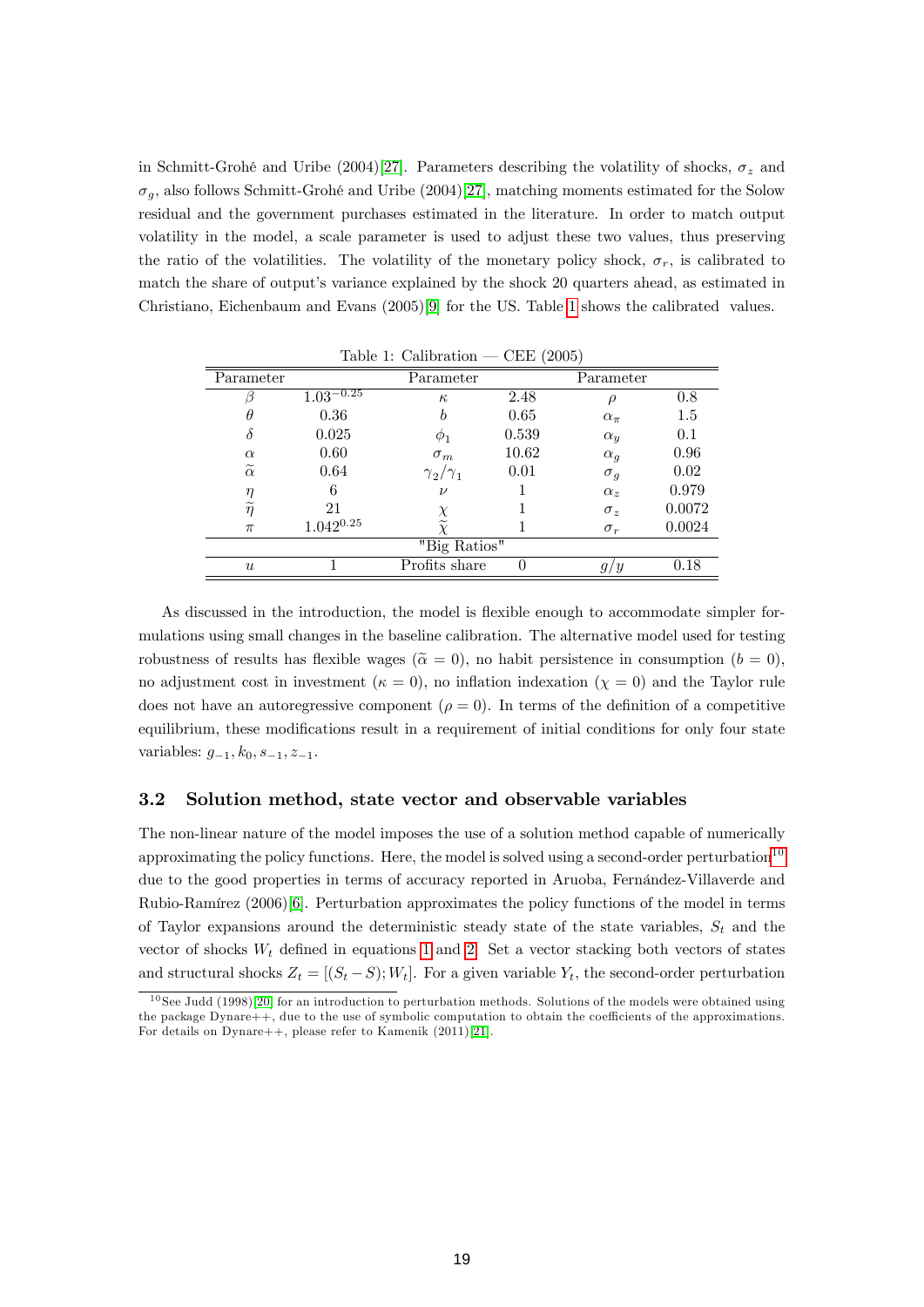results in the following functional form for the policy function:

$$
Y(Z_t) = Y + G_0 + G_1 Z_t + G_2(Z_t \otimes Z_t)
$$

From the solution, Y is the deterministic steady state value of the variable  $Y_t$ ,  $G_0$  is a matrix adjusting for the steady state of the volatility of shocks and matrices  $G_1$  and  $G_2$  are functions of the derivatives of  $Y$  with respect to the vector  $Z$ . Note, particularly, that second-order perturbations highlight the role of uncertainty in the economy described above, as the solution is not certainty-equivalent as in the case of linear approximations of the policy functions.

In order to compute the likelihood of the model, simulated time series of output, consumption, investment, nominal interest rates and inflation were generated for the general model – with the complete set of states  $-$  and used throughout the exercises. Time series were simulated for  $200$ periods starting at the deterministic steady state, keeping only the last 100 observations. Additive independent Gaussian measurement errors were included to set the observable variables. The volatility of the measurement errors is arbitrarily set to the same value of the ergodic volatility of each variable<sup>[11](#page-20-0)</sup>. Observation equations describing the model are linear with respect to the variables:

$$
y_t^{obs} = y_t + \varepsilon_t^y, \qquad \varepsilon_t^y \sim N(0, \sigma_y^{obs})
$$

$$
c_t^{obs} = c_t + \varepsilon_t^c, \qquad \varepsilon_t^c \sim N(0, \sigma_c^{obs})
$$

$$
i_t^{obs} = i_t + \varepsilon_t^i, \qquad \varepsilon_t^i \sim N(0, \sigma_t^{obs})
$$

$$
R_t^{obs} = R_t + \varepsilon_t^R, \qquad \varepsilon_t^R \sim N(0, \sigma_R^{obs})
$$

$$
\pi_t^{obs} = \pi_t + \varepsilon_t^{\pi}, \qquad \varepsilon_t^{\pi} \sim N(0, \sigma_{\pi}^{obs})
$$

## 4 The Size of the Swarm and Filters' Performance

The main characteristics of the two particle Ölters are evaluated using a small Monte Carlo exercise, where the likelihood of the model is simulated 1000 times over 20 artificial samples of 100 periods. The same set of 20 samples is used in each exercise, changing only the number of particles characterizing the particle Ölter. Each time series was simulated for 200 periods, with the first half of the sample discarded in order to minimize the effects of initial values, reaching, thus, the target of 100 observations.

The first exercise to evaluate the performance of the Bootstrap and the Auxiliary Particle Filter computes an estimate of the number of effective particles and the ratio between the standard-deviation and the mean of the simulated log-likelihood. The last statistic was the base

<span id="page-20-0"></span> $11$  The use of noisy observations helps simulations in two dimensions: first, it provides a more realistic framework compared to empirical work using real data; second, the high volatility of measurement errors stabilizes the evaluation of densities in the particle Ölter, as the covariance matrix of the measurement errors does not get too close to singularity.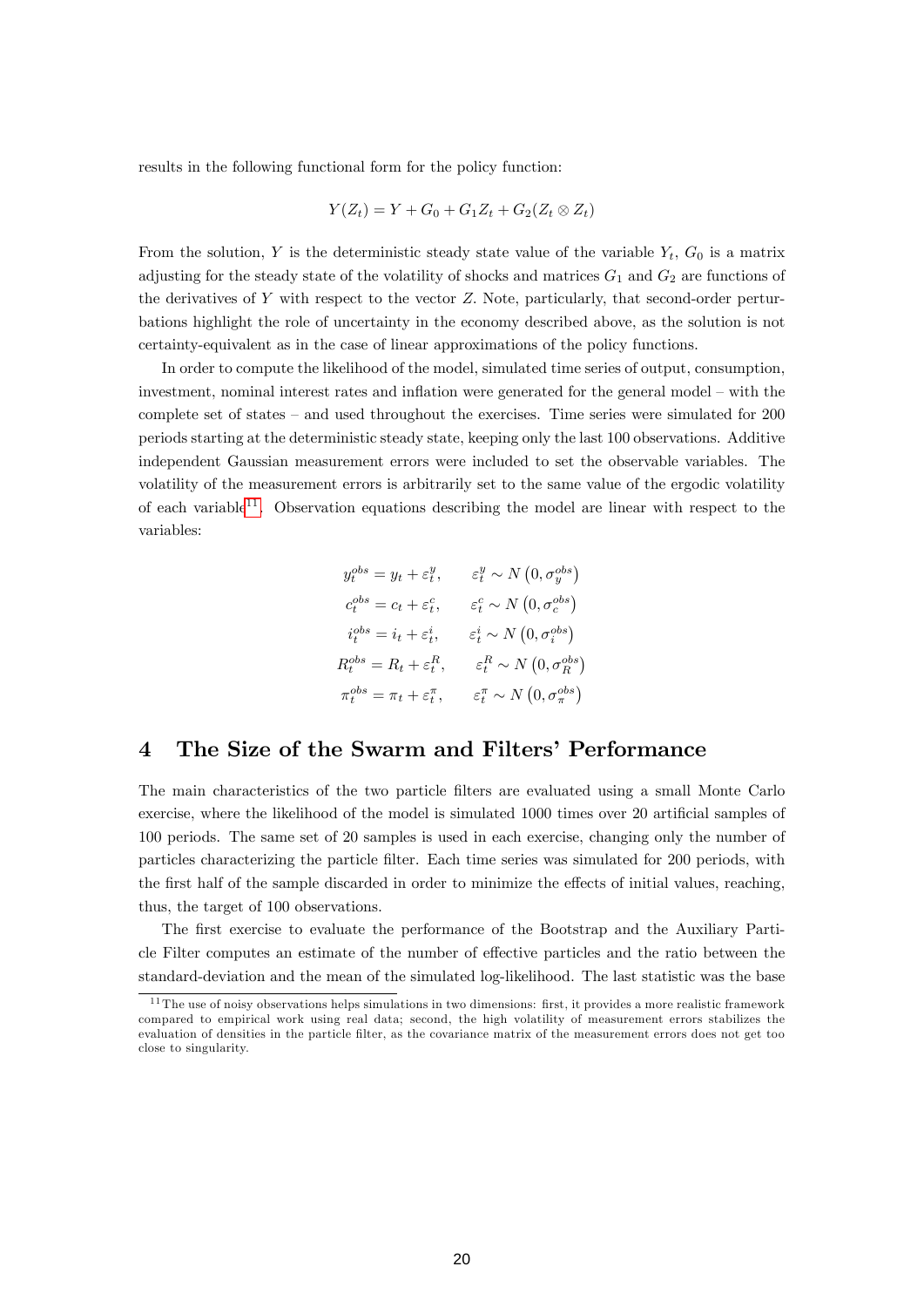for Fernández-Villaverde and Rubio-Ramírez  $(2004)[12]$  $(2004)[12]$  exercise on setting the appropriate number of particles in the Bootstrap Filter. Results comparing both Ölters are presented in table [2.](#page-21-0) Under the baseline framework, the Bootstrap Filter presents a gap between the actual and the effective number of particles estimated around  $42\%$ , irrespective of the size of the particle swarm. The two main thresholds used in the literature to evaluate the filter's quality, based on the ratio between effective and actual number of samples, are violated in a significant number of cases: 60% of the total number of simulations moves below the first threshold ( $N^{eff} = 2N/3$ ) and almost one third of simulations have an effective number of particles below  $N/2$ . It is worth noting that the increase in the size of the swarm clearly affects the tails of the probability density function of states, as the smallest number of effective particles found in simulations grows at a higher rate than the average number of effective particles.

<span id="page-21-0"></span>

| Samples |                 | $\bar{N}^{eff}$ | $N^{ef\tilde{f}}$<br>min | $\frac{2N}{3}(\%)$<br>$N^{eff}$ | $\leq \frac{N}{2}(\%)$<br>$N^{eff}$ | Std(L)<br>$(\%)$<br>$\mu(L)$ |
|---------|-----------------|-----------------|--------------------------|---------------------------------|-------------------------------------|------------------------------|
| 1000    | <b>B.Filter</b> | 579.52          | 3.13                     | 59.94                           | 32.87                               | 0.047                        |
|         | Aux.Filter      | 690.97          | 37.99                    | 36.52                           | 13.60                               | 0.056                        |
| 5000    | <b>B.Filter</b> | 2892.8          | 19.55                    | 60.29                           | 32.90                               | 0.021                        |
|         | Aux.Filter      | 3448.2          | 333.83                   | 36.63                           | 13.83                               | 0.026                        |
| 10000   | <b>B.Filter</b> | 5784.0          | 47.28                    | 60.36                           | 32.91                               | 0.015                        |
|         | Aux.Filter      | 6893.8          | 562.35                   | 36.67                           | 13.88                               | 0.018                        |
| 20000   | <b>B.Filter</b> | 11566           | 113.48                   | 60.39                           | 32.92                               | 0.011                        |
|         | Aux.Filter      | 13784           | 1203.08                  | 36.71                           | 13.91                               | 0.013                        |
| 30000   | <b>B.Filter</b> | 17349           | 257.08                   | 60.41                           | 32.94                               | 0.009                        |
|         | Aux.Filter      | 20674           | 1650.5                   | 36.72                           | 13.92                               | 0.011                        |
| 40000   | <b>B.Filter</b> | 23131           | 333.93                   | 60.41                           | 32.93                               | 0.007                        |
|         | Aux.Filter      | 27563           | 1976.1                   | 36.73                           | 13.92                               | 0.010                        |
| 50000   | <b>B.Filter</b> | 28913           | 714.03                   | 60.42                           | 32.94                               | 0.007                        |
|         | Aux.Filter      | 34453           | 1964.8                   | 36.71                           | 13.92                               | 0.009                        |

Table 2: Effective Particles – Bootstrap Filter and Auxiliary Particle Filter

Table [2](#page-21-0) also shows the improvement in terms of effective particles of using the Auxiliary Particle Filter. There is a significant gain on the gap between the actual and the effective size of the particle swarm, reducing the number of lost particles from 42% in the Bootstrap Filter to  $31\%$  in the Auxiliary Particle Filter. Improvements are also verified at the tails of the probability density function, specially when the size of the swarm is small. The minimum value of the number of effective particles is more than ten times larger in the Auxiliary Particle Filter when compared to the Bootstrap filter when  $N$  is set between 1,000 and 20,000 particles. The improvement in the characterization of the tails of the probability density function also reflects in the number of times the estimated size of the effective swarm violates the thresholds of two-thirds  $(36.7\%)$  and half the size of the actual swarm (only 13.9%).

In terms of accuracy, the ratio between the standard-deviation and the mean of the loglikelihood, measuring the Monte Carlo variation of the filter, shows that the Bootstrap Filter is always more precise than the Auxiliary Particle Filter. However, the largest difference across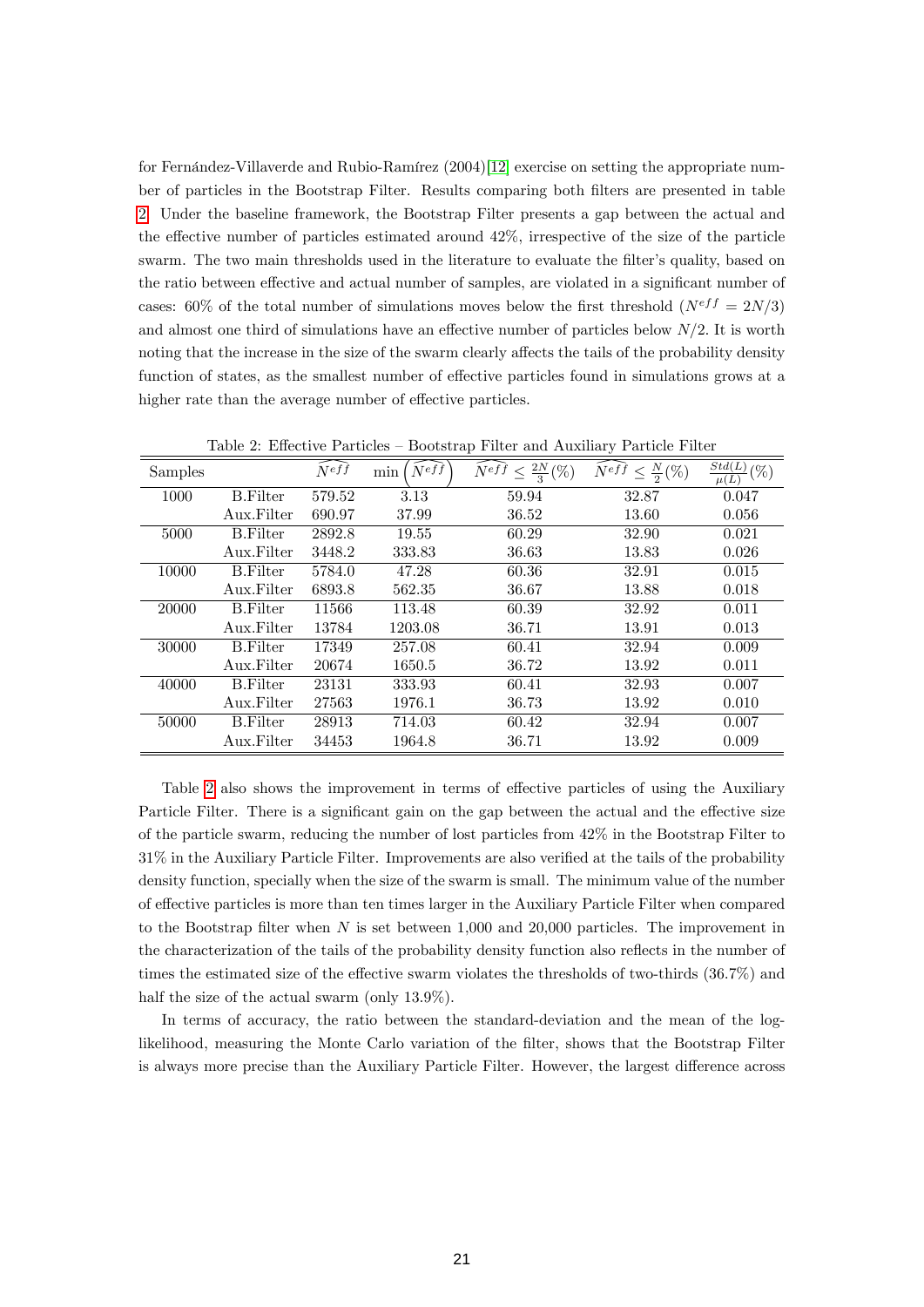filters is smaller than  $0.01\%$ . One reason for the result is related to the resampling procedure applied twice for every evaluation of the density in the Auxiliary Particle Filter, which is known to increase the variation of Monte Carlo simulations. Some authors propose using the resampling step only at the end of the algorithm, skipping step 3 in algorithm 2.

An alternative way to compare the two particle filters is proposed in Smith (2011)[\[29\]](#page-33-4). The main idea is to compare the time necessary to generate one effective particle during the evaluation of the likelihood. Table [3](#page-22-0) shows the average time, measured in seconds, to compute the loglikelihood and the average number of effective samples for each particle filter. The last column is ratio of average seconds per effective sample measured in the Auxiliary Particle Filter over the measurement of the Bootstrap Filter. This measure considers the cost of using a more demanding filter, in terms of computational requirements, adjusted by the gains expressed as a better characterization of the probability density function of states.

<span id="page-22-0"></span>

| rasio of interacting seconds per microstre i arcicles |                    |                   |                                  |                              |                                |  |
|-------------------------------------------------------|--------------------|-------------------|----------------------------------|------------------------------|--------------------------------|--|
| <b>Samples</b>                                        | Bootstrap Filter   |                   | <b>Auxiliary Particle Filter</b> |                              |                                |  |
|                                                       | Seconds per Sample | $\widehat{N}$ eff | Seconds per Sample               | $\widehat{N}$ <sup>eff</sup> | Speedup                        |  |
|                                                       |                    | $^{\prime}2)$     | $\left(3\right)$                 | (4)                          | [(3)(2)]<br>$\frac{1}{(4)(1)}$ |  |
| 1000                                                  | 1.2211             | 579.52            | 1.7294                           | 690.97                       | 1.1878                         |  |
| 5000                                                  | 1.3524             | 2892.8            | 1.9670                           | 3448.2                       | 1.2202                         |  |
| 10000                                                 | 1.7493             | 5784.0            | 2.8558                           | 6893.8                       | 1.3697                         |  |
| 20000                                                 | 2.3210             | 11566             | 4.0242                           | 13784                        | 1.4549                         |  |
| 30000                                                 | 2.8764             | 17349             | 5.4048                           | 20674                        | 1.5768                         |  |
| 40000                                                 | 3.6333             | 23131             | 7.0359                           | 27563                        | 1.6251                         |  |
| 50000                                                 | 4.1767             | 28913             | 8.3208                           | 34453                        | 1.6719                         |  |

Table 3: Average Seconds per Effective Particles

Table [3](#page-22-0) shows that the use of the Auxiliary Particle Filter results in significant gains relative to the Bootstrap Filter, despite the large computational requirements associated with the former. With 50,000 particles in the swarm, as an example, while the average time to compute the likelihood almost doubles, the increase in the number of effective particles results in a loss of only 67%. For the smallest size of the swarm tested, time to compute the log-likelihood increases by  $41\%$ , while the loss adjusted for effective particles is only 18%.

Finally, it is worth establishing a minimum size of the particle swarm. Boers (1999)[\[7\]](#page-31-5) proposes tracking the errors in model's state variables. Despite the significant number of variables that are not observable to the researcher, tracking the ability of the particle Ölter to match state variables in a DSGE model using artificial data can provide a benchmark in terms of the smallest number of particles necessary to properly describe the density function. For dataset  $d$ , the mean absolute percentage error of state variable s from the vector of state variables  $Z_t$  simulated in N particles across all periods  $t$  is defined as:

$$
MAE_{d,s} = \frac{1}{DT} \sum_{t=1}^{T} \sum_{d=1}^{D} \left| \frac{\widehat{Z_t^{s,d}} - Z_t^{s,d}}{Z_t^{s,d}} \right|
$$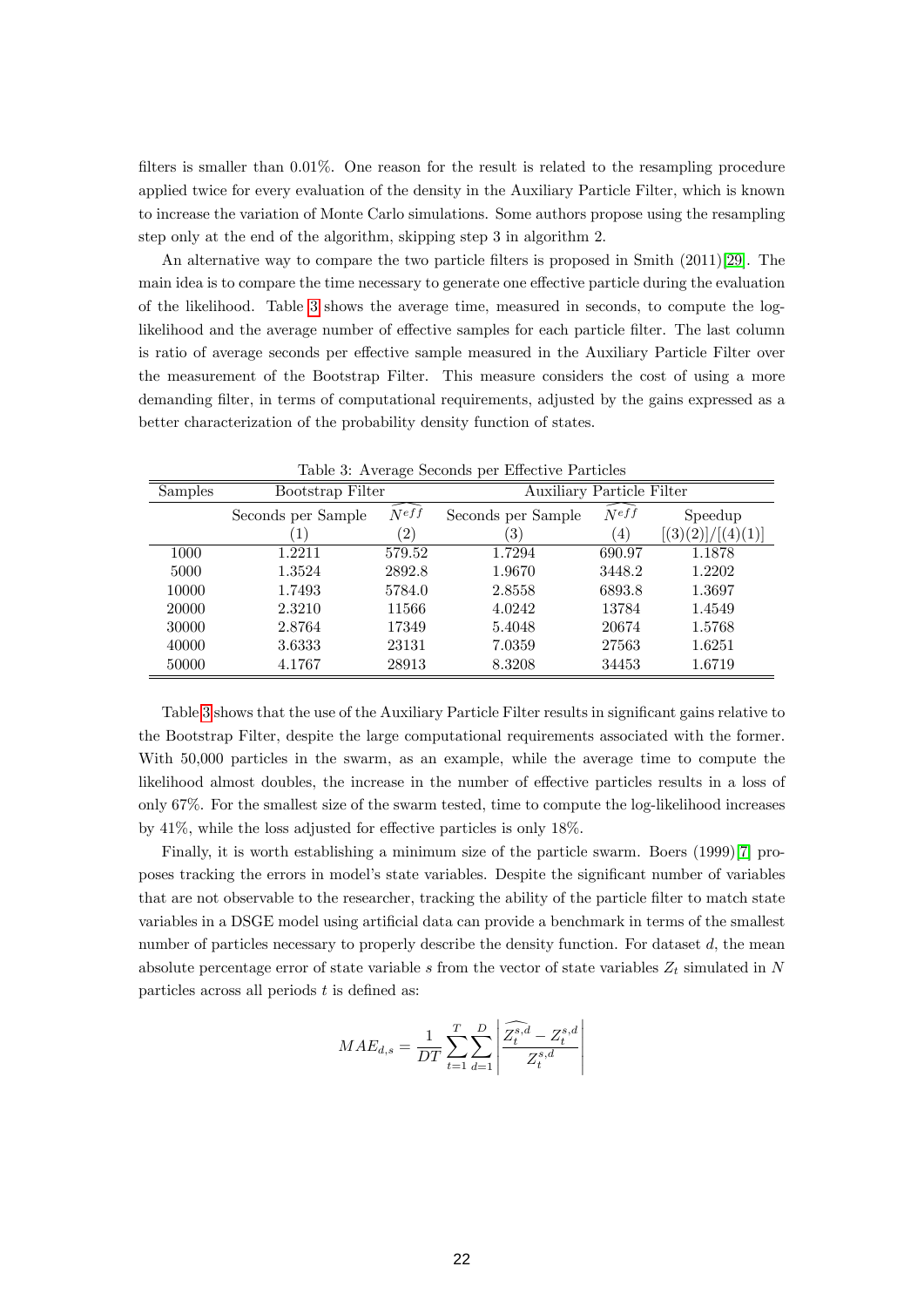where  $Z_t^{s,d}$  is the simulated mean state vector  $Z_t$  approximated by N particles.

Figure [3](#page-23-0) shows the mean absolute percentage error for each state variable of the model derived from each particle filter. For the sake of clarity, MAE values from the Bootstrap Filter are presented in the left axis, while values from the Auxiliary Particle Filter are shown in the right axis. First, note that, as expected, when comparing the scale of the two axis that the MAE for the Auxiliary Particle Filter is, most of the time, smaller than the MAE of the Bootstrap Filter. More specifically, the Bootstrap Filter only presents a better performance for productivity, government spending and price dispersion, with similar MAE for capital when the size of the swarm is large. The use of information on the current period, added by the extra two steps on the Auxiliary Particle Filter, reduces the dispersion of samples around the true value of state variables.



<span id="page-23-0"></span>Figure 3: Mean Absolute Error  $(\%)$  – State Variables

The second relevant observation is that MAE values seems to stabilize for values of N larger than 20,000. For all state variables, there is a large volatility in MAE values when the number of particles is small. However, for swarms with more than 20,000 particles, MAE áuctuations are very small, implying that moving to larger number of particles does not significantly changes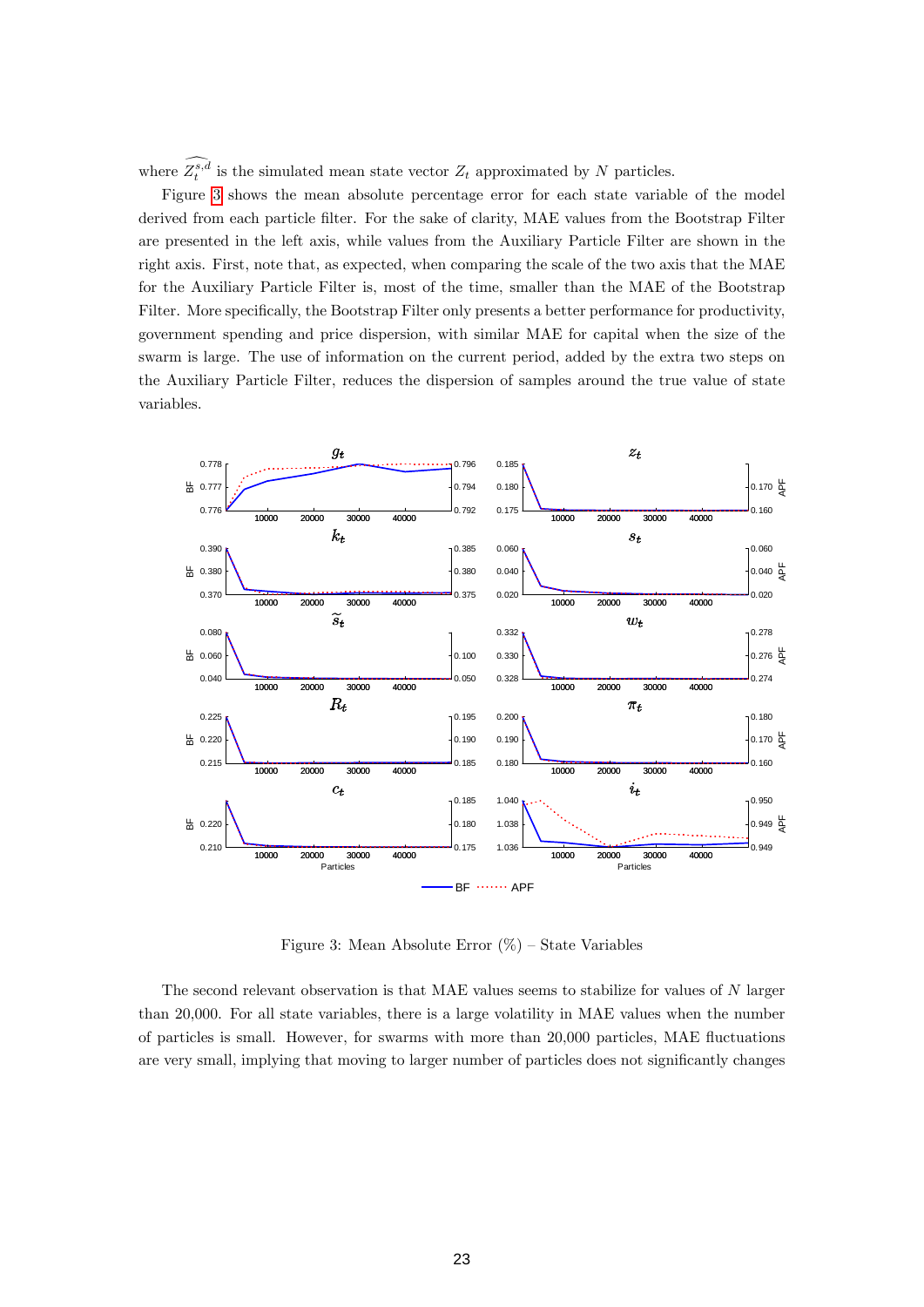the quality of the approximation of density of states. Also, the MAE of some state variables  $$ notably investment and capital  $\sim$  computed by the Auxiliary Particle Filter does not decrease when the size of the swarm is large  $-$  it only becomes less volatile. On the other hand, there is a clear downward path for MAE in the Bootstrap Filter as N increases.

#### 4.1 Sensitivity to the Number of Time Series

The strategy here consists on testing both filters after removing one observable variable at a time, evaluating the number of effective particles, the speedup between the Bootstrap and the Auxiliary Particle Filter and the errors in tracking state variables. Observable variables are removed in the following sequence: inflation, interest rates, investment and consumption. Thus, the simulation using only one observable variable has output as the single time series in the observation equation. Table [4](#page-24-0) shows the results of simulations in terms of mean of estimated effective particles for each filter, the speedup of using the Auxiliary Particle Filter over the Bootstrap Filter. The last column shows the standard deviation of the measurement error of the variable removed for the simulation. Thus, the value presented in the last column when the number of observations is equal to 4 is the standard deviation of the measurement error of inflation; the value when the number of observations is equal to  $3$  is the standard deviation of the measurement error of interest rates, and so on.

<span id="page-24-0"></span>

| Sample | Obs. Vars.     | <b>PHOCOL</b> <sub>10</sub><br>$\widetilde{N}^{eff}(BF)$ | $\tilde{N}^{eff}(APF)$ | Speedup | $\sigma_i^{\overset{\rightharpoonup}{obs}}$<br>Last Var. |
|--------|----------------|----------------------------------------------------------|------------------------|---------|----------------------------------------------------------|
| 1000   | 5              | 579.52                                                   | 690.97                 | 1.1878  |                                                          |
|        | 4              | 675.00                                                   | 769.10                 | 1.1842  | 0.0039                                                   |
|        | 3              | 790.19                                                   | 867.48                 | 1.2514  | 0.0040                                                   |
|        | $\overline{2}$ | 796.85                                                   | 870.88                 | 1.2501  | 0.0765                                                   |
|        | 1              | 828.03                                                   | 889.84                 | 1.2602  | 0.0159                                                   |
| 20000  | $\overline{5}$ | 11566                                                    | 13784                  | 1.4549  |                                                          |
|        | 4              | 13493                                                    | 15384                  | 1.5237  | 0.0039                                                   |
|        | 3              | 15801                                                    | 17347                  | 1.5683  | 0.0040                                                   |
|        | $\overline{2}$ | 15933                                                    | 17415                  | 1.5903  | 0.0765                                                   |
|        | $\mathbf{1}$   | 16556                                                    | 17791                  | 1.6376  | 0.0159                                                   |
| 50000  | $\overline{5}$ | 28913                                                    | 34453                  | 1.6719  |                                                          |
|        | 4              | 33731                                                    | 38457                  | 1.7141  | 0.0039                                                   |
|        | 3              | 39502                                                    | 43364                  | 1.8241  | 0.0040                                                   |
|        | $\overline{2}$ | 39833                                                    | 43534                  | 1.7658  | 0.0765                                                   |
|        | 1              | 41391                                                    | 44474                  | 1.8393  | 0.0159                                                   |

Table 4: Effective Particles and Number of Observables

There are two striking results on table [4.](#page-24-0) First, irrespective of the size of the particle swarm, removing observable variables of the system increases the cost of using the Auxiliary Particle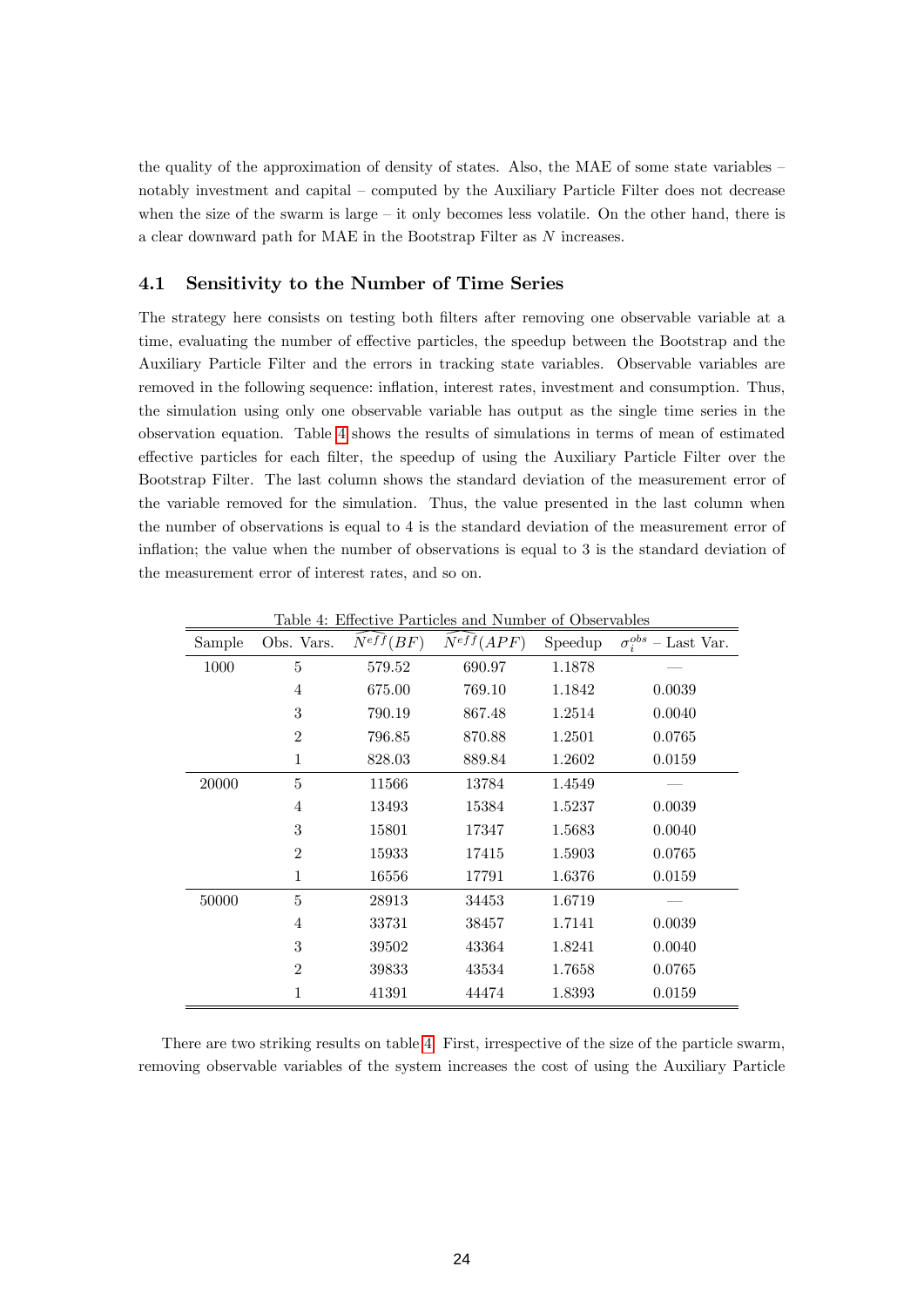Filter, measured by the increase in the cost in seconds to generate one effective particle. Second, the improvements in the number of effective particles is directly correlated with the standard deviation of the measurement errors: the smallest is the volatility of the measurement error associated with the removed variable, the largest is the change in the estimated number of effective particles. As an example, notice that, when inflation and interest rates are removed from the estimation (model with 4 and 3 observable variables), the number of effective particles in the Ölter increases around 17% in the Bootstrap Filter and 12% in the Auxiliary Particle Filter, compared to the model with one more observable. When investment and consumption are removed (model with  $2$  and  $1$  observable variable), the increase in the number of effective particles is smaller than 4%.

The previous result is a consequence of the relation between the matrix of measurement errors and the estimated number of effective samples. The presence of Multivariate Gaussian and independent measurement errors implies that the inclusion of variables with a small volatility of measurement errors (i.e. standard error smaller than one) reduces the overall standard-error of the distribution. Thus, a larger number of samples drawn in the particle Ölter are lost in regions of negligible probability, reducing the estimated number of effective particles characterizing states. In order to avoid the problem of depletion from a tight distribution of measurement errors, An and Schorfheide  $(2007)[3]$  $(2007)[3]$  and An  $(2008)[2]$  $(2008)[2]$  fix the standard deviation of measurement errors to 20% of the standard error of observations.

Another consequence of changing the number of observable variables in the particle filter is the quality of tracking of state variables. Figure [4](#page-26-0) shows the changes in MAE as a function of the number of observable variables for  $N = 20,000$ . For almost all states, there is a continuous reduction in the mean absolute error of state variables with the increase in the number of observable variables. This result is particularly impressive given the amount of noise added to observable variables as measurement error in the exercise.

Results in this section suggests that the number of time series used as observable variables can be one reason to choose the Auxiliary Particle Filter over the Bootstrap Filter in empirical applications. Reducing the number of observable variables favors the use of the Bootstrap Filter; however, it may also imply problems associated with the identification of structural parameters in the model in empirical applications.

#### 4.2 Sensitivity to the Number of States

The objective of this section is to present results in a more realistic framework, as now the model used to compute the log-likelihood is not the same model generating artificial data. The model computing the likelihood is a special, simpler case of the baseline Christiano, Eichenbaum and Evans (2005)[\[9\]](#page-31-1) model. It has flexible wages, no habit persistence in consumption, no adjustment cost in investment, no inflation indexation and no interest rate persistence in the Taylor rule, as discussed at the end of the calibration section. The simpler model has only four states (productivity, capital, price dispersion and government spending) and it is simulated with all 5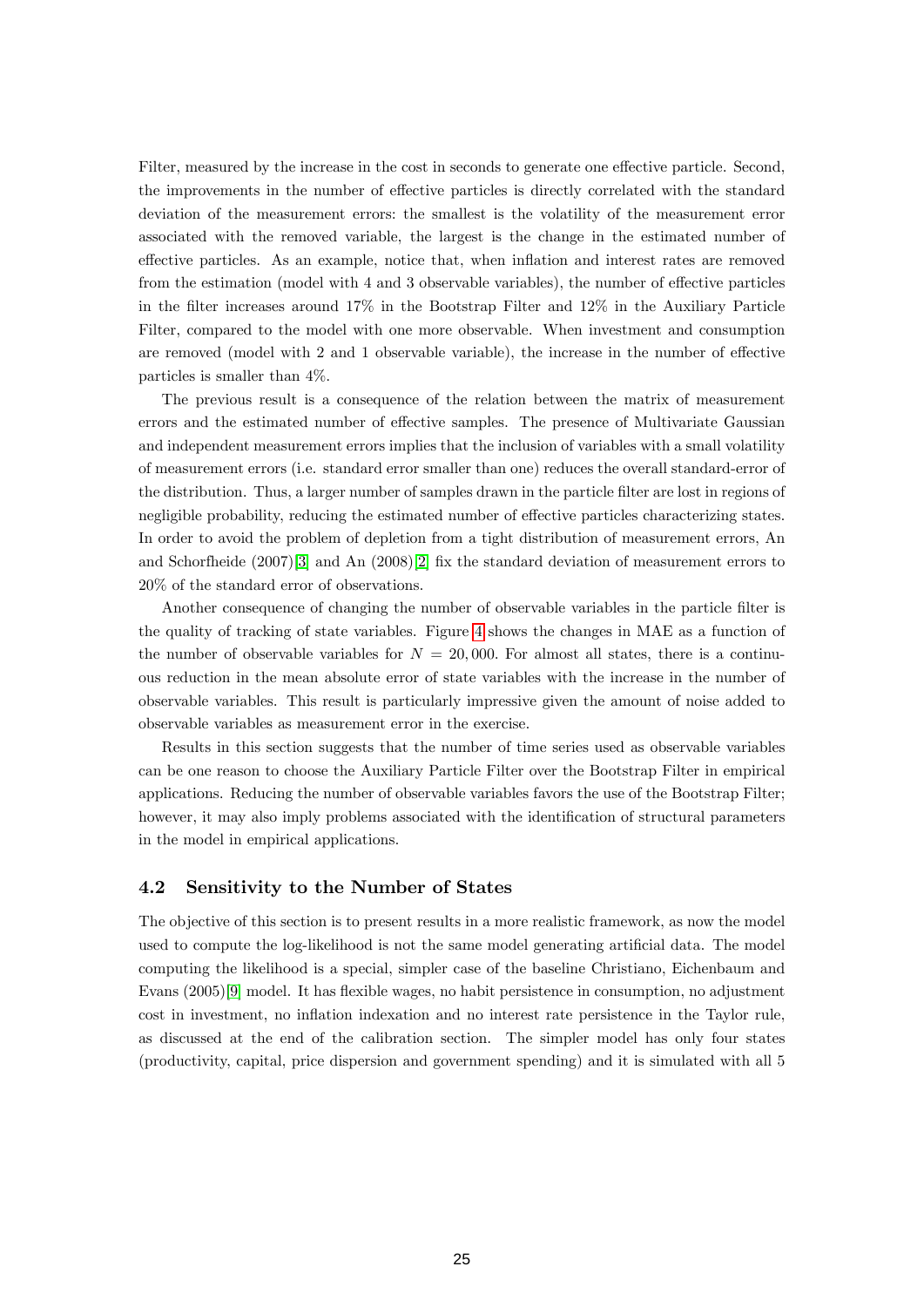

<span id="page-26-0"></span>Figure 4: Mean Absolute Error and Number of Observables  $- N = 20,000$ 

time series of the baseline exercise in the previous section. This exercise provides a more realistic framework since, for the econometrician, it is usually impossible to determine the exact data generating process, justifying the use of models to approximate relevant features of data.

Results on table [5](#page-27-0) show that simpler models does not result in significant gains in terms of the number of effective particles, but increases the variability of the filter. The average number of effective particles is slightly higher than the estimated in simulations presented in table [2.](#page-21-0) The average loss of particles reduces in the Bootstrap Filter to 39%, which is a small gain when compared to the loss of 42% estimated in the baseline simulation. On the other hand, the Auxiliary Particle Filter shows a slightly larger loss of particles and larger variability of simulated likelihood. There is an average gap of  $33\%$  between the actual and the effective number of particles (31% in the complete model) and the Monte Carlo variation reaches 0.1% of the average value of the likelihood for a swarm of 1,000 particles. Based on this statistic, the precision of the Auxiliary Particle Filter is considerably smaller when compared to the Bootstrap Filter, as the Monte Carlo variation of the Auxiliary Particle Filter with a swarm of 50,000 particles is similar to the ratio of the Bootstrap Filter with only 10,000 particles.

In terms of time to obtain one effective particle, table [6](#page-27-1) shows that the Auxiliary Particle Filter has a better performance when simulating the likelihood of a smaller model for a large number of particles. While the loss of using the Auxiliary Particle Filter reached 66% in the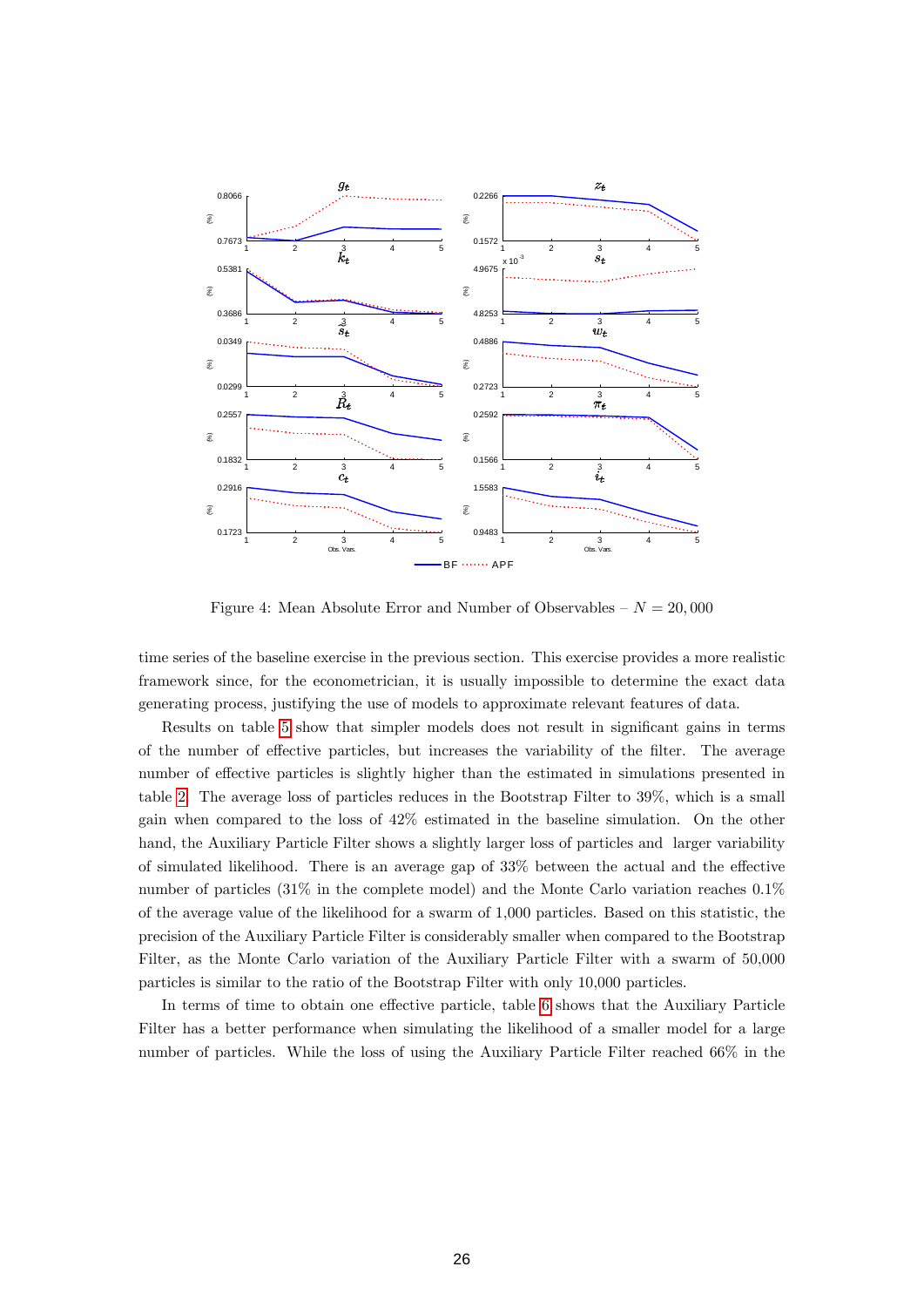<span id="page-27-0"></span>

| Samples |                 | $\widehat{N}$ eff | $N^{eff}$<br>min | $\frac{2N}{3}(\%)$<br>$N^{eff}$<br>$\leq$ | $\leq \frac{N}{2}(\%)$<br>$N^{eff}$ | Std(L)<br>$(\% )$<br>$\mu(L)$ |
|---------|-----------------|-------------------|------------------|-------------------------------------------|-------------------------------------|-------------------------------|
| 1000    | <b>B.Filter</b> | 609.97            | 2.50             | 52.96                                     | 28.55                               | 0.037                         |
|         | Aux.Filter      | 667.34            | 15.48            | 42.50                                     | 18.72                               | 0.100                         |
| 5000    | <b>B.Filter</b> | 3049.7            | 19.92            | 52.92                                     | 28.60                               | 0.016                         |
|         | Aux.Filter      | 3337.0            | 104.76           | 42.31                                     | 18.73                               | 0.033                         |
| 10000   | <b>B.Filter</b> | 6099.4            | 41.81            | 52.93                                     | 28.59                               | 0.012                         |
|         | Aux.Filter      | 6675.6            | 196.44           | 42.26                                     | 18.70                               | 0.022                         |
| 20000   | <b>B.Filter</b> | 12199             | 99.40            | 52.95                                     | 28.60                               | 0.008                         |
|         | Aux.Filter      | 13354             | 357.57           | 42.22                                     | 18.67                               | 0.017                         |
| 30000   | <b>B.Filter</b> | 18299             | 156.31           | 52.93                                     | 28.59                               | 0.007                         |
|         | Aux.Filter      | 20033             | 389.99           | 42.21                                     | 18.66                               | 0.015                         |
| 40000   | <b>B.Filter</b> | 24400             | 248.14           | 52.92                                     | 28.59                               | 0.006                         |
|         | Aux.Filter      | 26713             | 601.57           | 42.20                                     | 18.66                               | 0.013                         |
| 50000   | <b>B.Filter</b> | 30500             | 296.65           | 52.92                                     | 28.57                               | 0.005                         |
|         | Aux.Filter      | 33394             | 689.40           | 42.19                                     | 18.66                               | 0.012                         |

Table 5: Effective Particles – Small Model

complete model, the smaller model resulted in a loss of almost 56% for a swarm of 50,000 particles. This result is important to highlight the gains of better computational resources when simulating the likelihood of these models: not only the average time to compute the likelihood is significantly reduced when the number of states is small, but also the effective loss of computing one effective particle is reduced, even for large values of  $N$ .

<span id="page-27-1"></span>

| <b>Samples</b> | Bootstrap Filter   |                   |                    | <b>Auxiliary Particle Filter</b> |                                |  |  |
|----------------|--------------------|-------------------|--------------------|----------------------------------|--------------------------------|--|--|
|                | Seconds per Sample | $\widehat{N}$ eff | Seconds per Sample | $\widehat{N}$ <sup>eff</sup>     | Speedup                        |  |  |
|                |                    | $^{\prime}2)$     | $\left(3\right)$   | (4)                              | [(3)(2)]<br>$\frac{1}{(4)(1)}$ |  |  |
| 1000           | 0.4693             | 609.97            | 0.5731             | 667.34                           | 1.1162                         |  |  |
| 5000           | 0.5066             | 3049.7            | 0.6472             | 3337.0                           | 1.1676                         |  |  |
| 10000          | 0.5742             | 6099.4            | 0.7736             | 6675.6                           | 1.2310                         |  |  |
| 20000          | 0.6811             | 12199             | 0.9896             | 13354                            | 1.3272                         |  |  |
| 30000          | 0.7683             | 18299             | 1.1929             | 20033                            | 1.4183                         |  |  |
| 40000          | 0.8844             | 24400             | 1.4542             | 26713                            | 1.5018                         |  |  |
| 50000          | 0.9955             | 30500             | 1.6986             | 33394                            | 1.5583                         |  |  |

Table 6: Average Seconds per Effective Particles – Small Model

Figure [5](#page-28-0) shows the MAE for state variables of the small model. The simulation of the likelihood using a model that is different from the true data generating process results, as expected, in an increase of the error associated with tracking these variables. However, it is still surprising, when comparing with results in figure [4,](#page-26-0) that the increase in MAE is very small. The largest increase was on capital, where the MAE estimated changed from 0.37% with the complete model to 0.58% with the small model. There is also an important change with the MAE associated with price dispersion, but the average value in the small model is still very small  $-$  only 0.16%.

It is also worth noting that MAEs for capital and government spending are higher for the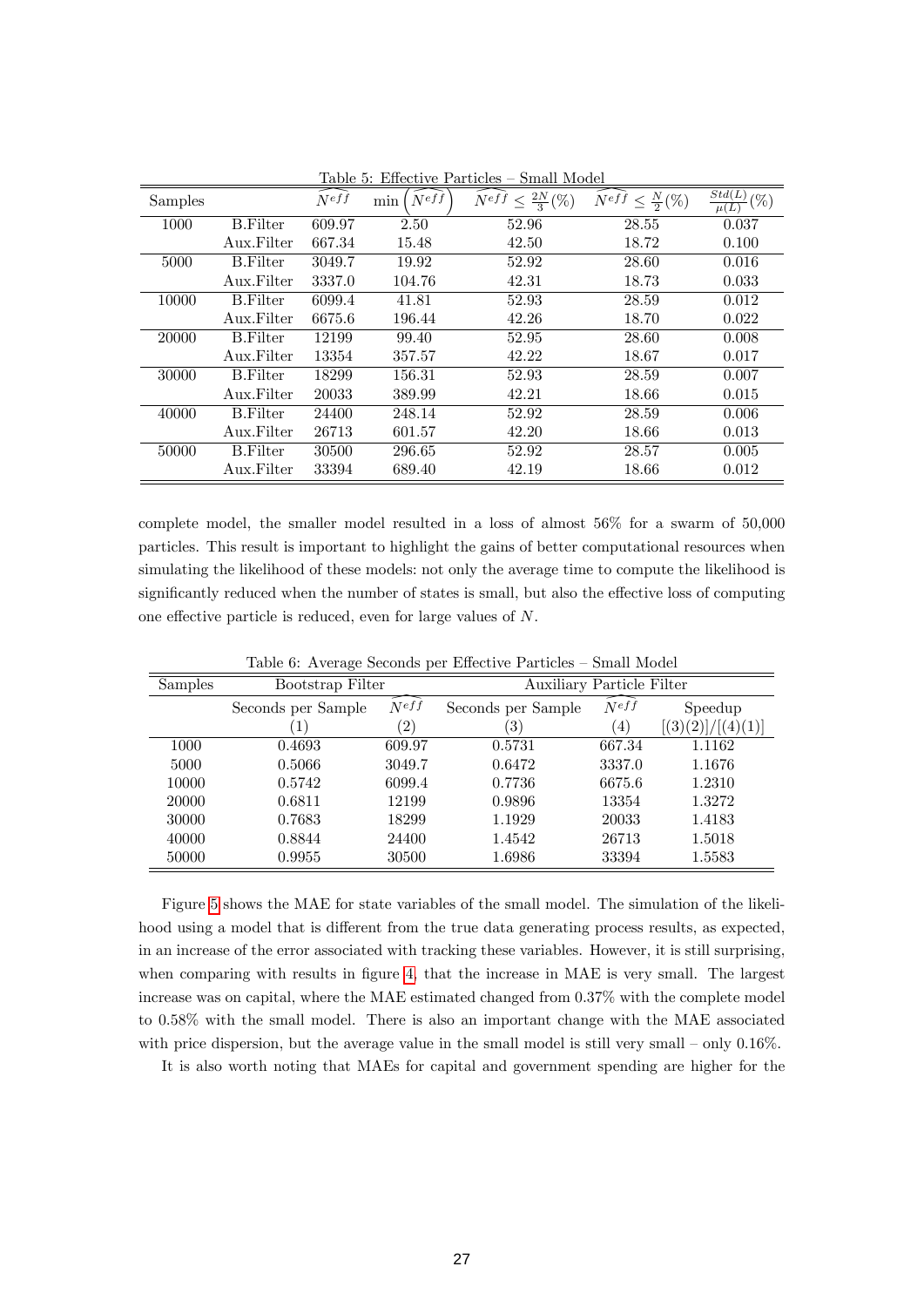

<span id="page-28-0"></span>Figure 5: Mean Absolute Error  $(\%)$  – State Variables – Small Model

Auxiliary Particle Filter, when compared to the outcome of the Bootstrap Filter. Despite appearing only for one state variable, it might be the case that the simple version of the model results in excessive volatility for capital, deteriorating the performance of the Auxiliary Particle Filter, as described in Arulampalam et al. (2002)[\[5\]](#page-31-7).

Another feature presented on figure [5](#page-28-0) is the relative stability of MAE for simulations with more than 20,000 particles in the swarm. Simulated MAE is very volatile when the particle swarm is small, with significant gains in MAE of capital and productivity for simulations with more than 10,000 particles. After 20,000 particles, the MAE for government spending, productivity and capital reach a stable level, especially for the Bootstrap Filter. Again, relating to results with the complete model, simulations with a swarm between 20,000 and 30,000 particles seem to present a good trade-off between accuracy in tracking state variables and computational time.

#### 4.3 Small Measurement Errors

In this section, the log-likelihood is simulated under the baseline model and a new set of observable variables. The objective of this section is to evaluate both filters when the signal-to-noise ratio on data is high. The new observable variables are built with the same simulated states, but less volatile measurement errors. In previous exercises, measurement errors have the same standard-deviation as the ergodic values for each variable; in this section, standard-deviation of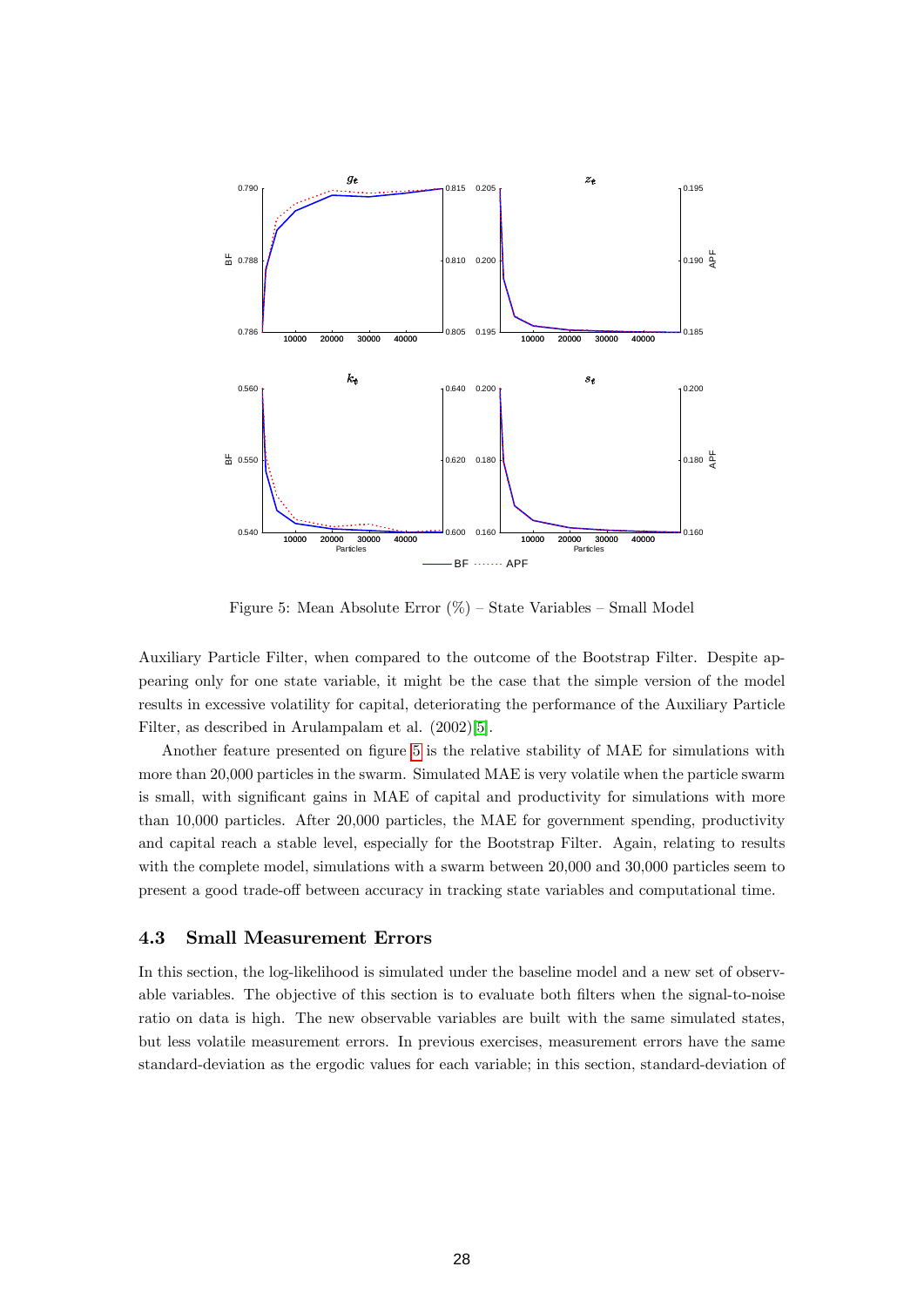measurement errors are reduced to 10% of the ergodic standard-deviation of each variable.

Table [7](#page-29-0) summarizes information on the effective number of particles, Monte Carlo variation of each filter and the speedup across filters. The average loss between effective and actual number of particles increases in this framework to 94% and 90% in the Bootstrap Filter and in the Auxiliary Particle Filter, respectively. Despite smaller losses on average, the Auxiliary Particle Filter seems to miss correct path of states. Notice, first, how both filters eventually collapse, with a degenerate effective particle characterizing the state of distribution. Second, in terms of Monte Carlo variation, while the Bootstrap Filter converges as the number of particles in the system increases, the Auxiliary Particle Filter presents larger and increasing losses as the size of the swarm grows. This result is a consequence of the joint distribution of measurement errors, which is too narrow in the model with Öve observables. In alternative tests, available upon request, the Auxiliary Particle Filter presents the proper and expected convergence when only output is used as an observable variable.

<span id="page-29-0"></span>

|         | -------         |         |                  |                               |                    |         |
|---------|-----------------|---------|------------------|-------------------------------|--------------------|---------|
| Samples |                 | $N$ eff | $N^{eff}$<br>min | Std(L)<br>$(\% )$<br>$\mu(L)$ | Seconds per Sample | Speedup |
| 1000    | <b>B.Filter</b> | 53.35   |                  | 0.233                         | 1.2263             | 0.7733  |
|         | Aux.Filter      | 93.10   | 1                | 0.956                         | 1.6547             |         |
| 5000    | <b>B.Filter</b> | 259.65  | 1                | 0.095                         | 1.3299             | 0.8131  |
|         | Aux.Filter      | 466.89  |                  | 0.991                         | 1.9444             |         |
| 10000   | <b>B.Filter</b> | 516.98  |                  | 0.066                         | 1.7608             | 0.8742  |
|         | Aux.Filter      | 935.64  | 1                | 1.000                         | 2.7857             |         |
| 20000   | <b>B.Filter</b> | 1031.0  | 1                | 0.046                         | 2.3083             | 0.9642  |
|         | Aux.Filter      | 1874.8  | 1                | 1.076                         | 4.0471             |         |
| 30000   | <b>B.Filter</b> | 1545.1  |                  | 0.037                         | 2.8816             | 1.0403  |
|         | Aux.Filter      | 2814.8  | 1                | 1.113                         | 5.4612             |         |
| 40000   | <b>B.Filter</b> | 2059.1  | 1                | 0.032                         | 3.6425             | 1.0482  |
|         | Aux.Filter      | 3753.8  | 1                | 1.194                         | 6.9607             |         |
| 50000   | <b>B.Filter</b> | 2573.2  | 1.01             | 0.028                         | 4.1708             | 1.1000  |
|         | Aux.Filter      | 4693.7  |                  | 1.196                         | 8.3686             |         |

 $Table 7: Effective Particles = Small Measurement Errors$ 

In terms of speedup, the Auxiliary Particle Filter, for the first time, presents a similar performance compared to the Bootstrap Filter. There is a  $23\%$  gain in terms of seconds per effective particles for the smallest particle swarm and the two Ölters have similar performance at 30,000 particles. At the largest particle swarm, the Auxiliary Particle Filter presents a loss of only 10%, value unmatched by any size of the particle swarm in the baseline exercise presented in table [3.](#page-22-0)

Figure [6](#page-30-0) shows the MAE for the model with small measurement errors. Results associating smaller gains in terms of MAE to a swarm with more than 20,000 particles are still robust, as expected. When compared to the outcome of figure [3,](#page-23-0) the increase in the signal-to-noise ratio is reflected by the overall increased precision of the predicted state variables. This result holds irrespective of the particle Ölter used, which is a little surprising given the poor performance of the Auxiliary Particle Filter in terms of Monte Carlo variation.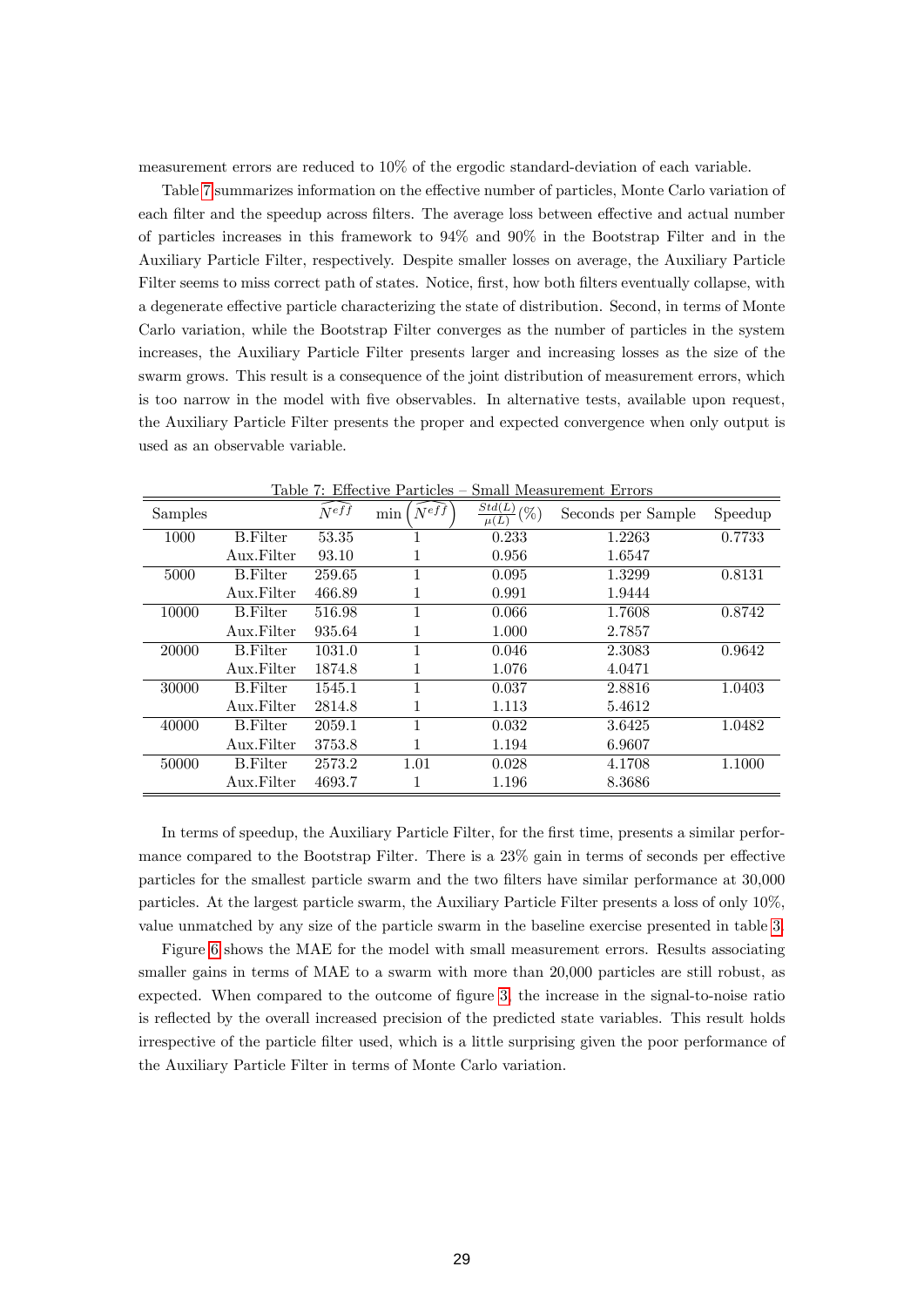

<span id="page-30-0"></span>Figure 6: Mean Absolute Error  $(\%)$  –State Variables – Small Measurement Errors

# 5 Conclusion

This note presented an evaluation of the number of particles necessary to properly approximate the likelihood of a prototypical DSGE model. It also compared the performance of two particle filters usually seen in the literature: the Bootstrap Filter and the Auxiliary Particle Filter. Results based on the accuracy of the simulated likelihood and the tracking of state variables show that a particle Ölter with a swarm of 20,000 and 30,000 particles seem to provide good performance, irrespective of the size of the model.

In the comparison of the two filters, the Auxiliary Particle Filter provided good performance when the number of observables in the model is large and the size of the particle swarm is relatively small. This is due to the fact that, under the baseline setup of the exercise, the Auxiliary Particle Filter provides a better characterization of the tails of the state vector distribution. On the other hand, the Bootstrap Filter is significantly less demanding in terms of computational resources. Thus, it might be possible, depending on the setup of the problem, to obtain better performance in the Bootstrap Filter with a large number of particles in the swarm, instead of using the Auxiliary Particle Filter.

The poor performance of the Auxiliary Particle Filter under alternative settings of the prob-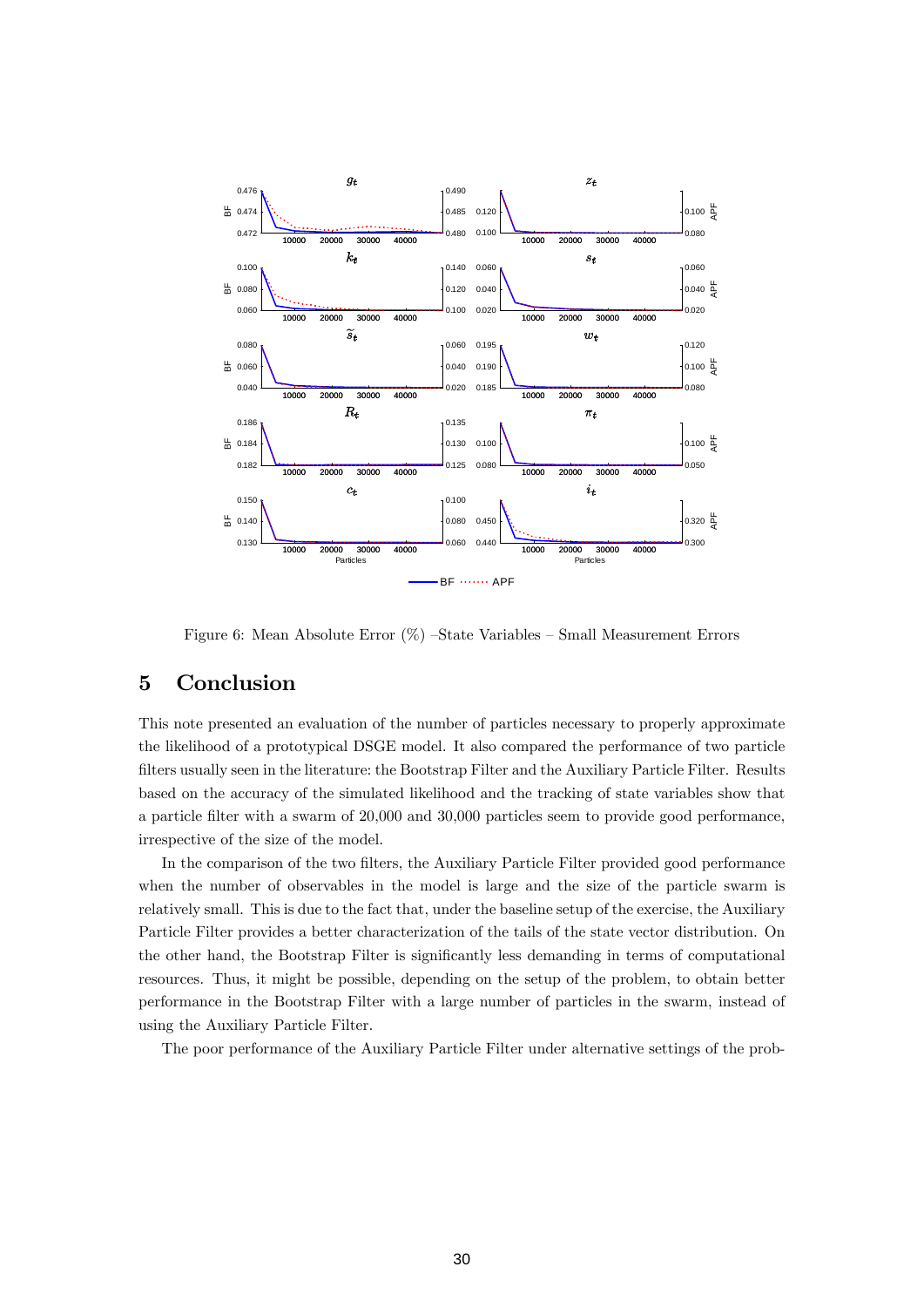lem, combined with the high computational requirements, demands a deeper investigation in terms of alternative proposal distributions for states in the prediction step of the filter. The use of current information to draw states generate most of the time generate gains in the performance of particle filters. It should not be different in the problem proposed in this paper. Results, however, show that there might room to improve performance if different proposals are adopted to draw states. Also, the Önal choice between the Auxiliary Particle Filter and the Bootstrap Filter is still conditional to the computational resources available and the type of problem being solved. This note tried to provide some guidelines in the choice between these alternatives.

### References

- <span id="page-31-0"></span>[1] S. A. L. Alves. Essays on trend inflation: Optimal policy, estimation bias, and unemployment volatility. PhD thesis, University of California, Santa Cruz, Oct. 2011.
- <span id="page-31-4"></span>[2] S. An. Bayesian estimation of DSGE models: Lessons from second-order approximations. Bank for International Settlements - BIS, June 2008.
- <span id="page-31-3"></span>[3] S. An and F. Schorfheide. Bayesian analysis of DSGE models. Econometric Reviews, 26(2- 4):113-172, 2007.
- <span id="page-31-2"></span>[4] M. M. Andreasen. Non-linear DSGE models and the optimized central difference particle filter. Journal of Economic Dynamics and Control,  $35(10):1671-1695$ , Oct. 2011.
- <span id="page-31-7"></span>[5] M. S. Arulampalam, S. Maskell, N. Gordon, and T. Clapp. A tutorial on particle filters for online nonlinear/non-Gaussian bayesian tracking. IEEE Transactions on Signal Processing, 50:174-188, 2002.
- <span id="page-31-9"></span>[6] S. B. Aruoba, J. Fernández-Villaverde, and J. F. Rubio-Ramírez. Comparing solution methods for dynamic equilibrium economies. Journal of Economic Dynamics and Control,  $30(12):2477-2508, 2006.$
- <span id="page-31-5"></span>[7] Y. Boers. On the number of samples to be drawn in particle Öltering. In IEE Colloquium on Target Tracking: Algorithms and Applications (Ref. No 1999/090, 1999/215), pages  $5/1-5/6$ . IET, 1999.
- <span id="page-31-8"></span>[8] M. Bolic, P. M. Djuric, and S. Hong. Resampling algorithms and architectures for distributed particle filters. IEEE Transactions on Signal Processing,  $53(7)$ :2442–2450, July 2005.
- <span id="page-31-1"></span>[9] L. J. Christiano, M. Eichenbaum, and C. L. Evans. Nominal rigidities and the dynamic effects of a shock to monetary policy. Journal of Political Economy,  $113(1):1-45$ , Feb. 2005.
- <span id="page-31-6"></span>[10] D. Crisan and A. Doucet. A survey of convergence results on particle Öltering methods for practitioners. IEEE Transactions on Signal Processing,  $50(3)$ :736–746, Mar. 2002.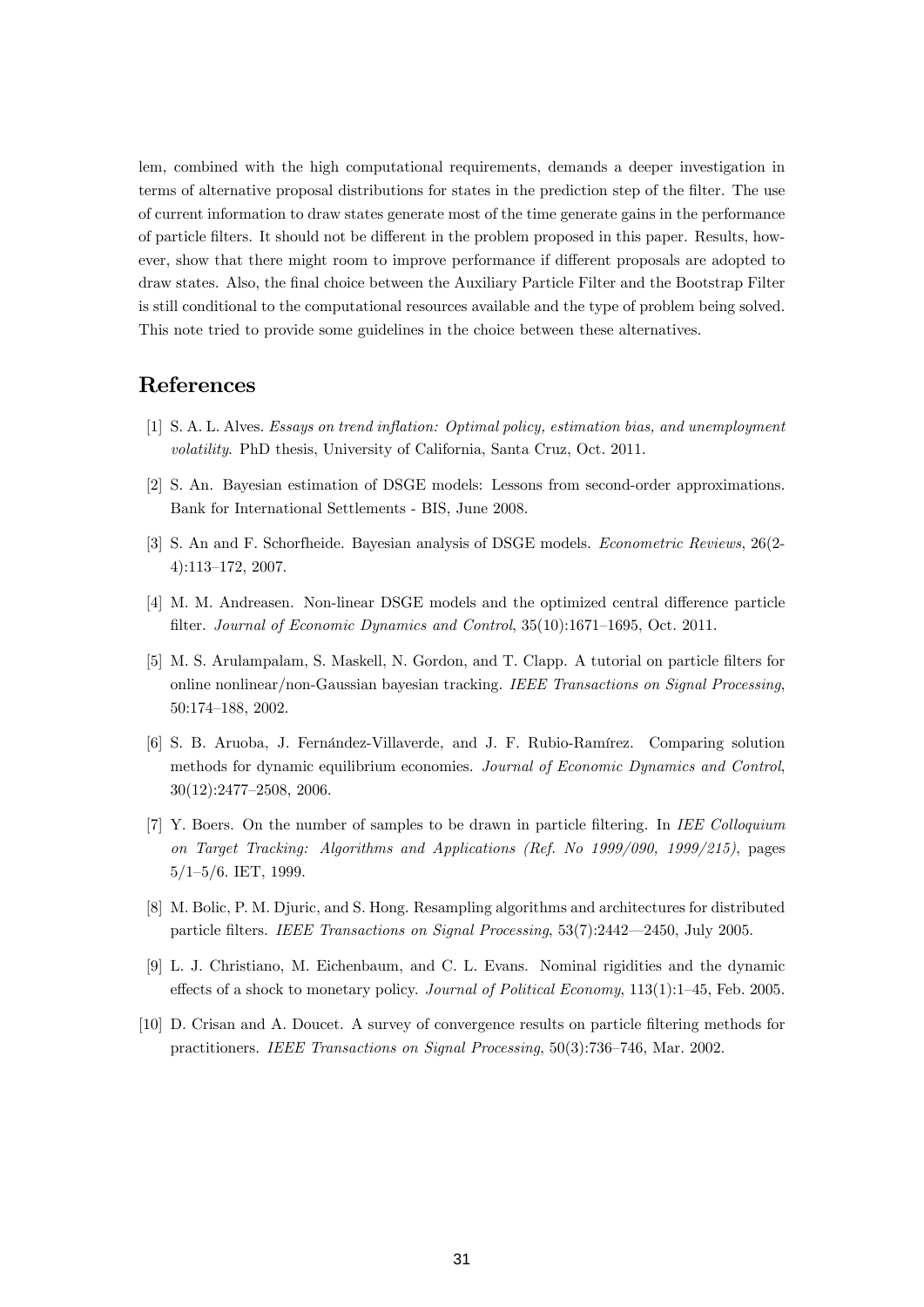- <span id="page-32-7"></span>[11] J. Fernández-Villaverde, P. Guerrón-Quintana, and J. F. Rubio-Ramírez. Fortune or virtue: Time-Variant volatilities versus parameter drifting in U.S. data. NBER Working Papers 15928, National Bureau of Economic Research, Apr. 2010.
- <span id="page-32-5"></span>[12] J. Fernández-Villaverde and J. F. Rubio-Ramírez. Estimating nonlinear dynamic equilibrium economies: a likelihood approach. Working Paper 2004-1, Federal Reserve Bank of Atlanta, 2004.
- <span id="page-32-1"></span>[13] J. Fernández-Villaverde and J. F. Rubio-Ramírez. Estimating dynamic equilibrium economies: linear versus nonlinear likelihood. Journal of Applied Econometrics,  $20(7):891-910, 2005.$
- <span id="page-32-2"></span>[14] J. Fernández-Villaverde and J. F. Rubio-Ramírez. Estimating macroeconomic models: A likelihood approach. Review of Economic Studies,  $74(4)$ :1059–1087, 2007.
- <span id="page-32-0"></span>[15] J. Fernández-Villaverde, J. F. Rubio-Ramírez, and M. S. Santos. Convergence properties of the likelihood of computed dynamic models. *Econometrica*,  $74(1):93-119$ , 2006.
- <span id="page-32-8"></span>[16] T. Flury and N. Shephard. Bayesian inference based only on simulated likelihood: Particle filter analysis of dynamic economic models. *Econometric Theory*,  $27(05):933-956$ ,  $2011$ .
- <span id="page-32-10"></span>[17] J. Geweke. Bayesian inference in econometric models using monte carlo integration. Econometrica,  $57(6)$ :1317-39, 1989.
- <span id="page-32-3"></span>[18] N. J. Gordon, D. J. Salmond, and A. F. Smith. Novel approach to nonlinear/non-Gaussian bayesian state estimation. Radar and Signal Processing, IEE Proceedings  $F$ , 140(2):107-113, Apr. 1993.
- <span id="page-32-11"></span>[19] J. D. Hamilton. Time series analysis. Princeton University Press, 1994.
- <span id="page-32-13"></span>[20] K. L. Judd. Numerical methods in economics. MIT Press, 1998.
- <span id="page-32-14"></span>[21] O. Kamenik. DSGE models with Dynare++. A tutorial. Technical report, Jan. 2011.
- <span id="page-32-12"></span>[22] H. R. Künsch. Recursive monte carlo filters: Algorithms and theoretical analysis. The Annals of Statistics, 33(5):1983-2021, Oct. 2005.
- <span id="page-32-9"></span>[23] J. S. Liu and R. Chen. Blind deconvolution via sequential imputations. Journal of the American Statistical Association,  $90(430):567-576$ , June 1995.
- <span id="page-32-6"></span>[24] M. J. Lombardi and S. Sgherri. (Un)naturally low? sequential monte carlo tracking of the US natural interest rate. Working Paper Series 794, European Central Bank, 2007.
- <span id="page-32-4"></span>[25] M. K. Pitt and N. Shephard. Filtering via simulation: Auxiliary particle filters. *Journal of* the American Statistical Association,  $94(446):590-599$ , June 1999.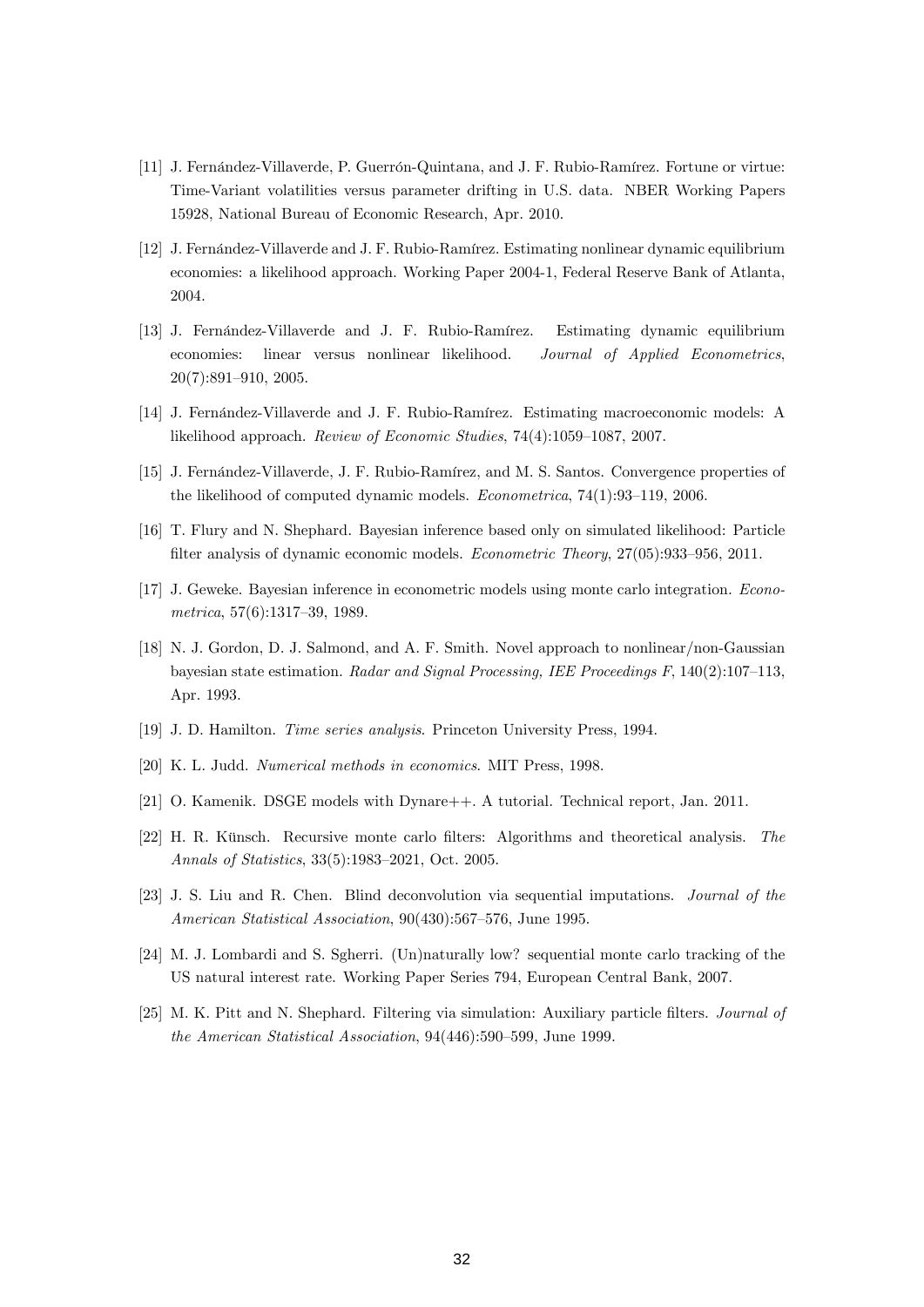- <span id="page-33-1"></span>[26] C. P. Robert and G. Casella. Monte Carlo Statistical Methods. Springer, 2. ed. edition, 2004.
- <span id="page-33-2"></span>[27] S. Schmitt-GrohÈ and M. Uribe. Optimal operational monetary policy in the Christiano-Eichenbaum-Evans model of the U.S. business cycle. NBER Working Papers 10724, National Bureau of Economic Research, Aug. 2004.
- <span id="page-33-0"></span>[28] F. Smets and R. Wouters. An estimated dynamic stochastic general equilibrium model of the euro area. Journal of the European Economic Association,  $1(5):1123-1175$ , 2003.
- <span id="page-33-4"></span>[29] M. Smith. Estimating nonlinear economic models using surrogate transitions. In Workshop on Methods and Applications for Dynamic Stochastic General Equilibrium Models. Federal Reserve Bank of Philadelphia, Oct. 2011.
- <span id="page-33-3"></span>[30] T. Yun. Nominal price rigidity, money supply endogeneity, and business cycles. Journal of Monetary Economics,  $37(2-3):345-370$ , 1996.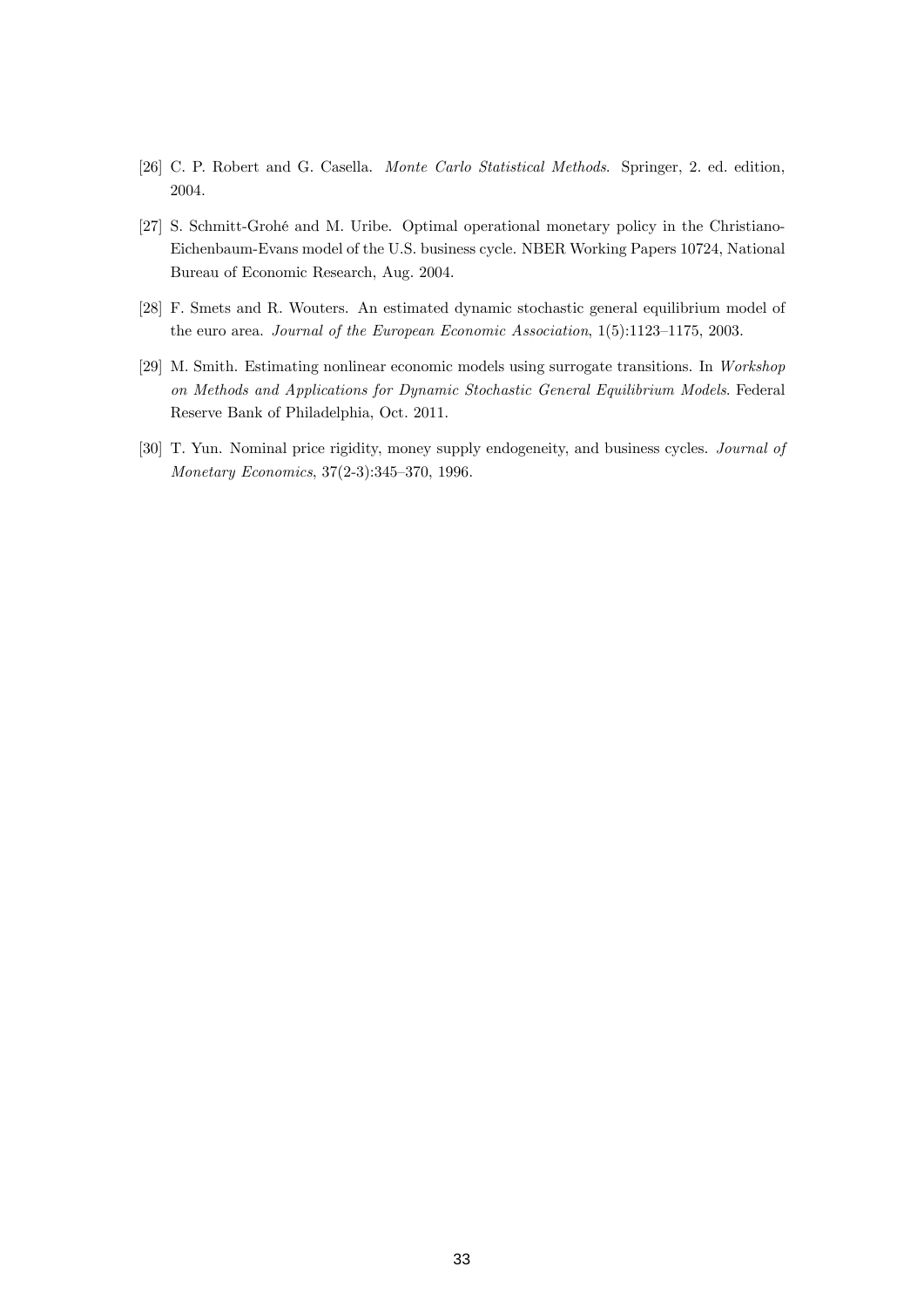# **Banco Central do Brasil**

# **Trabalhos para Discussão**

*Os Trabalhos para Discussão do Banco Central do Brasil estão disponíveis para download no website <http://www.bcb.gov.br/?TRABDISCLISTA>*

# **Working Paper Series**

*The Working Paper Series of the Central Bank of Brazil are available for download at <http://www.bcb.gov.br/?WORKINGPAPERS>*

|            | 245 Pesquisa Trimestral de Condições de Crédito no Brasil<br>Clodoaldo Aparecido Annibal e Sérgio Mikio Koyama                                                                 | Jun/2011 |
|------------|--------------------------------------------------------------------------------------------------------------------------------------------------------------------------------|----------|
| 246        | Impacto do Sistema Cooperativo de Crédito na Eficiência do Sistema<br><b>Financeiro Nacional</b><br>Michel Alexandre da Silva                                                  | Ago/2011 |
| 247        | Forecasting the Yield Curve for the Euro Region<br>Benjamim M. Tabak, Daniel O. Cajueiro and Alexandre B. Sollaci                                                              | Aug/2011 |
| 248        | Financial regulation and transparency of information: first steps on new<br>land<br>Helder Ferreira de Mendonça, Délio José Cordeiro Galvão and Renato Falci<br>Villela Loures | Aug/2011 |
| 249        | Directed clustering coefficient as a measure of systemic risk in complex<br>banking networks<br>B. M. Tabak, M. Takami, J. M. C. Rocha and D. O. Cajueiro                      | Aug/2011 |
| <b>250</b> | Recolhimentos Compulsórios e o Crédito Bancário Brasileiro<br>Paulo Evandro Dawid e Tony Takeda                                                                                | Ago/2011 |
| 251        | Um Exame sobre como os Bancos Ajustam seu Índice de Basileia no<br><b>Brasil</b><br>Leonardo S. Alencar                                                                        | Ago/2011 |
| 252        | Comparação da Eficiência de Custo para BRICs e América Latina<br>Lycia M. G. Araujo, Guilherme M. R. Gomes, Solange M. Guerra e Benjamin<br>M. Tabak                           | Set/2011 |
| 253        | <b>Bank Efficiency and Default in Brazil: causality tests</b><br>Benjamin M. Tabak, Giovana L. Craveiro and Daniel O. Cajueiro                                                 | Oct/2011 |
| 254        | <b>Macroprudential Regulation and the Monetary Transmission</b><br>Mechanism<br>Pierre-Richard Agénor and Luiz A. Pereira da Silva                                             | Nov/2011 |
| 255        | An Empirical Analysis of the External Finance Premium of Public<br><b>Non-Financial Corporations in Brazil</b><br>Fernando N. de Oliveira and Alberto Ronchi Neto              | Nov/2011 |
| 256        | The Self-insurance Role of International Reserves and<br>the 2008-2010 Crisis<br>Antonio Francisco A. Silva Jr                                                                 | Nov/2011 |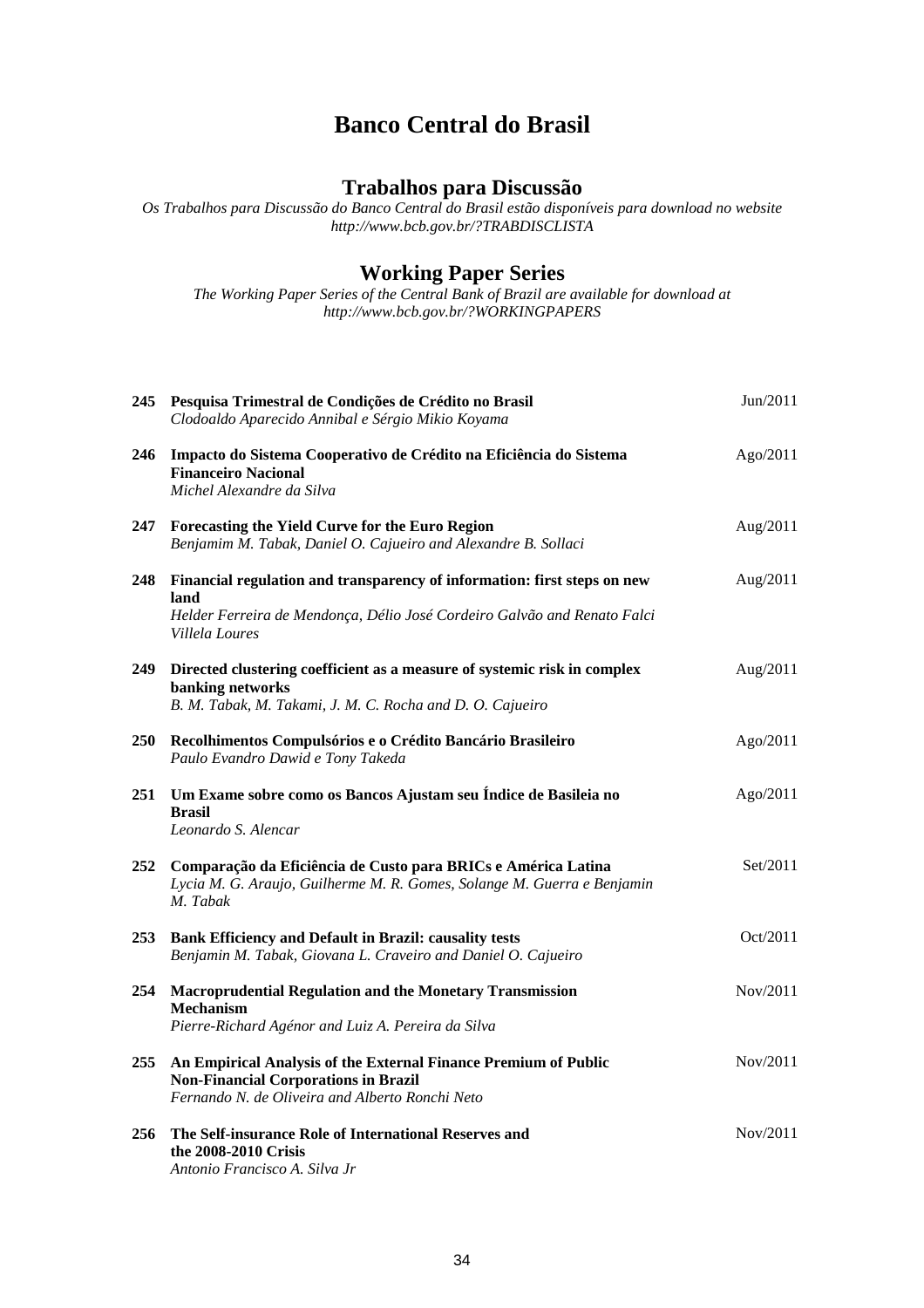| 257        | Cooperativas de Crédito: taxas de juros praticadas e fatores<br>de viabilidade<br>Clodoaldo Aparecido Annibal e Sérgio Mikio Koyama                                                                                                  | Nov/2011 |
|------------|--------------------------------------------------------------------------------------------------------------------------------------------------------------------------------------------------------------------------------------|----------|
| 258        | Bancos Oficiais e Crédito Direcionado - O que diferencia o mercado de<br>crédito brasileiro?<br>Eduardo Luis Lundberg                                                                                                                | Nov/2011 |
| 259        | The impact of monetary policy on the exchange rate: puzzling evidence<br>from three emerging economies<br>Emanuel Kohlscheen                                                                                                         | Nov/2011 |
| <b>260</b> | Credit Default and Business Cycles: an empirical investigation of<br><b>Brazilian retail loans</b><br>Arnildo da Silva Correa, Jaqueline Terra Moura Marins, Myrian Beatriz<br>Eiras das Neves and Antonio Carlos Magalhães da Silva | Nov/2011 |
| 261        | The relationship between banking market competition and risk-taking:<br>do size and capitalization matter?<br>Benjamin M. Tabak, Dimas M. Fazio and Daniel O. Cajueiro                                                               | Nov/2011 |
| 262        | The Accuracy of Perturbation Methods to Solve Small Open<br><b>Economy Models</b><br>Angelo M. Fasolo                                                                                                                                | Nov/2011 |
| 263        | The Adverse Selection Cost Component of the Spread of<br><b>Brazilian Stocks</b><br>Gustavo Silva Araújo, Claudio Henrique da Silveira Barbedo and José<br>Valentim Machado Vicente                                                  | Nov/2011 |
| 264        | Uma Breve Análise de Medidas Alternativas à Mediana na Pesquisa de<br>Expectativas de Inflação do Banco Central do Brasil<br>Fabia A. de Carvalho                                                                                    | Jan/2012 |
| 265        | O Impacto da Comunicação do Banco Central do Brasil sobre o<br><b>Mercado Financeiro</b><br>Marcio Janot e Daniel El-Jaick de Souza Mota                                                                                             | Jan/2012 |
|            | 266 Are Core Inflation Directional Forecasts Informative?<br>Tito Nícias Teixeira da Silva Filho                                                                                                                                     | Jan/2012 |
| 267        | Sudden Floods, Macroprudention Regulation and Stability in an<br><b>Open Economy</b><br>P.-R. Agénor, K. Alper and L. Pereira da Silva                                                                                               | Feb/2012 |
| 268        | <b>Optimal Capital Flow Taxes in Latin America</b><br>João Barata Ribeiro Blanco Barroso                                                                                                                                             | Mar/2012 |
| 269        | <b>Estimating Relative Risk Aversion, Risk-Neutral and Real-World</b><br><b>Densities using Brazilian Real Currency Options</b><br>José Renato Haas Ornelas, José Santiago Fajardo Barbachan and Aquiles<br>Rocha de Farias          | Mar/2012 |
| <b>270</b> | Pricing-to-market by Brazilian Exporters: a panel cointegration<br>approach<br>João Barata Ribeiro Blanco Barroso                                                                                                                    | Mar/2012 |
| 271        | <b>Optimal Policy When the Inflation Target is not Optimal</b><br>Sergio A. Lago Alves                                                                                                                                               | Mar/2012 |